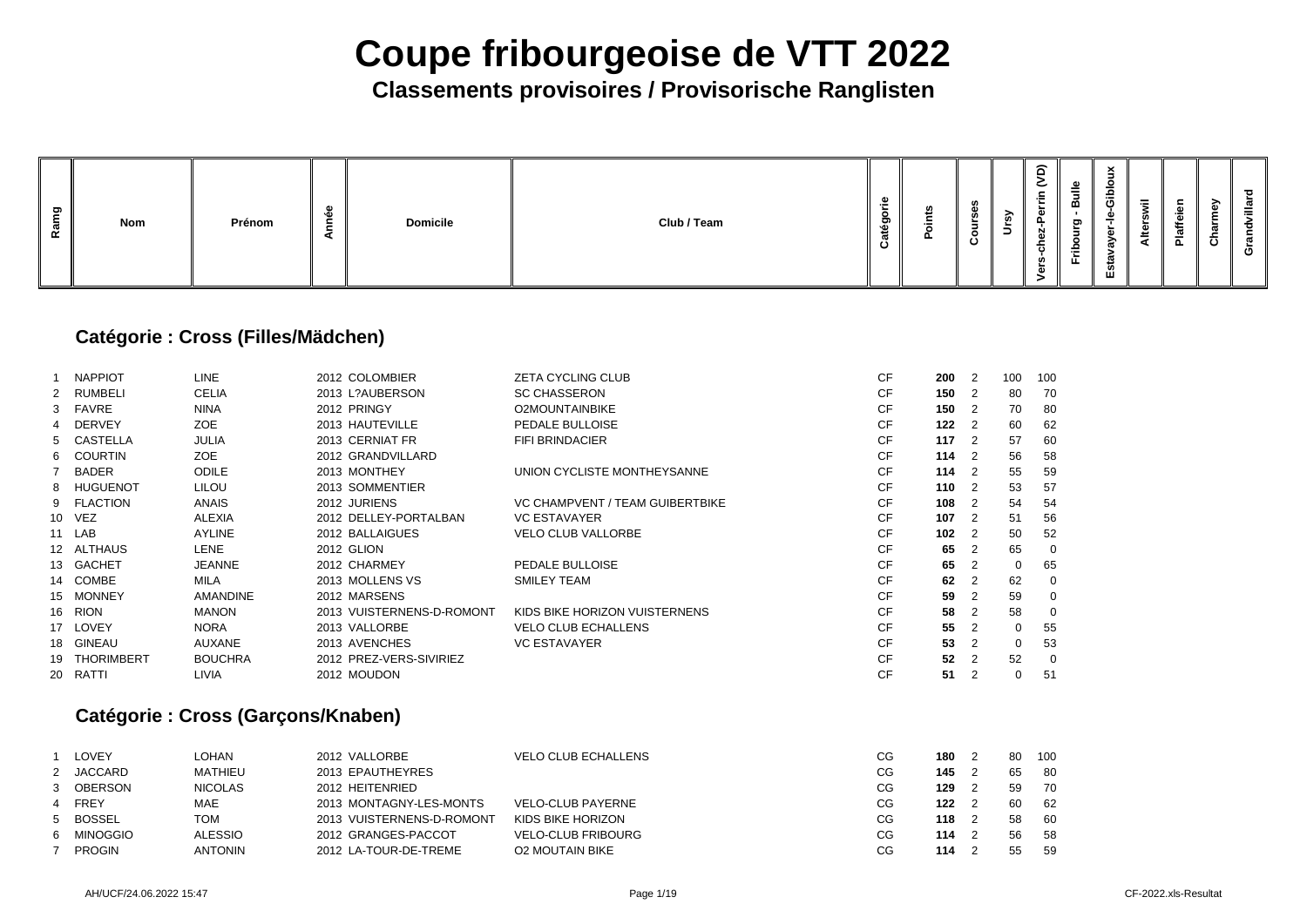| Ramg | <b>Nom</b>       | Prénom          | Année | <b>Domicile</b>          | Club / Team                 | Catégorie | Points | <b>Ses</b><br>ပြီ | Vrsy           | <b>JO</b><br>Perrin<br>둥<br>٥ | <b>Bulle</b><br>Fribourg | Giblor<br>ត<br>ш | swil<br>Altei | Plaffeien | Charmey | villard<br>Grandy |
|------|------------------|-----------------|-------|--------------------------|-----------------------------|-----------|--------|-------------------|----------------|-------------------------------|--------------------------|------------------|---------------|-----------|---------|-------------------|
|      | <b>CHARRIERE</b> | <b>ROMAIN</b>   |       | 2013 CHARMEY             | PEDALE BULLOISE             | CG        | 108    | $\overline{2}$    | 53             | 55                            |                          |                  |               |           |         |                   |
|      | MAILLARD         | <b>MATHIS</b>   |       | 2013 VAUDERENS           | <b>TEAM CHIFFELLE</b>       | CG        | 100    | 2                 | 48             | 52                            |                          |                  |               |           |         |                   |
|      | 10 FRAGNIERE     | <b>BASILE</b>   |       | 2012 VEYSONNAZ           | <b>CYCLOPHILE SEDUNOIS</b>  | CG        | 100    | 2                 | 100            | $\mathbf 0$                   |                          |                  |               |           |         |                   |
|      | 11 WICHT         | <b>NEO</b>      |       | 2013 ARCONCIEL (SCHWEIZ) | <b>VELO CLUB FRIBOURG</b>   | CG        | 94     | 2                 | 45             | 49                            |                          |                  |               |           |         |                   |
|      | 12 PONT          | <b>TIM</b>      |       | 2013 MONTAGNY (FR)       | <b>VC PAYERNE - PAYERNE</b> | CG        | 91     | 2                 | 38             | 53                            |                          |                  |               |           |         |                   |
|      | 13 PAGANI        | <b>MAEL</b>     |       | 2013 GRANGES-MARNAND     |                             | CG        | 80     | 2                 | 36             | 44                            |                          |                  |               |           |         |                   |
|      | 14 GAVILLET      | ARNAUD          |       | 2013 DONNELOYE           |                             | CG        | 74     | 2                 | 31             | 43                            |                          |                  |               |           |         |                   |
| 15.  | <b>BRANCO</b>    | <b>LIAM</b>     |       | 2013 ROMONT              |                             | CG        | 70     | $\overline{2}$    | 28             | 42                            |                          |                  |               |           |         |                   |
| 16   | <b>BREITLER</b>  | <b>SIMON</b>    |       | 2013 L'AUBERSON          | <b>VTT BALCON DU JURA</b>   | CG        | 70     | 2                 | 70             | $\overline{0}$                |                          |                  |               |           |         |                   |
|      | 17 TACCOZ        | <b>LUCA</b>     |       | 2012 CHEYRES             | <b>VELO-CLUB PAYERNE</b>    | CG        | 65     | 2                 | 0              | 65                            |                          |                  |               |           |         |                   |
| 18.  | <b>BERTHOUD</b>  | <b>EVAN</b>     |       | 2013 CHATEL-ST-DENIS     | <b>CYCLOMANIACS VEVEYSE</b> | CG        | 62     | 2                 | 62             | 0                             |                          |                  |               |           |         |                   |
|      | 19 TINGUELY      | <b>ELIAM</b>    |       | 2013 VUIPPENS            | PEDALE BULLOISE             | CG        | 57     | $\overline{2}$    | 57             | $\overline{0}$                |                          |                  |               |           |         |                   |
|      | 20 LONGCHAMP     | <b>HENRY</b>    |       | 2012 COSSONAY            | LONGCHAMP                   | CG        | 57     | $\overline{2}$    | 0              | 57                            |                          |                  |               |           |         |                   |
|      | 21 SINGY         | <b>THOMAS</b>   |       | <b>2012 CUGY</b>         | <b>VELO CLUB PAYERNE</b>    | CG        | 56     | 2                 | 0              | 56                            |                          |                  |               |           |         |                   |
| 22   | <b>FASEL</b>     | <b>LUCIEN</b>   |       | 2013 VILLARS/GLANE       | <b>VC FRIBOURG</b>          | CG        | 54     | 2                 | 54             | $\overline{0}$                |                          |                  |               |           |         |                   |
| 23   | <b>POGET</b>     | <b>VALENTIN</b> |       | 2012 COSSONAY            | <b>COSSONAY</b>             | CG        | 54     | 2                 | 0              | 54                            |                          |                  |               |           |         |                   |
| 24   | <b>GEX</b>       | <b>DANNY</b>    |       | 2013 MARTIGNY            | <b>VELO CLUB EXCELSIOR</b>  | CG        | 52     | $\overline{2}$    | 52             | 0                             |                          |                  |               |           |         |                   |
| 25   | <b>ROULIN</b>    | <b>ESTEBAN</b>  |       | <b>2013 LULLY</b>        |                             | CG        | 51     | 2                 | 51             | $\overline{0}$                |                          |                  |               |           |         |                   |
| 26   | <b>BOHNY</b>     | <b>KILIAN</b>   |       | 2013 AVRY/MATRAN         | <b>VC FRIBOURG</b>          | CG        | 51     | $\overline{2}$    | $\Omega$       | 51                            |                          |                  |               |           |         |                   |
| 27   | <b>DI NINO</b>   | <b>LIONEL</b>   |       | 2013 VAL-D'ILLIEZ        | <b>ILLIEZ BIKE CLUB</b>     | CG        | 50     | 2                 | 50             | $\overline{0}$                |                          |                  |               |           |         |                   |
|      | 28 KOSTINGER     | <b>GABRIEL</b>  |       | 2012 COUSSET             | <b>VC PAYERNE</b>           | CG        | 50     | 2                 | 0              | 50                            |                          |                  |               |           |         |                   |
|      | 29 DAFFLON       | <b>TOM</b>      |       | 2012 BROC                | PEDALE BULLOISE             | $CG$      | 49     | $\overline{2}$    | 49             | <b>U</b>                      |                          |                  |               |           |         |                   |
|      | 30 LITZISTORF    | <b>GAETAN</b>   |       | 2012 CUDREFIN            | <b>VC PAYERNE</b>           | CG        | 48     | 2                 | $\mathbf 0$    | 48                            |                          |                  |               |           |         |                   |
|      | 31 REY VAZ       | <b>TITOUAN</b>  |       | 2012 VILLARS/GLANE       |                             | CG        | 47     | 2                 | 47             | $\overline{0}$                |                          |                  |               |           |         |                   |
|      | 32 BRUNISHOLZ    | <b>MARTIN</b>   |       | 2013 OBERRIED            | <b>VC FRIBOURG</b>          | CG        | 47     | 2                 | $\overline{0}$ | 47                            |                          |                  |               |           |         |                   |
|      | 33 LATHION       | KIM             |       | 2013 ECUVILLENS          | <b>VC FRIBOURG</b>          | CG        | 46     | 2                 | 46             | $\mathbf 0$                   |                          |                  |               |           |         |                   |
|      | 34 GUGERLI       | <b>MATHIEU</b>  |       | 2013 BOUDRY              |                             | CG        | 46     | 2                 | 0              | 46                            |                          |                  |               |           |         |                   |
|      | 35 JACCARD       | <b>MAXIME</b>   |       | 2013 YVONAND             |                             | CG        | 45     | 2                 | 0              | 45                            |                          |                  |               |           |         |                   |
| 36   | <b>CARREL</b>    | <b>LOAN</b>     |       | 2012 VAUDERENS           |                             | CG        | 44     | 2                 | 44             | $\mathbf 0$                   |                          |                  |               |           |         |                   |
|      | 37 UBALDI        | <b>LORIS</b>    |       | 2013 TERRITET            | MONTREUX RENNAZ CYCLISME    | CG        | 43     | 2                 | 43             | $\mathbf 0$                   |                          |                  |               |           |         |                   |
|      | 38 GENOUD        | <b>CHARLY</b>   |       | 2012 RIAZ                | O <sub>2</sub>              | CG        | 42     | 2                 | 42             | 0                             |                          |                  |               |           |         |                   |
|      | 39 NICOLAS       | <b>ROMAIN</b>   |       | 2012 RIAZ                |                             | CG        | 41     | 2                 | 41             | $\overline{0}$                |                          |                  |               |           |         |                   |
|      | 40 ATIENZA       | <b>THOMAS</b>   |       | 2012 MOUDON              | <b>MOUDON</b>               | CG        | 41     | 2                 | $\overline{0}$ | 41                            |                          |                  |               |           |         |                   |
| 41   | <b>JACCARD</b>   | <b>LINO</b>     |       | 2013 ROMONT              |                             | CG        | 40     | $\overline{2}$    | 40             | $\overline{0}$                |                          |                  |               |           |         |                   |
|      | 42 BRIAND        | LENY            |       | 2012 CHEVILLY            | <b>VELOSPRINT COSSONAY</b>  | CG        | 40     | 2                 | $\mathbf 0$    | 40                            |                          |                  |               |           |         |                   |
|      | 43 BAGUOLI       | <b>TAIK</b>     |       | 2013 CHAPELLE (GLANE)    |                             | CG        | 39     | 2                 | 39             | $\overline{0}$                |                          |                  |               |           |         |                   |
|      | 44 FILATRE       | <b>GABRIEL</b>  |       | 2013 CHAMPTAUROZ         | <b>VC ESTAVAYER</b>         | CG        | 39     | $\overline{2}$    | 0              | 39                            |                          |                  |               |           |         |                   |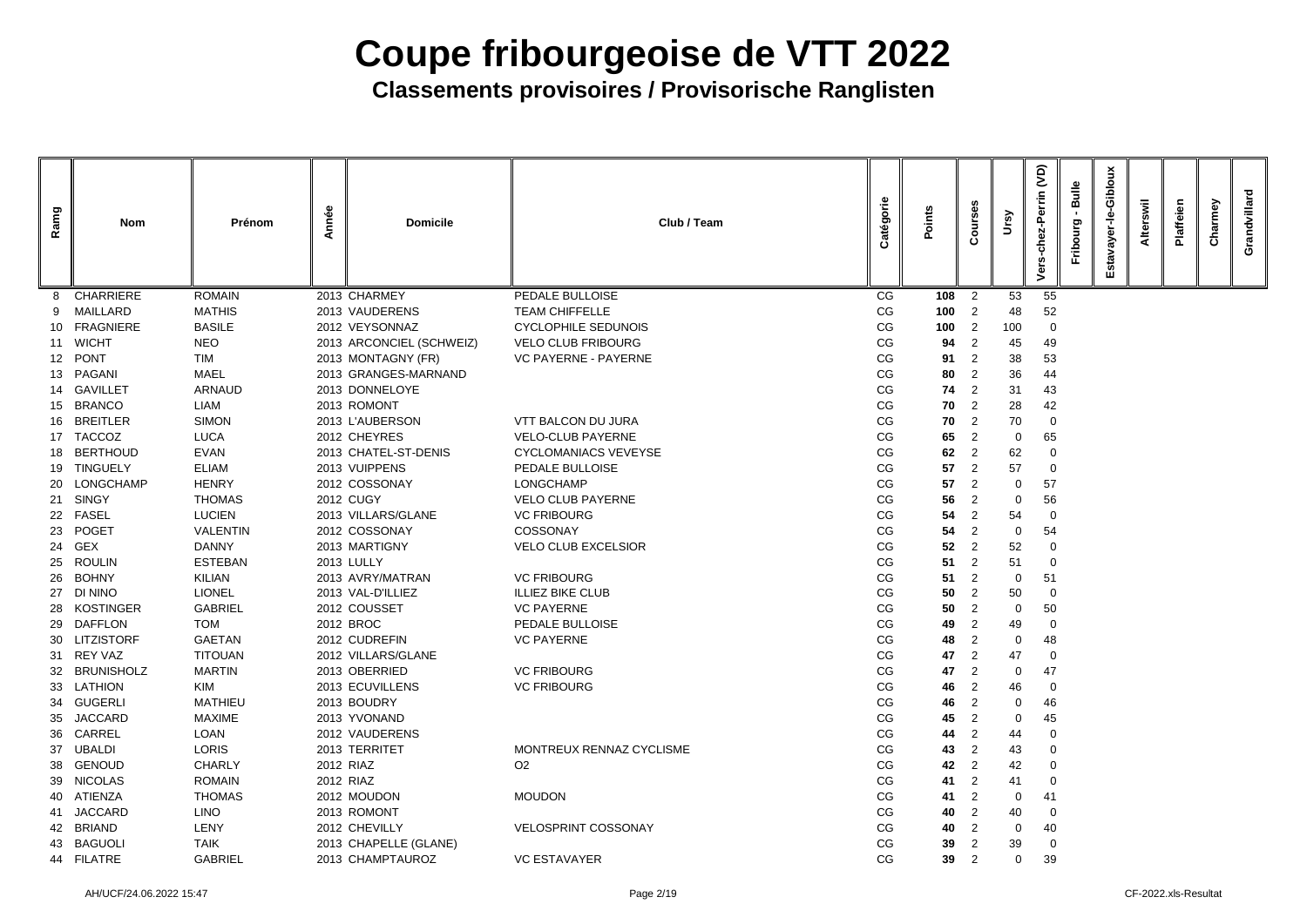**Classements provisoires / Provisorische Ranglisten**

| Ramg | <b>Nom</b>    | Prénom                    | Année<br><b>Domicile</b> | Club / Team               | atégorie<br>ပ | oints           | $\mathbf c$    | $\mathbf{S}$ | $\widetilde{S}$<br>Perrin<br>동<br>ត | <b>Bulle</b><br>ත<br>٥<br>Frib | <u>୦</u><br>훀<br>ပ<br>G)<br>ನ | Alter | eien<br>$\ddot{\overline{a}}$ | වි<br>arm<br>င် | lard<br>້ບັ |
|------|---------------|---------------------------|--------------------------|---------------------------|---------------|-----------------|----------------|--------------|-------------------------------------|--------------------------------|-------------------------------|-------|-------------------------------|-----------------|-------------|
|      | 45 AUDOUX     | <b>MATHIS</b>             | 2013 CORMINBOEUF         | <b>VELO CLUB FRIBOURG</b> | CG            | 37              | 2              | 37           | $\mathbf 0$                         |                                |                               |       |                               |                 |             |
|      | 46 GRANDJEAN  | ADAM                      | <b>2012 BULLE</b>        | 02 MOUNTAIN BIKE          | CG            | 35              | $\overline{2}$ | 35           | $\mathbf 0$                         |                                |                               |       |                               |                 |             |
|      | 47 MARGUERON  | <b>SIMON</b>              | 2013 1628                | LA PEDALE BULLOISE        | CG            | 34              | 2              | 34           | $\mathbf 0$                         |                                |                               |       |                               |                 |             |
|      | 48 HENNINGER  | <b>THEO</b>               | 2013 FORMANGUEIRES       |                           | CG            | 33              | 2              | 33           | $\mathbf 0$                         |                                |                               |       |                               |                 |             |
|      | 49 BOVET      | <b>PIERRE</b>             | <b>2012 BULLE</b>        | PEDALE BULLOISE           | CG            | 32              | 2              | 32           | $\mathbf 0$                         |                                |                               |       |                               |                 |             |
|      | 50 PONCET     | MAHE                      | 2013 MARSENS             | LA PEDALE BULLEOISE       | CG            | 30 <sup>°</sup> | $\overline{2}$ | 30           | $\mathbf{0}$                        |                                |                               |       |                               |                 |             |
|      | 51 CASTELLA   | <b>ALEXIS</b>             | 2013 SOMMENTIER          | <b>TEAM LES CABRIS</b>    | CG            | 29              | 2              | 29           | $\mathbf 0$                         |                                |                               |       |                               |                 |             |
|      | 52 GIOVANNONI | MAXANDRE                  | <b>2012 URSY</b>         |                           | CG            | 27              | 2              | 27           | $\mathbf 0$                         |                                |                               |       |                               |                 |             |
|      | 53 MOREL      | <b>ETHAN</b>              | 2013 CHATEL-SAINT-DENIS  |                           | CG            | 26              | $\overline{2}$ | 26           | $\overline{0}$                      |                                |                               |       |                               |                 |             |
|      |               | Catónorio : Damos / Damon |                          |                           |               |                 |                |              |                                     |                                |                               |       |                               |                 |             |

### **Catégorie : Dames / Damen**

|                 | <b>CHAVAILLAZ</b>    | <b>ILONA</b>     | 1982 SOMMENTIER        | KIDS BIKE HORIZON / PEDALE BULLOISE        | DA | 180 | $\overline{2}$ | 80  | 10 <sub>C</sub> |
|-----------------|----------------------|------------------|------------------------|--------------------------------------------|----|-----|----------------|-----|-----------------|
| 2               | RACHETER             | <b>NAIKA</b>     | 2000 HAUTERIVE         | <b>TEAM PROF RAIFFEISEN-CCL</b>            | DA | 100 | $\overline{2}$ | 100 |                 |
| 3               | RAMU                 | <b>JUSTINE</b>   | 1994 JORAT-MEZIERES    | <b>VC ECHALLENS</b>                        | DA | 83  | $\overline{2}$ | 48  | 35              |
| 4               | <b>HUGUENIN</b>      | <b>JOANIE</b>    | 1991 CUDREFIN          | <b>VC VIGNOBLE CYCLERC</b>                 | DA | 80  | 2              | 0   | 80              |
| 5.              | <b>DEILLON</b>       | <b>BIBIANE</b>   | 1983 LA-JOUX           | <b>KIDS BIKE HORIZON</b>                   | DA | 71  | $\overline{2}$ | 31  | 40              |
| 6               | GROSSRIEDER          | MATHILDE         | 2002 PRINGY            | <b>O2 MOUN TAINBIKE</b>                    | DA | 70  | 2              | 70  |                 |
|                 | <b>DECRIND</b>       | <b>JEANNE</b>    | 1988 CHARMEY (GRUYERE) |                                            | DA | 65  | $\overline{2}$ | 65  |                 |
| 8               | MARTIN               | <b>MARINETTE</b> | 1983 CHATEAU-D'OEX     | <b>GLOBAL CYCLE CHATEAU-D'OEX</b>          | DA | 62  | 2              | 62  |                 |
| 9               | <b>JEANNERET</b>     | <b>LAURA</b>     | 1998 BESENCENS         | <b>SC LA BREVINE</b>                       | DA | 60  | 2              | 60  |                 |
|                 | 10 CHALLANDES        | <b>DOUNIA</b>    | 2002 ST-BLAISE         | <b>TEAM PROF RAIFFEISEN CCL</b>            | DA | 59  | $\overline{2}$ | 59  |                 |
| 11              | <b>ALTAUS</b>        | <b>PASCALINE</b> | 1981 GLION             | MONTREUX-RENNAZ CYCLISME                   | DA | 58  | $\overline{2}$ | 58  |                 |
|                 | 12 ROSSIER           | <b>AMELIE</b>    | 1991 ECHARLENS         |                                            | DA | 57  | 2              | 57  |                 |
| 13 <sup>7</sup> | GOEDERT              | <b>JULIETTE</b>  | 1999 CASSIS            | <b>VCA ANJOS KTM</b>                       | DA | 56  | $\overline{2}$ | 56  |                 |
|                 | 14 PRADERVAND        | <b>CATHERINE</b> | 1967 BUSSY FR          | <b>VC PAYERNE PROCYCLES</b>                | DA | 55  | 2              | 55  |                 |
| 15              | <b>BUCHIN-ROULIE</b> | <b>VANESSA</b>   | 1974 LAUSANNE          | <b>XPERIENCE TRAINING / TRI TEAM PULLY</b> | DA | 54  | 2              | 54  |                 |
| 16              | <b>FRAGNIERE</b>     | <b>SOPHIE</b>    | 1979 VEYSONNAZ         | <b>CYCLOPHILE SEDUNOIS</b>                 | DA | 53  | 2              | 53  |                 |
| 17              | STEFFEN              | <b>OLIVIA</b>    | 2000 ONNENS            | <b>VELO CLUB FRIBOURG</b>                  | DA | 52  | 2              | 52  |                 |
| 18              | LEHMANN              | <b>ALINE</b>     | 1981 CARROUGE VD       | <b>TEYSALPI</b>                            | DA | 51  | 2              | 51  |                 |
| 19              | <b>BREITLER</b>      | <b>DAMIA</b>     | 1983 L'AUBERSON        |                                            | DA | 50  | $\overline{2}$ | 50  |                 |
| 20              | <b>ROUILLER</b>      | <b>KARIN</b>     | 1986 CHOEX             |                                            | DA | 50  | $\overline{2}$ | 50  |                 |
| 21              | <b>TRACHSEL</b>      | <b>STEFFI</b>    | 1981 CRESUZ            |                                            | DA | 50  | $\overline{2}$ | 0   | 50              |
| 22              | <b>DELUCHE</b>       | <b>MERY</b>      | 1972 BOULENS           | <b>TEAM SPECIALIZED THEVENAZ</b>           | DA | 49  | 2              | 49  |                 |
| 23              | PONT COMBE           | <b>SEVERINE</b>  | 1979 MOLLENS           | <b>ACM SKI-ALPI</b>                        | DA | 40  | $\overline{2}$ | 40  |                 |
|                 | 24 ZANETTI           | <b>ALISON</b>    | 1993 SORENS            | <b>TEAM CHIFFELLE</b>                      | DA | 35  |                | 35  |                 |
|                 |                      |                  |                        |                                            |    |     |                |     |                 |

| 180 | $\overline{c}$ | 80  | 100         |
|-----|----------------|-----|-------------|
| 100 | $\overline{c}$ | 100 | 0           |
| 83  | $\overline{c}$ | 48  | 35          |
| 80  | $\overline{c}$ | 0   | 80          |
| 71  | $\overline{c}$ | 31  | 40          |
| 70  | $\overline{c}$ | 70  | 0           |
| 65  | $\overline{2}$ | 65  | 0           |
| 62  | $\overline{c}$ | 62  | 0           |
| 60  | $\overline{c}$ | 60  | 0           |
| 59  | $\overline{c}$ | 59  | 0           |
| 58  | $\overline{c}$ | 58  | $\mathbf 0$ |
| 57  | $\overline{2}$ | 57  | $\mathbf 0$ |
| 56  | $\overline{c}$ | 56  | $\mathbf 0$ |
| 55  | $\overline{c}$ | 55  | 0           |
| 54  | $\overline{c}$ | 54  | 0           |
| 53  | $\overline{2}$ | 53  | 0           |
| 52  | $\overline{c}$ | 52  | 0           |
| 51  | $\overline{c}$ | 51  | 0           |
| 50  | $\overline{c}$ | 50  | 0           |
| 50  | $\overline{c}$ | 50  | 0           |
| 50  | $\overline{c}$ | 0   | 50          |
| 49  | $\overline{c}$ | 49  | 0           |
| 40  | $\overline{c}$ | 40  | 0           |
| 35  | $\overline{2}$ | 35  | 0           |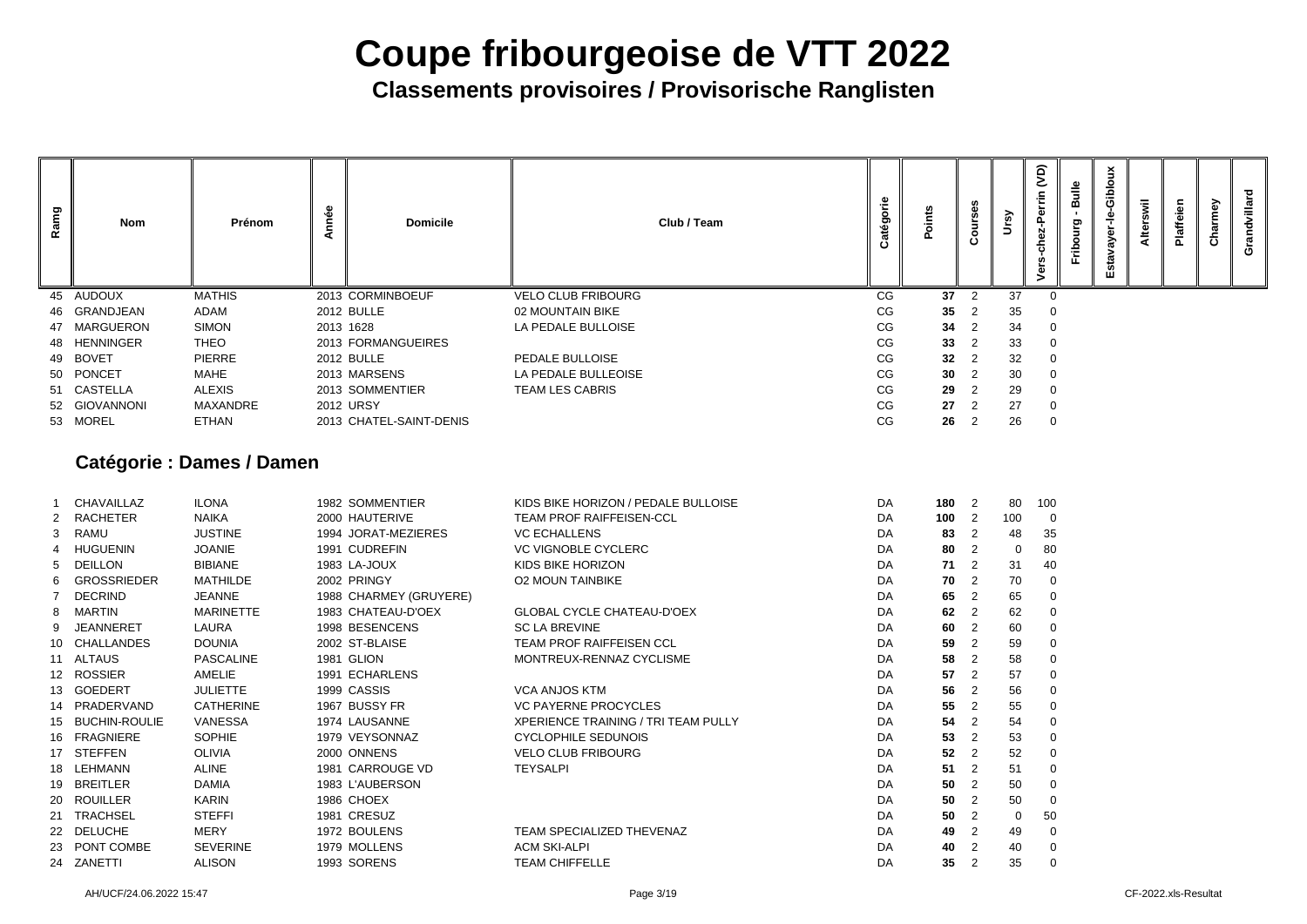**Classements provisoires / Provisorische Ranglisten**

|                                                             | Courses                                                                                                                                                                      | Ursy                                                | Vers-chez-Perrin (VD)                                             | Fribourg - Bulle | Estavayer-le-Gibloux | Alterswil | Plaffeien | Charmey | Grandvillard |
|-------------------------------------------------------------|------------------------------------------------------------------------------------------------------------------------------------------------------------------------------|-----------------------------------------------------|-------------------------------------------------------------------|------------------|----------------------|-----------|-----------|---------|--------------|
| 32                                                          | $\overline{\mathbf{c}}$                                                                                                                                                      | 32<br>$\mathbf{0}$                                  | $\pmb{0}$                                                         |                  |                      |           |           |         |              |
| 32<br>31                                                    | $\frac{2}{2}$                                                                                                                                                                | $\mathbf 0$                                         | 32<br>31                                                          |                  |                      |           |           |         |              |
| 30                                                          |                                                                                                                                                                              | 30                                                  | $\mathbf{0}$                                                      |                  |                      |           |           |         |              |
| 30                                                          | $\frac{2}{2}$                                                                                                                                                                | $\mathbf{0}$                                        | 30                                                                |                  |                      |           |           |         |              |
| 29                                                          |                                                                                                                                                                              | 29                                                  | $\boldsymbol{0}$                                                  |                  |                      |           |           |         |              |
| 29                                                          | $\frac{2}{2}$                                                                                                                                                                | $\mathbf{0}$                                        | 29                                                                |                  |                      |           |           |         |              |
| 28                                                          | $\overline{\mathbf{c}}$                                                                                                                                                      | 28                                                  | $\mathbf 0$                                                       |                  |                      |           |           |         |              |
| 28                                                          | $\overline{c}$                                                                                                                                                               | $\mathbf{0}$                                        | 28                                                                |                  |                      |           |           |         |              |
| 27                                                          | $\overline{c}$                                                                                                                                                               | 27                                                  | $\mathbf 0$                                                       |                  |                      |           |           |         |              |
| 27                                                          | $\overline{c}$                                                                                                                                                               | $\boldsymbol{0}$                                    | 27                                                                |                  |                      |           |           |         |              |
| 26<br>25                                                    | $\overline{\mathbf{c}}$<br>$\overline{c}$                                                                                                                                    | 26<br>25                                            | $\boldsymbol{0}$<br>$\mathbf 0$                                   |                  |                      |           |           |         |              |
| 170<br>160<br>135<br>100<br>65<br>62                        | $\overline{\mathbf{c}}$<br>$\overline{c}$<br>$\overline{\mathbf{c}}$<br>$\overline{c}$<br>$\overline{c}$<br>$\overline{2}$                                                   | 70<br>80<br>65<br>100<br>0<br>62                    | 100<br>80<br>70<br>$\pmb{0}$<br>65<br>$\boldsymbol{0}$            |                  |                      |           |           |         |              |
| 159<br>137<br>122<br>116<br>109<br>108<br>102<br>102<br>100 | $\overline{\mathbf{c}}$<br>2<br>$\overline{c}$<br>$\overline{\mathbf{c}}$<br>$\overline{c}$<br>$\overline{\mathbf{c}}$<br>$\overline{c}$<br>$\overline{2}$<br>$\overline{2}$ | 59<br>57<br>52<br>51<br>47<br>48<br>45<br>44<br>100 | 100<br>80<br>70<br>65<br>62<br>60<br>57<br>58<br>$\boldsymbol{0}$ |                  |                      |           |           |         |              |

| Ramg            | Nom                | <b>Prénom</b>   | Année | <b>Domicile</b>         | Club / Team           | Catégorie | Points | ဖိ<br>ø,<br>$\overline{\mathbf{5}}$<br>ပိ | ৡ           | $\widetilde{S}$<br>errin<br>chez-I<br>ers<br>> |
|-----------------|--------------------|-----------------|-------|-------------------------|-----------------------|-----------|--------|-------------------------------------------|-------------|------------------------------------------------|
| 25              | <b>DAVET</b>       | <b>AURELIE</b>  |       | 1993 CORMEROD           | <b>TEAM CHIFFELLE</b> | DA        | 32     | 2                                         | 32          |                                                |
| 26              | <b>ULBRICH</b>     | <b>CAROLIN</b>  |       | 1979 ZURICH             |                       | DA        | 32     | $\overline{2}$                            | $\mathbf 0$ | 32                                             |
|                 | 27 ZURCHER         | <b>FLORENCE</b> |       | <b>1978 GILLY</b>       | <b>VC ECHALLENS</b>   | DA        | 31     | $\overline{2}$                            | $\mathbf 0$ | 31                                             |
| 28              | <b>GERBER</b>      | <b>BEATRICE</b> |       | 1976 ECHANDENS          |                       | DA        | 30     | 2                                         | 30          |                                                |
| 29              | <b>VOGELI</b>      | <b>KATJA</b>    |       | 1992 PERY               | <b>TEAM SPORTWAY</b>  | DA        | 30     | $\overline{2}$                            | $\mathbf 0$ | 3 <sub>C</sub>                                 |
|                 | 30 ZURCHER         | <b>JANINE</b>   |       | 1981 VILLARS/GLANE      |                       | DA        | 29     | 2                                         | 29          |                                                |
| 31              | <b>WICK</b>        | <b>LEA</b>      |       | <b>1986 PERY</b>        | <b>SWISS TRI</b>      | DA        | 29     | $\overline{2}$                            | $\mathbf 0$ | 2 <sup>c</sup>                                 |
| 32 <sup>2</sup> | <b>CHAVAILLAZ</b>  | <b>MELINDA</b>  |       | 2003 SOMMENTIER         | PB BULLE              | DA        | 28     | 2                                         | 28          |                                                |
| 33              | <b>CHARDONNENS</b> | <b>JESSICA</b>  |       | 1990 MANNENS            |                       | DA        | 28     | 2                                         | $\mathbf 0$ | 28                                             |
|                 | 34 ZANETTI         | <b>JUSTINE</b>  |       | 1998 FARVAGNY-LE-GRAND  | <b>TEAM CHIFFELLE</b> | DA        | 27     | $\overline{2}$                            | 27          |                                                |
| 35              | RAYA               | <b>ANITA</b>    |       | 1987 LES HAUTS-GENEVEYS |                       | DA        | 27     | 2                                         | $\mathbf 0$ | 27                                             |
|                 | 36 ANDREY          | <b>JUSTINE</b>  |       | <b>1992 BULLE</b>       |                       | DA        | 26     | 2                                         | 26          |                                                |
| 37              | <b>ELIE</b>        | <b>MELANIE</b>  |       | 1978 PRAZ/ARLY          |                       | DA        | 25     | 2                                         | 25          |                                                |

### **Catégorie : Hard (Cadettes/Anfängerinnen)**

| <b>ROUILLER</b> | <b>PAULINE</b> | 2006 AVRY-D-PONT | PEDALE BULLOISE               | <b>HF</b> | 170 | 70  | 10 <sup>C</sup> |
|-----------------|----------------|------------------|-------------------------------|-----------|-----|-----|-----------------|
| 2 CURRAT        | MELIA          | 2006 GIFFERS     | BIKECLUB SENSE OBERLAND       | <b>HF</b> | 160 | 80  | -80             |
| 3 GALLEY        | LOISE          | 2007 MARNAND     | <b>VC PAYERNE COMPETITION</b> | HF        | 135 | 65  | <b>70</b>       |
| 4 CHAVAILLAZ    | <b>MAELYS</b>  | 2007 SOMMENTIER  |                               | <b>HF</b> | 100 | 100 | C               |
| 5 JOYE          | LEA            | 2007 MANNENS     |                               | ΗF        | 65  |     | 65              |
| 6 MIVELAZ       | ELIA           | 2006 ECHALLENS   | <b>V.C ECHALLENS</b>          | HF        | 62  | 62  |                 |

### **Catégorie : Hard (Cadets/Kadetten)**

| GUGERLI        | <b>ADRIEN</b>  | 2007 BOUDRY            | <b>CLUB CYCLISTE DU LITTORAL</b> | HG | 159           | $\overline{\phantom{0}}^2$ | 59  | 10 <sup>C</sup> |
|----------------|----------------|------------------------|----------------------------------|----|---------------|----------------------------|-----|-----------------|
| 2 SAVARY       | <b>MARTIN</b>  | 2006 VERS-CHEZ-PERRIN  | <b>VELO-CLUB PAYERNE</b>         | HG | 137           |                            | 57  | 80              |
| 3 VETTERLI     | <b>MATHIEU</b> | 2007 ESTAVAYER-LE-LAC  | <b>VELO CLUB ESTAVAYER</b>       | HG | $122 \quad 2$ |                            | 52  | <b>70</b>       |
| 4 PROGIN       | <b>ARTHUR</b>  | <b>2006 BULLE</b>      | PEDALE BULLOISE                  | HG | $116 \t2$     |                            | 51  | 65              |
| 5 NGUYEN       | <b>MARTIN</b>  | 2007 LA-CHAUX-DE-FONDS | <b>CIMES CYCLE</b>               | HG | 109           | $\overline{2}$             | 47  | -62             |
| 6 OVERNEY      | <b>DAVID</b>   | 2007 LOSSY             | <b>VELO CLUB FRIBOURG</b>        | HG | 108           |                            | 48  | 60              |
| <b>ESTABLE</b> | <b>MATHYS</b>  | 2006 COTTENS           | <b>VC FRIBOURG</b>               | HG | 102           |                            | 45  | -57             |
| 8 RISSE        | <b>FABIEN</b>  | 2006 MATRAN            | <b>VC FRIBOURG</b>               | HG | 102           |                            | 44  | 58              |
| 9 BREITLER     | JIM            | 2006 L'AUBERSON        | <b>VTT BALCON DU JURA</b>        | HG | 100           |                            | 100 |                 |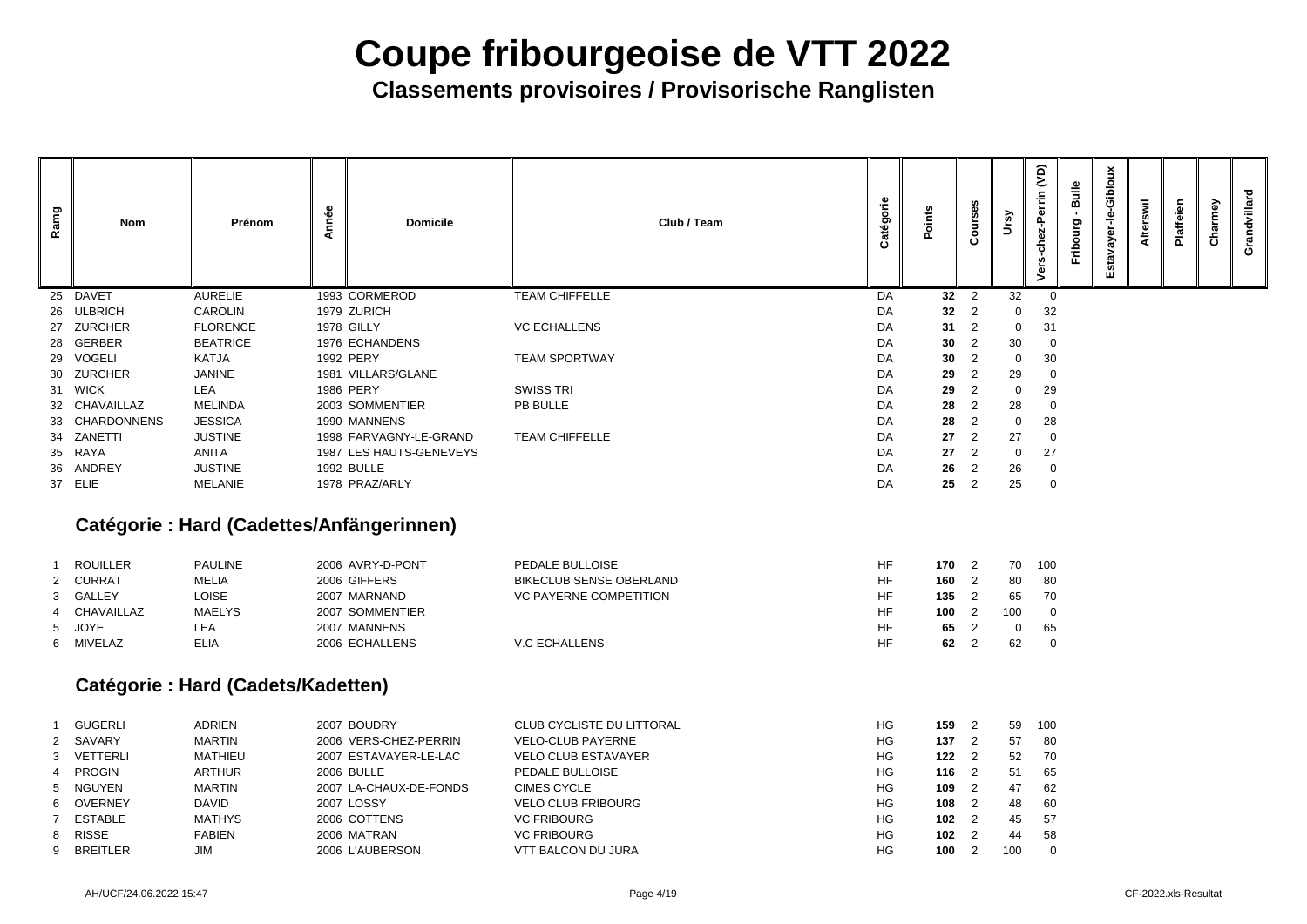**Classements provisoires / Provisorische Ranglisten**

| ?<br>⊃<br>⊃ | Courses                                    | Ursy                | Vers-chez-Perrin (VD) | Fribourg - Bulle | Estavayer-le-Gibloux | Alterswil | Plaffeien | Charmey | Grandvillard |
|-------------|--------------------------------------------|---------------------|-----------------------|------------------|----------------------|-----------|-----------|---------|--------------|
| 80          |                                            | 80                  | 0                     |                  |                      |           |           |         |              |
| 70          |                                            | 70                  | $\boldsymbol{0}$      |                  |                      |           |           |         |              |
| 65          | $\begin{array}{c} 2 \\ 2 \\ 2 \end{array}$ | 65                  | $\pmb{0}$             |                  |                      |           |           |         |              |
| 62          |                                            | 62                  | $\pmb{0}$             |                  |                      |           |           |         |              |
| 60          | $\frac{2}{2}$                              | 60                  | $\mathsf{O}\xspace$   |                  |                      |           |           |         |              |
| 59          |                                            | $\mathbf 0$         | 59                    |                  |                      |           |           |         |              |
| 58          | $\frac{2}{2}$                              | 58                  | $\pmb{0}$             |                  |                      |           |           |         |              |
| 56          | $\overline{\mathbf{c}}$                    | 56                  | $\mathbf 0$           |                  |                      |           |           |         |              |
| 56          | $\overline{\mathbf{c}}$                    | $\mathbf 0$         | 56                    |                  |                      |           |           |         |              |
| 55          | $\overline{\mathbf{c}}$                    | 55                  | $\pmb{0}$             |                  |                      |           |           |         |              |
| 55          | $\overline{a}$                             | $\mathbf 0$         | 55                    |                  |                      |           |           |         |              |
| 54          | $\overline{\mathbf{c}}$                    | 54                  | $\bf{0}$              |                  |                      |           |           |         |              |
| 53          | $\overline{\mathbf{c}}$                    | 53                  | $\pmb{0}$             |                  |                      |           |           |         |              |
| 50          | $\overline{\mathbf{c}}$                    | 50                  | $\pmb{0}$             |                  |                      |           |           |         |              |
| 49          | $\overline{a}$                             | 49                  | $\pmb{0}$             |                  |                      |           |           |         |              |
| 46          | $\overline{\mathbf{c}}$                    | 46                  | $\bf{0}$              |                  |                      |           |           |         |              |
| 43          | $\overline{\mathbf{c}}$                    | 43                  | 0                     |                  |                      |           |           |         |              |
|             |                                            |                     |                       |                  |                      |           |           |         |              |
| 170         | 2                                          | 70                  | 100                   |                  |                      |           |           |         |              |
| 142         | $\overline{c}$                             | 62                  | 80                    |                  |                      |           |           |         |              |
| 100         | $\overline{\mathbf{c}}$                    | 100                 | $\pmb{0}$             |                  |                      |           |           |         |              |
| 80          | $\overline{\mathbf{c}}$                    | 80                  | $\boldsymbol{0}$      |                  |                      |           |           |         |              |
| 65          | $\boldsymbol{2}$                           | 65                  | 0                     |                  |                      |           |           |         |              |
|             |                                            |                     |                       |                  |                      |           |           |         |              |
| 140         | 2                                          | 60                  | 80                    |                  |                      |           |           |         |              |
| 124         | $\overline{\mathbf{c}}$                    | 59                  | 65                    |                  |                      |           |           |         |              |
| 117         | $\overline{\mathbf{c}}$                    | 55                  | 62                    |                  |                      |           |           |         |              |
| 114         | $\overline{c}$                             | 54                  | 60                    |                  |                      |           |           |         |              |
| 100         | $\overline{\mathbf{c}}$                    | 100                 | $\pmb{0}$             |                  |                      |           |           |         |              |
| 100         | $\overline{\mathbf{c}}$                    | $\mathsf{O}\xspace$ | 100                   |                  |                      |           |           |         |              |

| Ramg             | <b>Nom</b>          | Prénom          | Année | <b>Domicile</b>           | Club / Team                         | Catégorie | Points | ဖိ<br>Ō,<br>jo<br>$\mathbf C$ | $\mathbf{S}$ | $\widetilde{S}$<br>chez-Perrin<br>Vers |
|------------------|---------------------|-----------------|-------|---------------------------|-------------------------------------|-----------|--------|-------------------------------|--------------|----------------------------------------|
| 10 <sup>°</sup>  | <b>BOVET</b>        | <b>LUCA</b>     |       | 2006 ST-CIERGES           | <b>VC ECHALLENS</b>                 | HG        | 80     | 2                             | 80           |                                        |
|                  | <b>SCHERTENLEIB</b> | <b>LOIC</b>     |       | 2007 MONTAUBION-CHARDONNE | <b>V.C ECHALLLENS</b>               | HG        | 70     | 2                             | 70           |                                        |
| 12 <sup>12</sup> | <b>GREMAUD</b>      | <b>VALENTIN</b> |       | 2006 LE PAQUIER           | <b>O2 MOUNTAIN BIKE</b>             | HG        | 65     | 2                             | 65           |                                        |
| 13               | <b>JUNGO</b>        | <b>MAX</b>      |       | 2007 RECHTHALTEN          | <b>BSO</b>                          | HG        | 62     | 2                             | 62           |                                        |
| 14               | <b>ESCRIEUT</b>     | <b>LEO</b>      |       | 2006 VUADENS              | <b>PEDALE BULLOISE</b>              | HG        | 60     | 2                             | 60           |                                        |
| 15               | VAUTHEY             | <b>ELY</b>      |       | 2007 ESTAVAYER-LE-LAC     | <b>VC ESTAVAYER</b>                 | HG        | 59     | $\overline{2}$                | 0            | 59                                     |
| 16               | <b>VUILLEUMIER</b>  | <b>TIM</b>      |       | 2007 LES HAUTS-GENEVEYS   | <b>CCL PROF</b>                     | HG        | 58     | $\overline{2}$                | 58           |                                        |
| 17               | <b>SCAIOLA</b>      | <b>ANTOINE</b>  |       | 2006 VUADENS              | <b>GLISSE CLUB ROMONT</b>           | HG        | 56     | 2                             | 56           |                                        |
| 18               | <b>JOYE</b>         | <b>THOMAS</b>   |       | 2006 MANNENS              |                                     | HG        | 56     | 2                             | $\mathbf 0$  | 56                                     |
| 19               | <b>DIND</b>         | <b>EWAN</b>     |       | 2007 MONTRICHER           | <b>VC ECHALLENS / ROCHAT CYCLES</b> | HG        | 55     | 2                             | 55           |                                        |
| 20               | <b>ROHRBACH</b>     | <b>VALENTIN</b> |       | 2007 CHEYRES              | <b>VC PAYERNE</b>                   | HG        | 55     | 2                             | $\mathbf 0$  | 55                                     |
| 21               | <b>ULDRY</b>        | <b>MALIK</b>    |       | 2006 CHATEL-ST-DENIS      | <b>CYCLOMANIACS</b>                 | HG        | 54     | 2                             | 54           |                                        |
| 22               | <b>DROUX</b>        | <b>SIMON</b>    |       | 2007 CHARMEY              | PB BULLE                            | HG        | 53     | 2                             | 53           |                                        |
| 23               | <b>PROGIN</b>       | <b>JULES</b>    |       | 2007 VUADENS              | PEDALE BULLOISE                     | HG        | 50     | $\overline{2}$                | 50           |                                        |
| 24               | <b>VANNAY</b>       | <b>TIMEO</b>    |       | 2006 COLLOMBEY-MURAZ      | UNION CYCLISTE MONTHEYSANNE         | HG        | 49     |                               | 49           |                                        |
| 25               | <b>SCHUMACHER</b>   | <b>SVEN</b>     |       | 2007 RIFFENMATT           | <b>BSO PLAFFEIEN</b>                | HG        | 46     | 2                             | 46           |                                        |
| 26               | <b>BIRCHER</b>      | <b>DANY</b>     |       | 2007 CHEYRES              |                                     | HG        | 43     |                               | 43           |                                        |

### **Catégorie : Junior Filles / Juniorinnen**

| <b>BOSSEL</b> | CHLOE        | 2004 VUADENS   | PEDALE BULLOISE                               | 170 | 70  | 10 <sup>C</sup> |
|---------------|--------------|----------------|-----------------------------------------------|-----|-----|-----------------|
| THIEMARD      | JULIE        | 2005 VUADENS   | LA PEDALE BULLOISE                            | 142 | 62  | -80             |
| 3 PYTHON      | ELODIE       | 2005 BOVERESSE | <b>TEAM PROF RAIFFEISEN CCL / CC LITTORAL</b> | 100 | 100 |                 |
| 4 DROUX       | <b>LUCIE</b> | 2004 CHARMEY   | <b>PEDALE BULLOISE</b>                        | 80  | 80  |                 |
| 5 SCHMID      | <b>INES</b>  | 2005 LE LOCLE  | CIMES CYCLE                                   | 65  | 65  |                 |

### **Catégorie : Juniors Garçons / Junioren**

| <b>MEYER</b>        | <b>ANTOINE</b>  | 2004 VOUVRY      | TEAM PAPIVAL SCOTT GRAND RAID BCVS | JG | 140 | 60  | -80             |
|---------------------|-----------------|------------------|------------------------------------|----|-----|-----|-----------------|
| <b>CHESNEAU</b>     | <b>BAPTISTE</b> | 2005 GUMEFENS    | PEDALE BULLOISE                    | JG | 124 | 59  | 65              |
| <b>NIEDERHAUSER</b> | LEO             | <b>2004 CUGY</b> | <b>VELO-CLUB PAYERNE</b>           | JG | 117 | 55  | -62             |
| <b>BERCHIER</b>     | JONATHAN        | 2004 LA-ROCHE    | <b>INDIVIDUEL</b>                  | JG | 114 | 54  | 60              |
| <b>BARD</b>         | JULIEN          | 2004 SORENS      | TEAM MTB SCOTT FRIBOURG            | JG | 100 | 100 |                 |
| <b>GERTSCH</b>      | <b>EVAN</b>     | 2004 BEX         | <b>SC RIAZ</b>                     | JG | 100 |     | 10 <sub>C</sub> |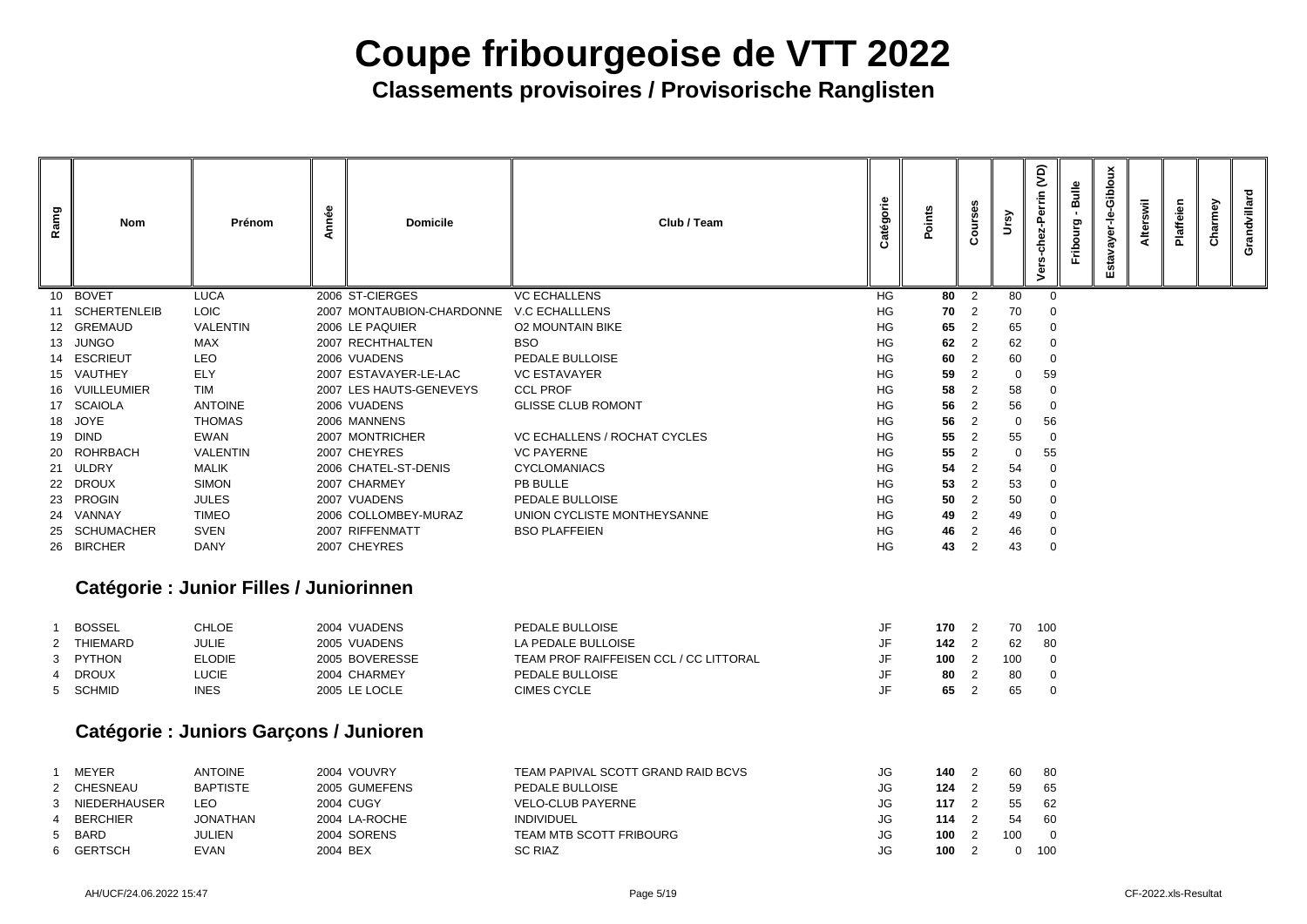| <b>SIMON</b><br>2005 ECHARLENS<br>PEDALE BULLOISE<br><b>WIRZ</b><br>JG<br>80<br>$\overline{2}$<br>80<br>0<br><b>GUILLAUME</b><br>8 STETTLER<br>2005 CHESSEL<br>MONTREUX - RENNAZ CYCLISME/ CROSS ROAD CYCLE<br><b>JG</b><br>70<br>70<br>$\overline{2}$<br>-0<br><b>JG</b><br><b>GRAF</b><br><b>NOAN</b><br>70<br>2004<br><b>VELO-CLUB FRIBOURG</b><br>70<br>$\overline{2}$<br>$\mathbf 0$<br>9<br><b>JACCARD</b><br><b>JG</b><br>65<br><b>MATTHIAS</b><br>2005 L'AUBERSON<br><b>VTT BALCON DU JURA</b><br>65<br>$\overline{2}$<br>$\overline{0}$<br>10<br>62<br><b>RISSE</b><br><b>JOHANN</b><br><b>2005 BULLE</b><br>PEDALE BULLOISE / TEAM MENOUD BIKE<br><b>JG</b><br>62<br>$\overline{0}$<br>11<br>12 LEISER<br><b>JORIS</b><br><b>JG</b><br>2005 FROIDEVILLE<br>58<br>58<br>2<br>0<br><b>HUBSCHER</b><br><b>ARTHUR</b><br>2005 FRIBOURG<br><b>VC FRIBOURG</b><br><b>JG</b><br>57<br>57<br>2<br>$\overline{0}$<br>13<br>14 PFISTER<br><b>JG</b><br>56<br><b>CORENTIN</b><br>2005 ATTALENS<br>56<br>$\overline{2}$<br><b>CYCLOMANIACS VEVEYSE</b><br>$\overline{0}$<br><b>RICHOZ</b><br><b>STEPHANE</b><br><b>JG</b><br>2005 FRIBOURG<br>53<br>53<br>$\overline{2}$<br>$\overline{0}$<br>15<br><b>JG</b><br>16 JENDLY<br><b>ELIOT</b><br>2004 LOVENS<br><b>VELO CLUB FRIBOURG</b><br>52<br>52<br>$\overline{2}$<br>0<br><b>JG</b><br>51<br>17 MUTTI<br>51<br><b>EVAN</b><br>2004 ECUBLENS<br>$\overline{0}$<br>$\overline{2}$<br><b>Catégorie: Masters</b> | Grandvillard |
|---------------------------------------------------------------------------------------------------------------------------------------------------------------------------------------------------------------------------------------------------------------------------------------------------------------------------------------------------------------------------------------------------------------------------------------------------------------------------------------------------------------------------------------------------------------------------------------------------------------------------------------------------------------------------------------------------------------------------------------------------------------------------------------------------------------------------------------------------------------------------------------------------------------------------------------------------------------------------------------------------------------------------------------------------------------------------------------------------------------------------------------------------------------------------------------------------------------------------------------------------------------------------------------------------------------------------------------------------------------------------------------------------------------------------------------------------------------|--------------|
|                                                                                                                                                                                                                                                                                                                                                                                                                                                                                                                                                                                                                                                                                                                                                                                                                                                                                                                                                                                                                                                                                                                                                                                                                                                                                                                                                                                                                                                               |              |
|                                                                                                                                                                                                                                                                                                                                                                                                                                                                                                                                                                                                                                                                                                                                                                                                                                                                                                                                                                                                                                                                                                                                                                                                                                                                                                                                                                                                                                                               |              |
|                                                                                                                                                                                                                                                                                                                                                                                                                                                                                                                                                                                                                                                                                                                                                                                                                                                                                                                                                                                                                                                                                                                                                                                                                                                                                                                                                                                                                                                               |              |
|                                                                                                                                                                                                                                                                                                                                                                                                                                                                                                                                                                                                                                                                                                                                                                                                                                                                                                                                                                                                                                                                                                                                                                                                                                                                                                                                                                                                                                                               |              |
|                                                                                                                                                                                                                                                                                                                                                                                                                                                                                                                                                                                                                                                                                                                                                                                                                                                                                                                                                                                                                                                                                                                                                                                                                                                                                                                                                                                                                                                               |              |
|                                                                                                                                                                                                                                                                                                                                                                                                                                                                                                                                                                                                                                                                                                                                                                                                                                                                                                                                                                                                                                                                                                                                                                                                                                                                                                                                                                                                                                                               |              |
|                                                                                                                                                                                                                                                                                                                                                                                                                                                                                                                                                                                                                                                                                                                                                                                                                                                                                                                                                                                                                                                                                                                                                                                                                                                                                                                                                                                                                                                               |              |
|                                                                                                                                                                                                                                                                                                                                                                                                                                                                                                                                                                                                                                                                                                                                                                                                                                                                                                                                                                                                                                                                                                                                                                                                                                                                                                                                                                                                                                                               |              |
|                                                                                                                                                                                                                                                                                                                                                                                                                                                                                                                                                                                                                                                                                                                                                                                                                                                                                                                                                                                                                                                                                                                                                                                                                                                                                                                                                                                                                                                               |              |
|                                                                                                                                                                                                                                                                                                                                                                                                                                                                                                                                                                                                                                                                                                                                                                                                                                                                                                                                                                                                                                                                                                                                                                                                                                                                                                                                                                                                                                                               |              |
|                                                                                                                                                                                                                                                                                                                                                                                                                                                                                                                                                                                                                                                                                                                                                                                                                                                                                                                                                                                                                                                                                                                                                                                                                                                                                                                                                                                                                                                               |              |
|                                                                                                                                                                                                                                                                                                                                                                                                                                                                                                                                                                                                                                                                                                                                                                                                                                                                                                                                                                                                                                                                                                                                                                                                                                                                                                                                                                                                                                                               |              |
| <b>FERNANDO</b><br><b>MA</b><br><b>BESELGA GOMES</b><br>1986 BROC<br><b>INDIVIDUEL</b><br>1402<br>60<br>80                                                                                                                                                                                                                                                                                                                                                                                                                                                                                                                                                                                                                                                                                                                                                                                                                                                                                                                                                                                                                                                                                                                                                                                                                                                                                                                                                    |              |
| 50<br><b>MINOGGIO</b><br><b>JULIEN</b><br>1984 GRANGES-PACCOT<br><b>VELO-CLUB FRIBOURG</b><br>115<br>$\overline{2}$<br>65<br>MA<br>2                                                                                                                                                                                                                                                                                                                                                                                                                                                                                                                                                                                                                                                                                                                                                                                                                                                                                                                                                                                                                                                                                                                                                                                                                                                                                                                          |              |
| SAERTEX PORTUGAL/ EDAETECH<br><b>BARROS LOURENCO MARCIO</b><br>1986 SEMBRANCHER<br>MA<br>100<br>$\overline{2}$<br>$\mathbf 0$<br>100<br>3                                                                                                                                                                                                                                                                                                                                                                                                                                                                                                                                                                                                                                                                                                                                                                                                                                                                                                                                                                                                                                                                                                                                                                                                                                                                                                                     |              |
| 1991 BELP<br><b>STUTZMANN</b><br><b>MARC</b><br>RSC AARETAL MUNSINGEN<br>MA<br>100<br>$\overline{2}$<br>100<br>$\overline{0}$                                                                                                                                                                                                                                                                                                                                                                                                                                                                                                                                                                                                                                                                                                                                                                                                                                                                                                                                                                                                                                                                                                                                                                                                                                                                                                                                 |              |
| <b>GORRIS</b><br><b>STEHANE</b><br>1989 SEMSALES<br>MA<br>90<br>50<br>40<br>2                                                                                                                                                                                                                                                                                                                                                                                                                                                                                                                                                                                                                                                                                                                                                                                                                                                                                                                                                                                                                                                                                                                                                                                                                                                                                                                                                                                 |              |
| <b>EWALD</b><br>1992 DOMPIERRE FR<br><b>VC PAYERNE - PRO CYCLES</b><br>27<br><b>ALEXANDRE</b><br>MA<br>83<br>56<br>$\overline{2}$<br>6                                                                                                                                                                                                                                                                                                                                                                                                                                                                                                                                                                                                                                                                                                                                                                                                                                                                                                                                                                                                                                                                                                                                                                                                                                                                                                                        |              |
| <b>STAUFFER</b><br><b>HANSUELI</b><br>1987 SIGRISWIL<br><b>TEAM BULLS</b><br>MA<br>2<br>80<br>80<br>$\overline{0}$                                                                                                                                                                                                                                                                                                                                                                                                                                                                                                                                                                                                                                                                                                                                                                                                                                                                                                                                                                                                                                                                                                                                                                                                                                                                                                                                            |              |
| LUTHI<br><b>NICOLAS</b><br>1987 ST-BLAISE<br>PROF-RAIFFEISEN/CC LITTORAL<br>70<br>$\overline{2}$<br>70<br>МA<br>8<br>-0                                                                                                                                                                                                                                                                                                                                                                                                                                                                                                                                                                                                                                                                                                                                                                                                                                                                                                                                                                                                                                                                                                                                                                                                                                                                                                                                       |              |
| 9 GAVILLET<br><b>JULIEN</b><br>1983 ECHARLENS<br>PEDALE BULLOISE<br>MA<br>70<br>70<br>$\overline{2}$<br>$\overline{0}$                                                                                                                                                                                                                                                                                                                                                                                                                                                                                                                                                                                                                                                                                                                                                                                                                                                                                                                                                                                                                                                                                                                                                                                                                                                                                                                                        |              |
| FAVRE<br><b>FABIEN</b><br>1988 BOULOZ<br>TEAM RAID MOUNTAIN<br>68<br>2<br>МA<br>17<br>51<br>10                                                                                                                                                                                                                                                                                                                                                                                                                                                                                                                                                                                                                                                                                                                                                                                                                                                                                                                                                                                                                                                                                                                                                                                                                                                                                                                                                                |              |
| <b>DAVID</b><br>ABC PURE<br>11 BOILEVE<br>1990 PRANGINS<br>65<br>МA<br>65<br>$\overline{2}$<br>-0                                                                                                                                                                                                                                                                                                                                                                                                                                                                                                                                                                                                                                                                                                                                                                                                                                                                                                                                                                                                                                                                                                                                                                                                                                                                                                                                                             |              |
| BRYAND<br>ALEXANDRE<br>1987 VETROZ<br>DRBIKE&MRRIDE<br>МA<br>62<br>$\overline{2}$<br>62<br>12<br>$\overline{0}$                                                                                                                                                                                                                                                                                                                                                                                                                                                                                                                                                                                                                                                                                                                                                                                                                                                                                                                                                                                                                                                                                                                                                                                                                                                                                                                                               |              |
| 13 SOGUEL<br><b>LOIC</b><br>62<br>62<br><b>VC PROCYCLES PAYERNE</b><br>MA<br>1986 CUDREFIN<br>$\overline{2}$<br>0                                                                                                                                                                                                                                                                                                                                                                                                                                                                                                                                                                                                                                                                                                                                                                                                                                                                                                                                                                                                                                                                                                                                                                                                                                                                                                                                             |              |
| 14 MOTTAZ<br><b>VALENTIN</b><br>1986 CHENE-PAQUIER<br>TEAM SUCHET / VO CYCLES<br>60<br>60<br>МA<br>$\overline{2}$                                                                                                                                                                                                                                                                                                                                                                                                                                                                                                                                                                                                                                                                                                                                                                                                                                                                                                                                                                                                                                                                                                                                                                                                                                                                                                                                             |              |
| <b>CEDRIC</b><br>15 L'EPLATTENIER<br>1992 ORBE<br>PASSION VELO<br>МA<br>59<br>59<br>2<br>-0                                                                                                                                                                                                                                                                                                                                                                                                                                                                                                                                                                                                                                                                                                                                                                                                                                                                                                                                                                                                                                                                                                                                                                                                                                                                                                                                                                   |              |
| 16 DUCHEMIN<br><b>BERTRAND</b><br>1989 LA-SAGNE<br><b>VC VIGNOBLE-CYCLERC</b><br>59<br>59<br>МA<br>$\overline{2}$<br>0                                                                                                                                                                                                                                                                                                                                                                                                                                                                                                                                                                                                                                                                                                                                                                                                                                                                                                                                                                                                                                                                                                                                                                                                                                                                                                                                        |              |
| 17 RODRIGUES<br><b>VITOR</b><br>58<br>58<br>1986 HAUTERIVE NE<br>МA<br>$\overline{2}$<br>-0<br>18 FONSECA                                                                                                                                                                                                                                                                                                                                                                                                                                                                                                                                                                                                                                                                                                                                                                                                                                                                                                                                                                                                                                                                                                                                                                                                                                                                                                                                                     |              |
| PATOS BRAVOS<br><b>BRUNO</b><br>1984 EPENDES (VD)<br>58<br>58<br>МA<br>$\overline{2}$<br>0<br>19 RACINE<br>1988 SUGIEZ<br><b>FABIEN</b><br>TEAM CYCLES PROF MASTERS<br>МA<br>57<br>57<br>2<br>-0                                                                                                                                                                                                                                                                                                                                                                                                                                                                                                                                                                                                                                                                                                                                                                                                                                                                                                                                                                                                                                                                                                                                                                                                                                                              |              |
| <b>KUNZ</b><br><b>CYRILL</b><br>57<br>1990 CUDREFIN<br>$\overline{2}$<br>57<br>20<br>МA<br>0                                                                                                                                                                                                                                                                                                                                                                                                                                                                                                                                                                                                                                                                                                                                                                                                                                                                                                                                                                                                                                                                                                                                                                                                                                                                                                                                                                  |              |
| 21 REMY<br><b>CEDRIC</b><br>DANI VTT ORBEA<br>MA<br>56<br>1988 CHARMEY (GRUYERE)<br>$\overline{2}$<br>56<br>0                                                                                                                                                                                                                                                                                                                                                                                                                                                                                                                                                                                                                                                                                                                                                                                                                                                                                                                                                                                                                                                                                                                                                                                                                                                                                                                                                 |              |
| 22 PRIETO<br><b>SAMUEL</b><br><b>VC ECHALLENS</b><br>1983 OULENS-ECHALLENS<br>55<br>55<br>МA<br>$\overline{2}$<br>$\overline{0}$                                                                                                                                                                                                                                                                                                                                                                                                                                                                                                                                                                                                                                                                                                                                                                                                                                                                                                                                                                                                                                                                                                                                                                                                                                                                                                                              |              |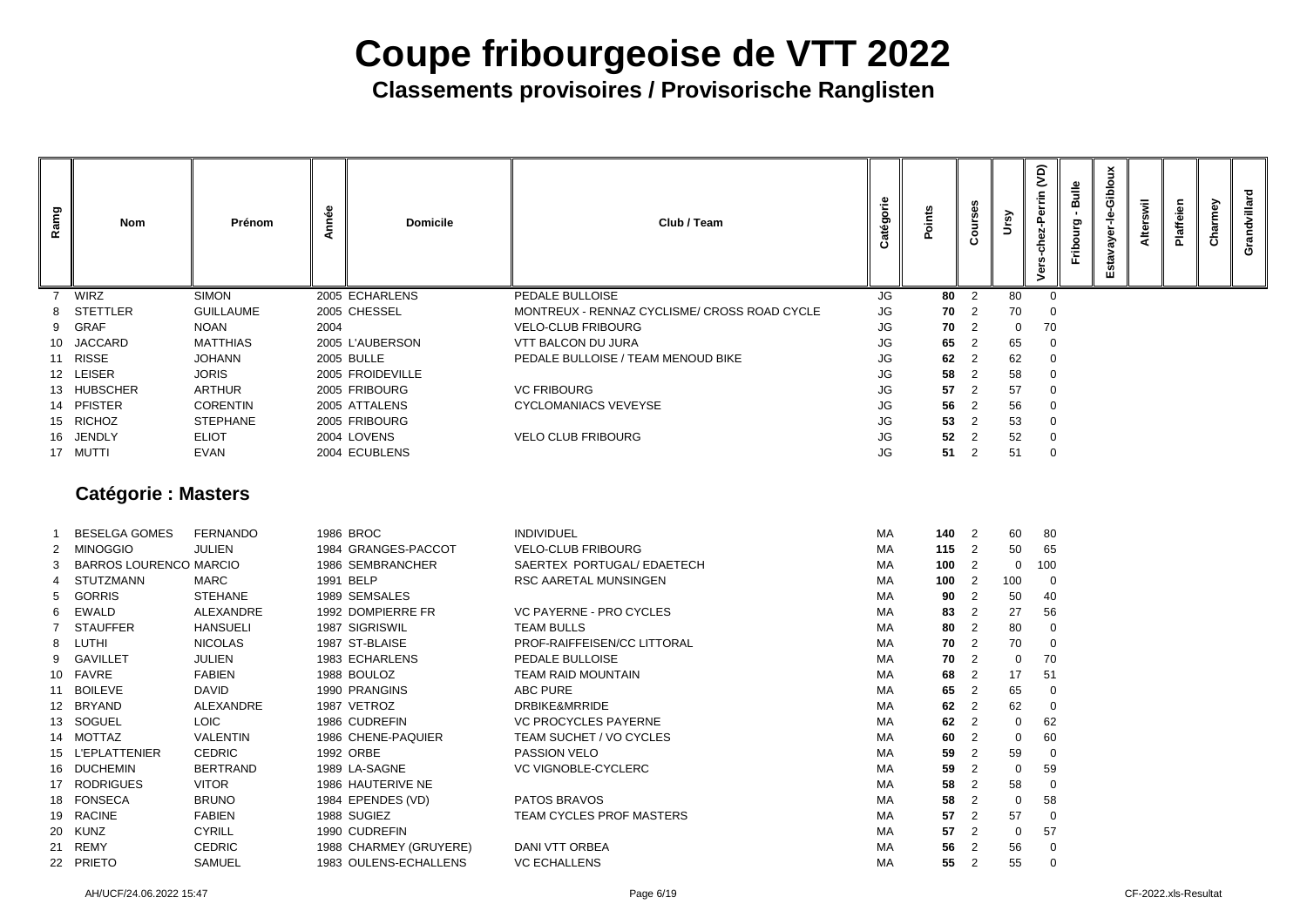| Ramg | <b>Nom</b>                        | Prénom                          | Année | <b>Domicile</b>                 | Club / Team                   | Catégorie | Points          | ours<br>Ω                        | Ursy        | <b>JO</b><br>errin<br>௨<br>$\overline{5}$<br>င်<br>ers | <b>Bulle</b><br>Fribourg | Gibloux<br>ayer-le-<br>stav<br>ш | swil<br>Alter | Plaffeien | Charmey | Grandvillard |
|------|-----------------------------------|---------------------------------|-------|---------------------------------|-------------------------------|-----------|-----------------|----------------------------------|-------------|--------------------------------------------------------|--------------------------|----------------------------------|---------------|-----------|---------|--------------|
|      | 23 LE DORTZ                       | <b>SAMUEL</b>                   |       | 1989 BAAR                       | <b>ZUG ZURICH PELOTON</b>     | <b>MA</b> | 55              | $\overline{2}$                   | 0           | 55                                                     |                          |                                  |               |           |         |              |
| 24   | <b>DRIDI</b>                      | <b>SEBASTIEN</b>                |       | 1991 OULENS-ECHALLENS           |                               | МA        | 54              | $\overline{2}$                   | 54          |                                                        |                          |                                  |               |           |         |              |
| 25   | DE BORTOLI                        | <b>JULIEN</b>                   |       | 1984 SONCEBOZ-SOMBEVAL          | DE BORTOLI WATCHES            | MA        | 54              | $\overline{2}$                   | $\mathbf 0$ | 54                                                     |                          |                                  |               |           |         |              |
|      | 26 ROMANENS                       | <b>FABIAN</b>                   |       | 1984 ROSSENS FR (FR)            | <b>TEAM CHIFFELLE</b>         | MA        | 53              | 2                                | 53          | -0                                                     |                          |                                  |               |           |         |              |
|      | 27 CANTIN                         | <b>FREDERIC</b>                 |       | <b>1989 LULLY</b>               | <b>DANI VTT</b>               | MA        | 53              | $\overline{2}$                   | $\mathbf 0$ | 53                                                     |                          |                                  |               |           |         |              |
|      | 28 MONTAVON                       | <b>YANN</b>                     |       | 1986 GLETTERENS                 | SCOTT-SPORTS / C.C.MOUTIER    | MA        | 52              | $\overline{2}$                   | 52          | -0                                                     |                          |                                  |               |           |         |              |
|      | 29 MAURON                         | <b>THIERRY</b>                  |       | 1983 COURGEVAUX                 | <b>VC PAYERNE - PROCYCLES</b> | MA        | 52              | $\overline{2}$                   | $\mathbf 0$ | 52                                                     |                          |                                  |               |           |         |              |
|      | 30 MARTI                          | <b>DAVID</b>                    |       | 1988 CUGY (FR)                  | <b>TEAM TESAG UVEX</b>        | МA        | 51              | $\overline{2}$                   | 51          | -0                                                     |                          |                                  |               |           |         |              |
|      | 31 ADAMO                          | <b>VINCENT</b>                  |       | 1980 MANNENS                    |                               | MA        | 50              | 2                                | 0           | 50                                                     |                          |                                  |               |           |         |              |
|      | 32 LEUBA                          | <b>ANDY</b>                     |       | 1989 DELLEY                     |                               | МA        | 50              | 2                                | 0           | 50                                                     |                          |                                  |               |           |         |              |
|      | 33 HAYOZ                          | <b>JULIEN</b>                   |       | 1986 LA-CORBAZ                  | <b>TEAM CYCLES TESAG-UVEX</b> | MA        | 49              | 2                                | 49          | $\overline{0}$                                         |                          |                                  |               |           |         |              |
| 34   | <b>JAGGI</b>                      | <b>NOE</b>                      |       | 1990 LIGNIERES                  | <b>VC VIGNOBLE CYLCERC</b>    | МA        | 48              | $\overline{2}$                   | 48          | 0                                                      |                          |                                  |               |           |         |              |
| 35   | <b>DEBIEUX</b>                    | <b>JOEL</b>                     |       | 1985 POLIEZ-PITTET              | <b>VC ECHALLENS</b>           | MA        | 47              | 2                                | 47          | 0                                                      |                          |                                  |               |           |         |              |
|      | 36 FELLAY                         | <b>JULIEN</b>                   |       | 1990 SORENS                     |                               | МA        | 46              | 2                                | 46          | $\overline{0}$                                         |                          |                                  |               |           |         |              |
| 37   | <b>GRUZELLE</b>                   | <b>EZECHIEL</b>                 |       | 1986 LUTRY                      |                               | MA        | 45              | $\overline{2}$                   | 45          | $\mathbf 0$                                            |                          |                                  |               |           |         |              |
|      | 38 NAULLET                        | <b>CLEMENT</b>                  |       | 1992 GLAND                      | <b>CLEMENT NAULLET</b>        | МA        | 44              | 2                                | 44          | -0                                                     |                          |                                  |               |           |         |              |
| 39   | PREMAND                           | <b>FREDERIC</b>                 |       | 1983 CHOEX                      | <b>GX RACING</b>              | МA        | 43              | 2                                | 43          | -0                                                     |                          |                                  |               |           |         |              |
|      | 40 CONUS                          | <b>JEREMIE</b><br><b>FABIEN</b> |       | 1991 VUARMARENS                 | <b>TEAM CHIFFELLE</b>         | МA<br>MA  | 42              | 2                                | 42          | $\overline{0}$                                         |                          |                                  |               |           |         |              |
| 41   | <b>ROSSIER</b><br><b>BROILLET</b> | <b>LAURENT</b>                  |       | 1983 LOVENS<br><b>1984 URSY</b> | <b>COBRA TEAM</b>             | МA        | 41              | 2<br>$\overline{2}$              | 41          | 0                                                      |                          |                                  |               |           |         |              |
| 42   | 43 FLUCK                          | <b>VINCENT</b>                  |       | 1985 HAUTEVILLE                 | TEAM DUPASQUIER SPORTS BIKE   | MA        | 40<br>40        |                                  | 40<br>40    | 0<br>-0                                                |                          |                                  |               |           |         |              |
| 44   | REYNAUD                           | <b>LUCIEN</b>                   |       | 1986 MIDDES                     | <b>TEAM CHIFFELLE</b>         | МA        | 39              | $\overline{2}$<br>$\overline{2}$ | 39          | $\overline{0}$                                         |                          |                                  |               |           |         |              |
|      | 45 LAFFARGUE                      | <b>LOIC</b>                     |       | 1984 UVRIER                     | <b>TRIATHLON CLUB VALAIS</b>  | МA        | 38              | $\overline{2}$                   | 38          |                                                        |                          |                                  |               |           |         |              |
|      | 46 ANDREAE                        | <b>JULIEN</b>                   |       | 1987 CHESALLES/MOUDON           |                               | MA        | 37              | $\overline{2}$                   | 37          | -0                                                     |                          |                                  |               |           |         |              |
|      | 47 SUARD                          | <b>FREDERIC</b>                 |       | 1984 ROMANENS                   | LE DZOYA                      | МA        | 36              | 2                                | 36          | 0                                                      |                          |                                  |               |           |         |              |
| 48   | <b>NEVES</b>                      | <b>TONY</b>                     |       | 1985 MONTET                     |                               | MA        | 35              | $\overline{2}$                   | 35          | 0                                                      |                          |                                  |               |           |         |              |
|      | 49 RODRIGUES                      | <b>FILIPE</b>                   |       | 1987 PETIT-LANCY                |                               | МA        | 35              | 2                                | 35          | -0                                                     |                          |                                  |               |           |         |              |
| 50   | <b>MONTANI</b>                    | <b>DOMINIC</b>                  |       | 1990 PERY                       | MITCHPRODUCTIONS.CH           | МA        | 35              | $\overline{2}$                   | 0           | 35                                                     |                          |                                  |               |           |         |              |
|      | 51 PETTER                         | <b>JULIEN</b>                   |       | 1983 SUGIEZ                     |                               | МA        | 34              | 2                                | 34          | -0                                                     |                          |                                  |               |           |         |              |
| 52   | <b>BUTTICAZ</b>                   | <b>VINCENT</b>                  |       | 1985 CORBIERES                  | <b>CSPL SKI TEAM</b>          | MA        | 33              | $\overline{2}$                   | 33          | 0                                                      |                          |                                  |               |           |         |              |
|      | 53 FERRAGLIA                      | <b>CHRISTOPHE</b>               |       | 1984 FARVAGNY-LE PETIT          |                               | MA        | 32              | 2                                | 32          | 0                                                      |                          |                                  |               |           |         |              |
| 54   | <b>CHARRIERE</b>                  | <b>JOHANN</b>                   |       | 1986 VUISTERNENS-D-ROMONT       |                               | MA        | 32              | $\overline{2}$                   | 32          | -0                                                     |                          |                                  |               |           |         |              |
| 55   | <b>DOUGOUD</b>                    | <b>JEROME</b>                   |       | 1989 BULLE                      |                               | МA        | 32              | 2                                | 0           | 32                                                     |                          |                                  |               |           |         |              |
| 56   | <b>BERGER</b>                     | <b>DAVID</b>                    |       | 1984 VUARMARENS                 |                               | МA        | 31              | $\overline{2}$                   | 31          | -0                                                     |                          |                                  |               |           |         |              |
|      | 57 VIRELY                         | <b>VINCENT</b>                  |       | 1984 ECHALLENS                  | <b>VELO CLUB ECHALLENS</b>    | МA        | 31              | $\overline{2}$                   | 31          | -0                                                     |                          |                                  |               |           |         |              |
| 58   | <b>OLIVEIRA</b>                   | <b>LEANDRO</b>                  |       | 1984 MONTAGNY-LA-VILLE          | <b>EMCIMADELAS</b>            | МA        | 31              | $\overline{2}$                   | 0           | 31                                                     |                          |                                  |               |           |         |              |
|      | 59 RIPPER                         | <b>JOHANN</b>                   |       | <b>1983 URSY</b>                |                               | MA        | 30 <sub>o</sub> | $\overline{2}$                   | 30          | 0                                                      |                          |                                  |               |           |         |              |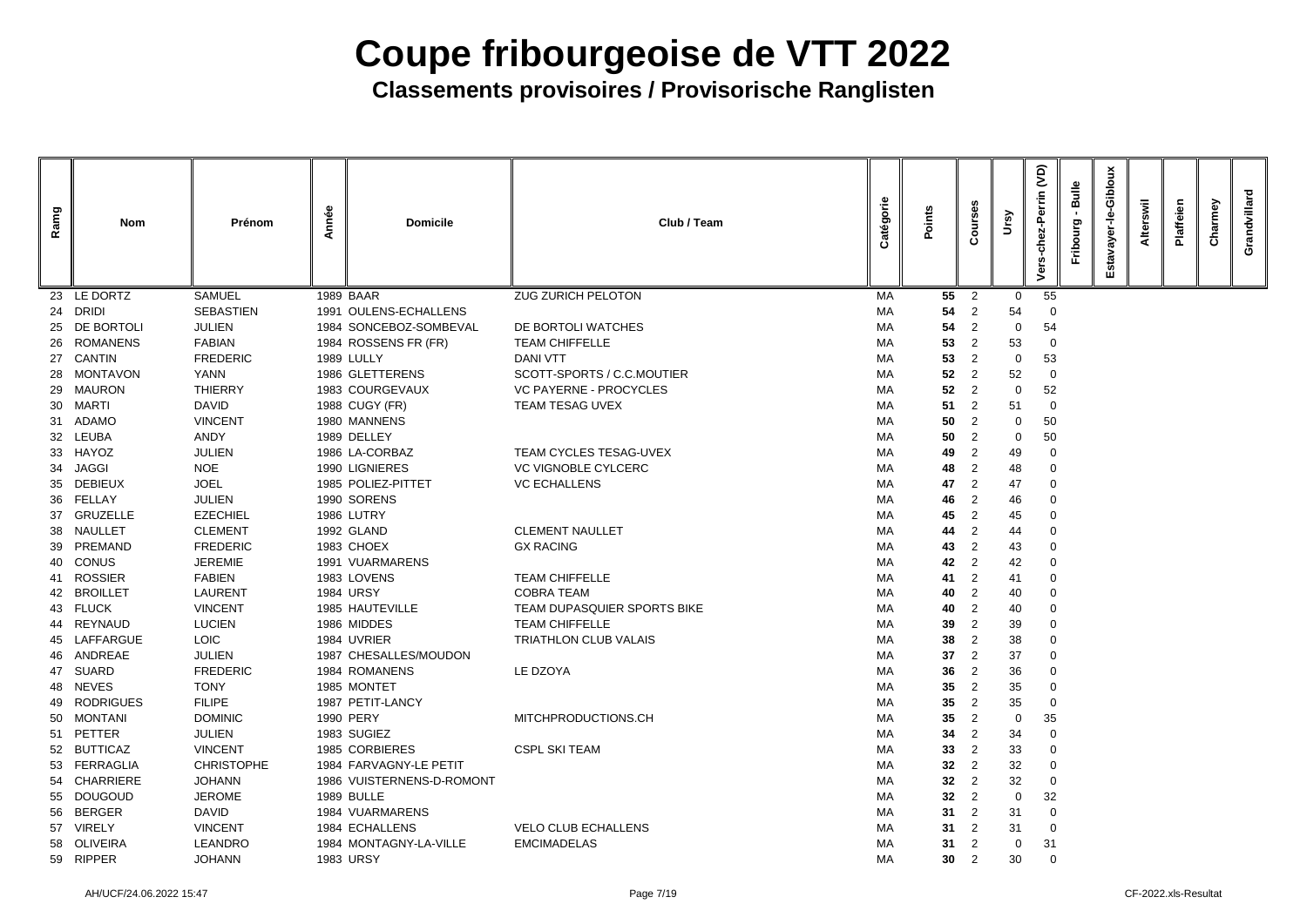| Ramg | <b>Nom</b>      | Prénom                                   | Année | <b>Domicile</b>           | Club / Team                    | Catégorie | Points       | $\circ$<br>$\mathbf C$ | Ursy           | <b>JO</b><br>Perrin<br>62-<br>듕<br>$\ddot{\bullet}$ | <b>Bulle</b><br>Fribourg | Giblou<br>Ò<br>ayer | swil<br><b>Alter</b> | Plaffeien | Charmey | Grandvillard |
|------|-----------------|------------------------------------------|-------|---------------------------|--------------------------------|-----------|--------------|------------------------|----------------|-----------------------------------------------------|--------------------------|---------------------|----------------------|-----------|---------|--------------|
| 60   | <b>BAUDOIS</b>  | <b>CEDRIC</b>                            |       | 1989 ROMONT               | <b>COBRA TEAM</b>              | MA        | 30           | 2                      | 30             | $\overline{0}$                                      |                          |                     |                      |           |         |              |
| 61   | MARTI           | <b>VINCENT</b>                           |       | 1987 LIGNIERES            | <b>TEAM CHIFFELLE</b>          | МA        | 29           | 2                      | 29             |                                                     |                          |                     |                      |           |         |              |
| 62   | <b>MOLLIET</b>  | <b>SEBASTIEN</b>                         |       | 1986 CHESSEL              | MONTREUX-RENNAZ CYCLISME       | MA        | 29           | 2                      | 29             | $\overline{0}$                                      |                          |                     |                      |           |         |              |
| 63   | <b>BERGER</b>   | <b>CEDRIC</b>                            |       | <b>1985 VUARMARENS</b>    | <b>COBRA TEAM</b>              | MA        | 28           | 2                      | 28             | $\overline{0}$                                      |                          |                     |                      |           |         |              |
| 64   | <b>GIRARD</b>   | <b>DAVID</b>                             |       | 1991 ARNEX/ORBE           | <b>TEAM PADDOCK</b>            | MA        | 26           | $\overline{2}$         | 26             | 0                                                   |                          |                     |                      |           |         |              |
| 65   | <b>MULLER</b>   | <b>EMMANUEL</b>                          |       | 1983 CHATEL-ST-DENIS      |                                | MA        | 25           | 2                      | 25             | 0                                                   |                          |                     |                      |           |         |              |
| 66   | <b>DURUPT</b>   | <b>MATHIEU</b>                           |       | 1986 OULENS\ECHALLENS     |                                | MA        | 24           | 2                      | 24             | $\overline{0}$                                      |                          |                     |                      |           |         |              |
| 67   | <b>BORCARD</b>  | <b>YANNICK</b>                           |       | 1983 BETTENS              |                                | MA        | 23           | 2                      | 23             | $\overline{0}$                                      |                          |                     |                      |           |         |              |
| 68   | <b>RICHARD</b>  | <b>ANAEL</b>                             |       | 1990 CORCELLES-LE-JORAT   | <b>COBRA TEAM</b>              | МA        | 22           | 2                      | 22             | -0                                                  |                          |                     |                      |           |         |              |
|      | 69 DERVEY       | <b>ERIC</b>                              |       | 1983 HAUTEVILLE           | LA PEDALE BULLOISE             | МA        | 21           | 2                      | 21             | 0                                                   |                          |                     |                      |           |         |              |
| 70   | <b>BIRCHER</b>  | <b>WILLIAM</b>                           |       | 1984 CHEYRES              |                                | MA        | 20           | $\overline{2}$         | 20             | 0                                                   |                          |                     |                      |           |         |              |
|      | 71 DAVET        | <b>OLIVIER</b>                           |       | 1992 CORMEROD             | <b>TEAM CHIFFELLE</b>          | MA        | 19           | $\overline{2}$         | 19             | $\Omega$                                            |                          |                     |                      |           |         |              |
|      | 72 LASSER       | <b>CEDRIC</b>                            |       | 1983 RUE                  | <b>TEAM LES COUATSES</b>       | MA        | 18           | $\overline{2}$         | 18             | 0                                                   |                          |                     |                      |           |         |              |
|      | 73 DE ROISSART  | <b>CLEMENT</b>                           |       | 1991 ESTAVAYER-LE-LAC     | <b>VCESTAVAYER</b>             | MA        | 16           | 2                      | 16             | 0                                                   |                          |                     |                      |           |         |              |
|      | 74 AUGSBURGER   | <b>LOIC</b>                              |       | 1988 LONAY                |                                | MA        | 15           | $\overline{2}$         | 15             | -0                                                  |                          |                     |                      |           |         |              |
|      | 75 CASTRO       | <b>ADRIAN</b>                            |       | 1989 BERN                 |                                | МA        | 14           | 2                      | 14             | 0                                                   |                          |                     |                      |           |         |              |
|      | 76 WAEBER       | <b>THIBAULT</b>                          |       | 1990 ROMONT               | CAFE CARAC CYCLING CLUB        | MA        | 13           | 2                      | 13             | 0                                                   |                          |                     |                      |           |         |              |
|      | 77 PITTET       | <b>KEVIN</b>                             |       | 1986 VUISTERNENS-D-ROMONT |                                | MA        | 12           | 2                      | 12             | 0                                                   |                          |                     |                      |           |         |              |
|      | 78 SCHULE       | <b>CHRISTIAN</b>                         |       | 1989 VERS-CHEZ-PERRIN     |                                | MA        | 11           | 2                      | 11             | -0                                                  |                          |                     |                      |           |         |              |
|      | 79 RACZKOWSKI   | <b>TOMASZ</b>                            |       | 1988 YVONAND              | <b>ELSA SPORT</b>              | MA        | 10           | 2                      | 10             | 0                                                   |                          |                     |                      |           |         |              |
|      | 80 CALOZ        | <b>VINCENT</b>                           |       | 1990 SIERRE               |                                | MA        | 9            | 2                      | 9              | 0                                                   |                          |                     |                      |           |         |              |
| 81   | <b>DEMIERRE</b> | <b>JULIEN</b>                            |       | 1986 ORON-LA-VILLE        | <b>COBRA BIKERS TEAM</b>       | МA        | 8            | 2                      | 8              | $\overline{0}$                                      |                          |                     |                      |           |         |              |
|      | 82 MAURON       | <b>VINCENT</b>                           |       | 1984 ROMONT               |                                | MA        |              | $\overline{2}$         | $\overline{7}$ |                                                     |                          |                     |                      |           |         |              |
|      | 83 ROTZER       | <b>TOBIE</b>                             |       | 1986 ECUBLENS             | <b>TEAM RAID MOUNTAIN</b>      | MA        | 6            | $\overline{2}$         | 6              | -0                                                  |                          |                     |                      |           |         |              |
|      | 84 RIVADOSSI    | <b>JULIEN</b>                            |       | 1985 PREZ-VERS-NOREAZ     |                                | МA        | 5            | $\overline{2}$         | 5              | $\overline{0}$                                      |                          |                     |                      |           |         |              |
| 85   | <b>BACH</b>     | <b>CLAUDE</b>                            |       | 1986 PREZ-VERS-SIVIRIEZ   | <b>TEAM HERISSON</b>           | МA        | 4            | $\overline{2}$         | 4              | $\overline{0}$                                      |                          |                     |                      |           |         |              |
|      | 86 FAVRE        | <b>PATRICK</b>                           |       | <b>1990 LE FLON</b>       |                                | МA        | 3            | $\overline{2}$         | 3              | $\overline{0}$                                      |                          |                     |                      |           |         |              |
|      | 87 KRETTNICH    | <b>CEDRIC</b>                            |       | 1991 JOUGNE               | VALLEE DE JOUX TRI TEAM        | MA        | $\mathbf{2}$ | $\overline{2}$         | $\overline{2}$ | $\overline{0}$                                      |                          |                     |                      |           |         |              |
|      |                 | Catégorie: Mega (Ecolières/Schülerinnen) |       |                           |                                |           |              |                        |                |                                                     |                          |                     |                      |           |         |              |
| -1   | <b>BLUM</b>     | LAURIANE                                 |       | 2008 ALTERSWIL            | <b>BIKECLUB SENSE OBERLAND</b> | MF        | $150 \t 2$   |                        | 70             | 80                                                  |                          |                     |                      |           |         |              |
|      | 2 MICHELOUD     | <b>LISE</b>                              |       | 2009 EPAGNY               | 02MOUNTAINBIKE                 | MF        | $130 \t2$    |                        | 60             | 70                                                  |                          |                     |                      |           |         |              |
| 3    | <b>SUDAN</b>    | <b>ZOE</b>                               |       | 2009 VILLAZ-ST-PIERRE     | KIDS BIKE HORIZON              | MF        | 122          | $\overline{2}$         | 57             |                                                     |                          |                     |                      |           |         |              |
|      | <b>GUILLOD</b>  | <b>TIMEA</b>                             |       | 2009 ESTAVAYER-LE-LAC     | <b>VC ESTAVAYER</b>            | MF        | 118          | $\overline{2}$         | 56             | 65<br>62                                            |                          |                     |                      |           |         |              |
|      | 5 MARTHE        | <b>ELIA</b>                              |       | 2008 LE MOURET            | <b>VELO CLUB FRIBOURG</b>      | MF        | $100$ 2      |                        | 100            | $\overline{0}$                                      |                          |                     |                      |           |         |              |

| <b>BLUM</b> | LAURIANE | 2008 ALTERSWIL        | <b>BIKECLUB SENSE OBERLAND</b> | MF |
|-------------|----------|-----------------------|--------------------------------|----|
| 2 MICHELOUD | _ISE     | 2009 EPAGNY           | 02MOUNTAINBIKE                 | MF |
| 3 SUDAN     | ZOE      | 2009 VILLAZ-ST-PIERRE | KIDS BIKE HORIZON              | MF |
| 4 GUILLOD   | TIMEA    | 2009 ESTAVAYER-LE-LAC | <b>VC ESTAVAYER</b>            | MF |
| 5 MARTHE    | ELIA     | 2008 LE MOURET        | <b>VELO CLUB FRIBOURG</b>      | MF |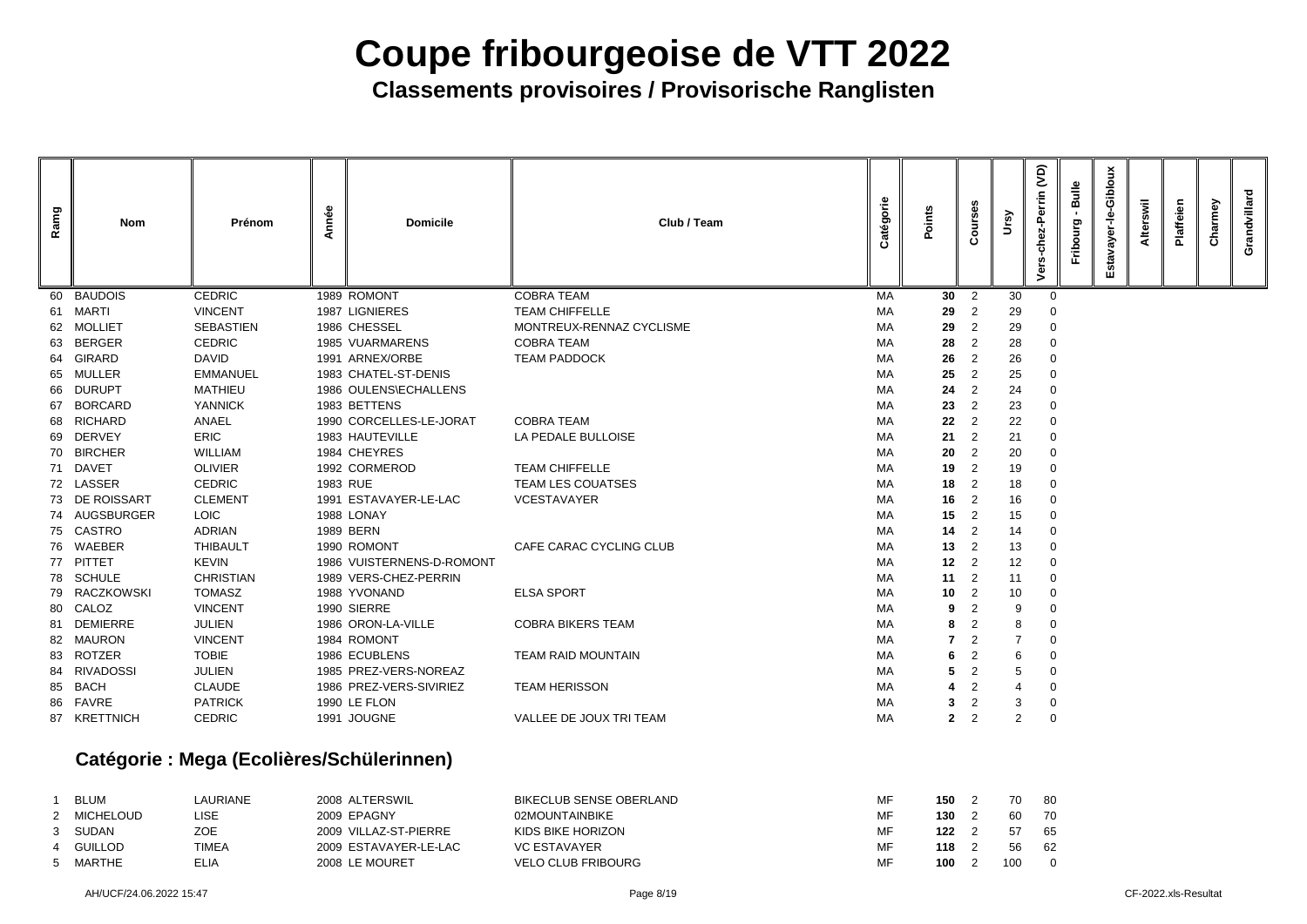**Classements provisoires / Provisorische Ranglisten**

|            | Courses                                   | Ursy             | Vers-chez-Perrin (VD) | Fribourg - Bulle | Estavayer-le-Gibloux | Alterswil | Plaffeien | Charmey | Grandvillard |
|------------|-------------------------------------------|------------------|-----------------------|------------------|----------------------|-----------|-----------|---------|--------------|
| 100        | $\overline{\mathbf{c}}$                   | $\mathbf 0$      | 100                   |                  |                      |           |           |         |              |
| 80         | $\overline{c}$                            | 80               | 0                     |                  |                      |           |           |         |              |
| 65         | $\overline{c}$                            | 65               | $\mathbf{0}$          |                  |                      |           |           |         |              |
| 62         | $\overline{\mathbf{c}}$                   | 62               | $\mathbf 0$           |                  |                      |           |           |         |              |
| 60         | $\overline{c}$                            | $\mathbf 0$      | 60                    |                  |                      |           |           |         |              |
| 59         | $\overline{\mathbf{c}}$                   | 59               | $\mathbf 0$           |                  |                      |           |           |         |              |
| 58         | $\overline{c}$                            | 58               | $\mathbf 0$           |                  |                      |           |           |         |              |
| 55         | $\overline{\mathbf{c}}$                   | 55               | $\mathbf{0}$          |                  |                      |           |           |         |              |
|            |                                           |                  |                       |                  |                      |           |           |         |              |
| 145        | $\overline{\mathbf{c}}$                   | 65               | 80                    |                  |                      |           |           |         |              |
| 132        | $\overline{\mathbf{c}}$                   | 62               | 70                    |                  |                      |           |           |         |              |
| 115        | $\overline{\mathbf{c}}$                   | 56               | 59                    |                  |                      |           |           |         |              |
| 115        | $\overline{c}$<br>$\overline{\mathbf{c}}$ | 55               | 60                    |                  |                      |           |           |         |              |
| 105<br>102 | $\overline{\mathbf{c}}$                   | 50<br>49         | 55<br>53              |                  |                      |           |           |         |              |
| 100        | $\overline{\mathbf{c}}$                   | 100              | $\mathbf 0$           |                  |                      |           |           |         |              |
| 100        | $\overline{\mathbf{c}}$                   | $\bf{0}$         | 100                   |                  |                      |           |           |         |              |
| 94         | $\overline{\mathbf{c}}$                   | 45               | 49                    |                  |                      |           |           |         |              |
| 80         | $\mathbf 2$                               | 80               | 0                     |                  |                      |           |           |         |              |
| 70         | $\overline{2}$                            | 70               | 0                     |                  |                      |           |           |         |              |
| 65         | $\overline{\mathbf{c}}$                   | $\mathbf 0$      | 65                    |                  |                      |           |           |         |              |
| 62         | $\overline{c}$                            | $\pmb{0}$        | 62                    |                  |                      |           |           |         |              |
| 60         | $\overline{c}$                            | 60               | $\pmb{0}$             |                  |                      |           |           |         |              |
| 59         | $\overline{c}$                            | 59               | $\pmb{0}$             |                  |                      |           |           |         |              |
| 58         | $\overline{\mathbf{c}}$                   | 58               | 0                     |                  |                      |           |           |         |              |
| 58         | $\overline{2}$                            | $\pmb{0}$        | 58                    |                  |                      |           |           |         |              |
| 57         | $\overline{\mathbf{c}}$                   | 57               | $\boldsymbol{0}$      |                  |                      |           |           |         |              |
| 57         | $\overline{2}$                            | $\boldsymbol{0}$ | 57                    |                  |                      |           |           |         |              |
| 56         | $\overline{c}$                            | 0                | 56                    |                  |                      |           |           |         |              |
| 54         | $\overline{2}$                            | 54               | $\boldsymbol{0}$      |                  |                      |           |           |         |              |

| Ramg | Nom            | Prénom        | mnée<br>⋖ | <b>Domicile</b>        | Club / Team                   | atégorie<br>ن | <u>sauj</u><br>۰ | Ö<br><b>in</b><br>O<br>ပ | ີ້          | $\widetilde{S}$ |
|------|----------------|---------------|-----------|------------------------|-------------------------------|---------------|------------------|--------------------------|-------------|-----------------|
| 6    | <b>MATHYS</b>  | <b>JANA</b>   |           | 2008 SCHAFHAUSEN I. E. | RV ERSIGEN / KRAFTWERH        | <b>MF</b>     | 100              | $\overline{2}$           | $\Omega$    | 10 <sub>C</sub> |
|      | DE ALMEIDA     | <b>TESS</b>   |           | 2008 BOUDRY            | <b>CLUB CYCLISTE LITTORAL</b> | MF            | 80               | $\overline{2}$           | 80          |                 |
|      | 8 COMBE        | <b>LILY</b>   |           | 2009 MOLLENS VS        | <b>SMILEY GIRL</b>            | MF            | 65               | $\overline{2}$           | 65          |                 |
| 9    | <b>GREMAUD</b> | <b>LISA</b>   |           | 2009 ECHARLENS         |                               | MF            | 62               | -2                       | 62          |                 |
| 10   | <b>COTTET</b>  | <b>MALIKA</b> |           | <b>2009 LUINS</b>      | <b>VCN</b>                    | MF            | 60               | $\overline{2}$           | $\mathbf 0$ | <b>60</b>       |
|      | 11 JEANMAIRE   | <b>LAELIA</b> |           | 2008 LA-CHAUX-DE-FONDS | <b>CIMES CYCLE</b>            | MF            | 59               | -2                       | 59          |                 |
|      |                |               |           |                        |                               | MF            | 58               |                          | 58          |                 |
|      | 12 RAMEL       | <b>ALICIA</b> |           | 2008 PAQUIER-MONTBARRY | PEDALE BULLOISE               |               |                  |                          |             |                 |

### **Catégorie : Mega (Ecoliers/Schüler)**

|                 | <b>BRUGGER</b>      | <b>COLIN</b>     | 2008 FRIBOURG             | PEDALE BULLOISE                  | <b>MG</b> | 145 | $\overline{\phantom{0}}^2$ | 65          | 80              |
|-----------------|---------------------|------------------|---------------------------|----------------------------------|-----------|-----|----------------------------|-------------|-----------------|
| $2^{\circ}$     | <b>PROGIN</b>       | <b>AARON</b>     | 2009 VUADENS              | <b>CYCLOMANIACS VEVEYSE</b>      | MG        | 132 | $\overline{2}$             | 62          | 70              |
| 3               | MEYER               | <b>MARK</b>      | 2009 RIAZ                 | <b>PEDALE BULLOISE</b>           | <b>MG</b> | 115 | $\overline{2}$             | 56          | 59              |
| 4               | <b>HANGGELI</b>     | <b>MILO</b>      | 2008 GLETTERENS           | <b>VC BROYE-LUCENS</b>           | MG        | 115 | $\overline{2}$             | 55          | 60              |
| 5               | TRUAN               | <b>HARRY</b>     | 2008 VALLORBE             | <b>VELO CLUB ECHALLENS</b>       | MG        | 105 | $\overline{2}$             | 50          | 55              |
| 6               | <b>LIECHTI</b>      | <b>LARS</b>      | 2009 OBERDIESSBACH        | <b>RSC AARETAL MUNSINGEN</b>     | <b>MG</b> | 102 | $\overline{\phantom{0}}^2$ | 49          | 53              |
| 7               | <b>BERTHOUD</b>     | <b>YANIS</b>     | 2009 CHATEL-ST-DENIS      | <b>CYCLOMANIS</b>                | MG        | 100 | $\overline{2}$             | 100         |                 |
| 8               | <b>MULLER</b>       | <b>GUILLAUME</b> | 2008 CHARMEY              | PEDALE BULLOISE                  | <b>MG</b> | 100 | $\overline{2}$             | 0           | 10 <sub>C</sub> |
| 9               | <b>HUGUENOT</b>     | <b>ROBIN</b>     | 2009 SOMMENTIERS          |                                  | <b>MG</b> | 94  | 2                          | 45          | 49              |
| 10 <sup>°</sup> | <b>NEUHAUS</b>      | <b>LORIS</b>     | 2008 RECHTHALTEN          | <b>BSO PLAFFEIEN</b>             | <b>MG</b> | 80  | $\overline{2}$             | 80          |                 |
|                 | 11 CAPELLI          | <b>DIEGO</b>     | 2008 ROCHE VD             | <b>VELO CLUB MONTREUX-RENNAZ</b> | <b>MG</b> | 70  | $\overline{2}$             | 70          |                 |
| 12 <sup>1</sup> | AYALA               | <b>KENZO</b>     | 2008 ESTAVAYER            | <b>TRICLUB ESTA BROYE</b>        | <b>MG</b> | 65  | $\overline{2}$             | 0           | 65              |
| 13              | <b>RUIZ</b>         | <b>HUGO</b>      | 2009 ESTAVAYER -- LE--LAC | <b>TRICLUB ESTABROYE</b>         | <b>MG</b> | 62  | 2                          | 0           | 62              |
| 14              | <b>BREITLER</b>     | <b>FELIX</b>     | 2009 L'AUBERSON           | <b>VTT BALCON DU JURA</b>        | MG        | 60  | $\overline{2}$             | 60          |                 |
| 15 <sub>2</sub> | <b>KULLMANN</b>     | <b>RYAN</b>      | 2008 LA-CHAUX-DE-FONDS    | <b>CIMES CYCLE</b>               | <b>MG</b> | 59  | 2                          | 59          |                 |
| 16              | <b>FLURY</b>        | <b>NICK</b>      | <b>2008 ARCH</b>          | TEAM FLURYTOOLS-VELOART.CH       | <b>MG</b> | 58  | 2                          | 58          |                 |
| 17              | ATIENZA             | <b>MATEO</b>     | 2009 MOUDON               | <b>VELO-CLUB PAYERNE</b>         | MG        | 58  | 2                          | $\mathbf 0$ | 58              |
| 18              | <b>SERMONDADE</b>   | <b>TOM</b>       | <b>2008 NYON</b>          |                                  | <b>MG</b> | 57  | $\overline{2}$             | 57          |                 |
| 19              | <b>RYSER</b>        | <b>LEO</b>       | 2008 OLEYRES              | <b>VC PAYERNE</b>                | MG        | 57  | 2                          | 0           | 57              |
| 20              | <b>MICHAUD</b>      | <b>YANIS</b>     | 2009 GENEVEYS-COFFRANE    |                                  | <b>MG</b> | 56  | 2                          | 0           | 56              |
| 21              | <b>CYVOCT</b>       | <b>MATHIEU</b>   | 2009 CUDREFIN             |                                  | MG        | 54  | 2                          | 54          |                 |
| 22              | <b>HAARPAINTNER</b> | <b>NICOLAS</b>   | 2009 HEITENREID           | <b>MTB HEITENRIED</b>            | MG        | 54  | $\overline{2}$             | $\mathbf 0$ | 54              |
| 23              | <b>MURY</b>         | <b>NATHAN</b>    | 2008 BURTIGNY             | <b>VC NYON</b>                   | MG        | 53  | 2                          | 53          |                 |
| 24              | <b>CRETEGNY</b>     | <b>FRANK</b>     | 2008 ROSSINIERE           | <b>VELO CLUB PAYS-D'ENHAUT</b>   | MG        | 52  | $\overline{2}$             | 52          |                 |
| 25              | <b>FINCOEUR</b>     | <b>ANTOINE</b>   | 2009 COSSONAY             | <b>VELOSPRINT COSSONAY</b>       | <b>MG</b> | 52  | $\overline{2}$             | $\mathbf 0$ | 52              |
|                 |                     |                  |                           |                                  |           |     |                            |             |                 |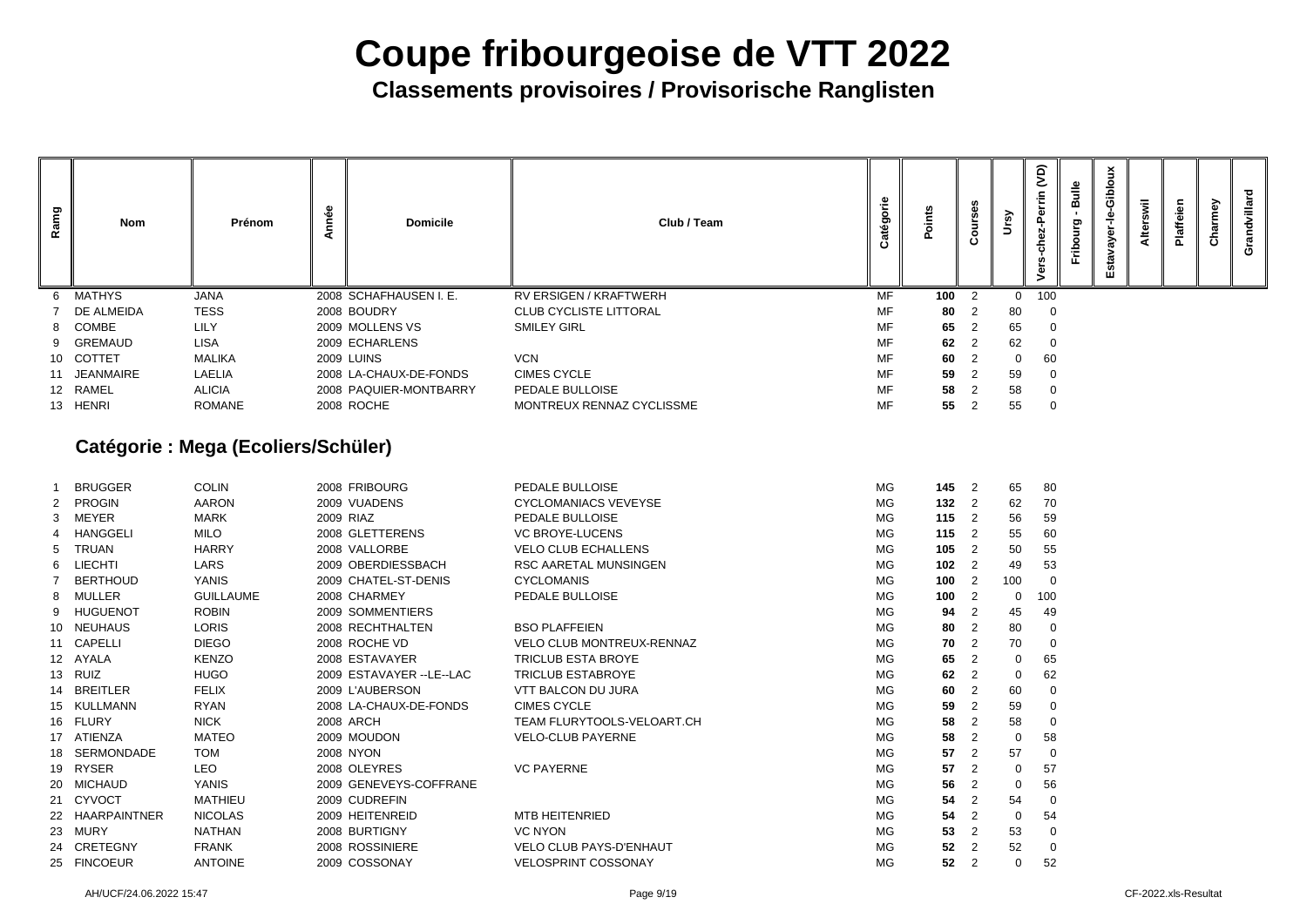**Classements provisoires / Provisorische Ranglisten**

| Ramg | <b>Nom</b>      | Prénom          | မိ<br>⊂<br>⋖ | <b>Domicile</b>                         |                               | Club / Team | <u>ு</u><br>္တ | cints |                | $\mathbf{\hat{s}}$ | <b>QV</b><br>Per<br>6Z<br>$\mathbf c$<br>៵ | Bulle<br>ပ္ပ<br>$\overline{5}$<br><b>Erib</b> | Giblo<br>$\mathbf{\omega}$<br>ō<br>λé<br>$\mathbf{g}$<br>n<br>ш | swil<br>Alter | <u>آه</u><br>Ф<br>Plaff | ଟି<br>harm<br>$\mathbf C$ | ᅙ<br>ט |
|------|-----------------|-----------------|--------------|-----------------------------------------|-------------------------------|-------------|----------------|-------|----------------|--------------------|--------------------------------------------|-----------------------------------------------|-----------------------------------------------------------------|---------------|-------------------------|---------------------------|--------|
|      | 26 MERLI        | <b>NOAH</b>     |              | 2009 YVORNE                             |                               |             | <b>MG</b>      | 51    | 2              | 51                 | $\overline{0}$                             |                                               |                                                                 |               |                         |                           |        |
|      | 27 ROSE         | EWAN            |              | 2009 BALLAIGUES                         | <b>VELO CLUB VALLORBE</b>     |             | MG             | 51    | $\overline{2}$ | $\Omega$           | 51                                         |                                               |                                                                 |               |                         |                           |        |
|      | 28 BADER        | <b>AURELIEN</b> |              | 2009 MONTHEY                            |                               |             | MG             | 50    | $\overline{2}$ | $\overline{0}$     | 50                                         |                                               |                                                                 |               |                         |                           |        |
|      | 29 SCHERTENLEIB | <b>THOMAS</b>   |              | 2009 CHARDONNAY/MONTAUBION VC ECHALLENS |                               |             | <b>MG</b>      | 48    | 2              | 48                 | $\overline{0}$                             |                                               |                                                                 |               |                         |                           |        |
|      | 30 DENERVAUD    | <b>YOHANN</b>   |              | <b>2009 CUGY</b>                        | <b>VC PAYERNE</b>             |             | MG             | 48    | 2              | $\mathbf{0}$       | 48                                         |                                               |                                                                 |               |                         |                           |        |
|      | 31 BOVET        | ARNO            |              | 2009 ST-CIERGES                         | <b>VC ECHALLENS</b>           |             | MG             | 47    | 2              | 47                 | $\overline{0}$                             |                                               |                                                                 |               |                         |                           |        |
|      | 32 GIANINI RIMA | <b>LUKAS</b>    |              | 2008 PREZ-VERS-SIVIRIEZ                 | <b>BIKE TRAIL ASSOCIATION</b> |             | MG             | 46    | 2              | 46                 | $\overline{0}$                             |                                               |                                                                 |               |                         |                           |        |
|      | 33 GIRARD       | <b>QUENTIN</b>  |              | 2008 BALLAIGUES                         | <b>VELO CLUB VALLORBE</b>     |             | MG             | 44    | $\overline{2}$ | 44                 | 0                                          |                                               |                                                                 |               |                         |                           |        |
|      | 34 VALLONTON    | <b>SAMUEL</b>   |              | 2009 MONTANA                            | <b>BIKE EVASION CUBE</b>      |             | MG             | 43    | $\overline{2}$ | 43                 | $\overline{0}$                             |                                               |                                                                 |               |                         |                           |        |
|      |                 |                 |              |                                         |                               |             |                |       |                |                    |                                            |                                               |                                                                 |               |                         |                           |        |

### **Catégorie : Messieurs / Herren**

|                       | <b>GARNIER</b>        | LEO               | 2002 GRANDSON          | TEAM PROF RAIFFEISEN CCL                    | MM        | 100 | $\overline{2}$ | 100 |                 |
|-----------------------|-----------------------|-------------------|------------------------|---------------------------------------------|-----------|-----|----------------|-----|-----------------|
| $\mathbf{2}^{\prime}$ | WENGER                | <b>FLORIAN</b>    | 1994 LECHELLES         | <b>VC BROYE LUCENS</b>                      | МM        | 100 | $\overline{2}$ | 0   | 10 <sub>C</sub> |
| 3                     | <b>TREVISANI</b>      | <b>SANDRO</b>     | 1996 LA-TOUR-DE-TREME  | ZETA CYCLING CLUB / LA BICYCLETTERIE        | МM        | 80  | $\overline{2}$ | 80  |                 |
|                       | 4 LATHION             | <b>AURELIEN</b>   | 2000 BRAMOIS           | TEAM VTT PAPIVAL SCOTT GRAND RAID BCVS      | МM        | 80  | $\overline{2}$ | 0   | 80              |
| 5                     | VUILLIOMENET          | <b>JULIEN</b>     | 2003 SAVAGNIER         | TEAM PROF RAIFFEISEN CLUB CYCLISTE LITTORAL | МM        | 70  | 2              | 70  |                 |
| 6                     | RAEMY                 | <b>BASTIAN</b>    | 2002 PAYERNE           | <b>VELO CLUB PAYERNE</b>                    | МM        | 70  | 2              | 0   | 70              |
|                       | <b>BARBARIN</b>       | MAXIME            | 1998 AMBERIEU EN BUGEY | <b>VCA ANJOS KTM</b>                        | МM        | 65  | 2              | 65  |                 |
|                       | 8 KERSUZAN            | <b>PIERRICK</b>   | 1995 THOLLON           | <b>VTT GAVOT</b>                            | МM        | 62  | 2              | 62  |                 |
| 9                     | HALDIMANN             | <b>GUILLAUME</b>  | 2002 PERROY            | <b>VELO CLUB ECHALLENS</b>                  | MM        | 60  | $\overline{2}$ | 60  |                 |
|                       | 10 CHALLAMEL          | <b>ROBIN</b>      | 2002 PASSY             | <b>VTT PAYS DE GAVOT</b>                    | МM        | 59  | $\overline{2}$ | 59  |                 |
| 11                    | <b>GREMION</b>        | <b>FABIEN</b>     | 1994 LA-TOUR DE TREME  | <b>O2 MOUNTAIN BIKE</b>                     | МM        | 58  | 2              | 58  |                 |
|                       | 12 BLANC              | <b>LOIC</b>       | 1997 LE LOCLE          | <b>CIMES CYCLE</b>                          | МM        | 57  | $\overline{2}$ | 57  |                 |
| 13 <sup>1</sup>       | <b>BARBEN</b>         | <b>LUCA</b>       | 2003 LA-CHAUX-DE-FONDS | <b>TEAM PROF RAIFFEISEN CCL</b>             | МM        | 56  | $\overline{2}$ | 56  |                 |
|                       | 14 CHIFFELLE          | <b>NATHAN</b>     | 1999 LIGNIERES         | <b>TEAM CHIFFELLE</b>                       | МM        | 55  | $\overline{2}$ | 55  |                 |
|                       | 15 GIRARD             | <b>PAUL</b>       | 1993 VAUMARCUS         |                                             | МM        | 54  | 2              | 54  |                 |
| 16                    | <b>ALLET</b>          | <b>CHRISTOPHE</b> | 2003 AVULLY            | <b>VC LANCY</b>                             | МM        | 53  | 2              | 53  |                 |
|                       | 17 HUMAIR             | <b>VALENTIN</b>   | 2003 LES GENEVEZ       | TEAM HUMARD VELO PASSION CHAZAL             | МM        | 52  | 2              | 52  |                 |
| 18                    | <b>JEANFAVRE</b>      | <b>SEBASTIEN</b>  | 1997 CUGY (VD)         |                                             | MM        | 51  | $\overline{2}$ | 51  |                 |
| 19                    | <b>GUERRY</b>         | <b>PIERRE</b>     | 2003 ST-AUBIN          | <b>TEAM CYCLES TESAG-UVEX</b>               | <b>MM</b> | 50  | 2              | 50  |                 |
|                       | 20 ANDREY             | <b>NICK</b>       | 1997 PLASSELB          | <b>BSO MAHU BIKE TEAM</b>                   | МM        | 50  | 2              | 50  |                 |
| 21                    | <b>FERREIRA NUNES</b> | <b>DIOGO</b>      | 1993 ECHARLENS         | PEDALE BULLOISE                             | МM        | 50  | 2              | 0   | 50              |
|                       | 22 AYMON              | <b>MAEL</b>       | 2000 COFFRANE          |                                             | МM        | 49  | $\overline{2}$ | 49  |                 |
| 23                    | <b>WYRSCH</b>         | MAXIME            | 1999 COLOMBIER         | <b>ANCO</b>                                 | МM        | 48  | $\overline{2}$ | 48  |                 |
|                       | 24 BURNET             | <b>GUILLAUME</b>  | 1998 VACHERESSE        | <b>BURNS</b>                                | МM        | 47  | $\overline{2}$ | 47  |                 |
|                       |                       |                   |                        |                                             |           |     |                |     |                 |

| 100 | $\overline{c}$          | 100 | 0            |
|-----|-------------------------|-----|--------------|
| 100 | $\overline{c}$          | 0   | 100          |
| 80  | $\overline{c}$          | 80  | 0            |
| 80  | $\overline{c}$          | 0   | 80           |
| 70  | $\overline{c}$          | 70  | 0            |
| 70  | $\overline{c}$          | 0   | 70           |
| 65  | $\overline{\mathbf{c}}$ | 65  | $\mathbf{O}$ |
| 62  | $\overline{c}$          | 62  | 0            |
| 60  | $\overline{2}$          | 60  | 0            |
| 59  | $\overline{c}$          | 59  | 0            |
| 58  | $\overline{\mathbf{c}}$ | 58  | 0            |
| 57  | $\overline{c}$          | 57  | $\mathbf 0$  |
| 56  | $\overline{c}$          | 56  | $\mathbf 0$  |
| 55  | $\overline{c}$          | 55  | 0            |
| 54  | $\overline{\mathbf{c}}$ | 54  | 0            |
| 53  | $\overline{c}$          | 53  | 0            |
| 52  | $\overline{c}$          | 52  | 0            |
| 51  | $\overline{2}$          | 51  | 0            |
| 50  | $\overline{c}$          | 50  | 0            |
| 50  | $\overline{c}$          | 50  | 0            |
| 50  | $\overline{c}$          | 0   | 50           |
| 49  | $\overline{2}$          | 49  | 0            |
| 48  | $\overline{\mathbf{c}}$ | 48  | $\mathbf 0$  |
| 47  | $\overline{2}$          | 47  | 0            |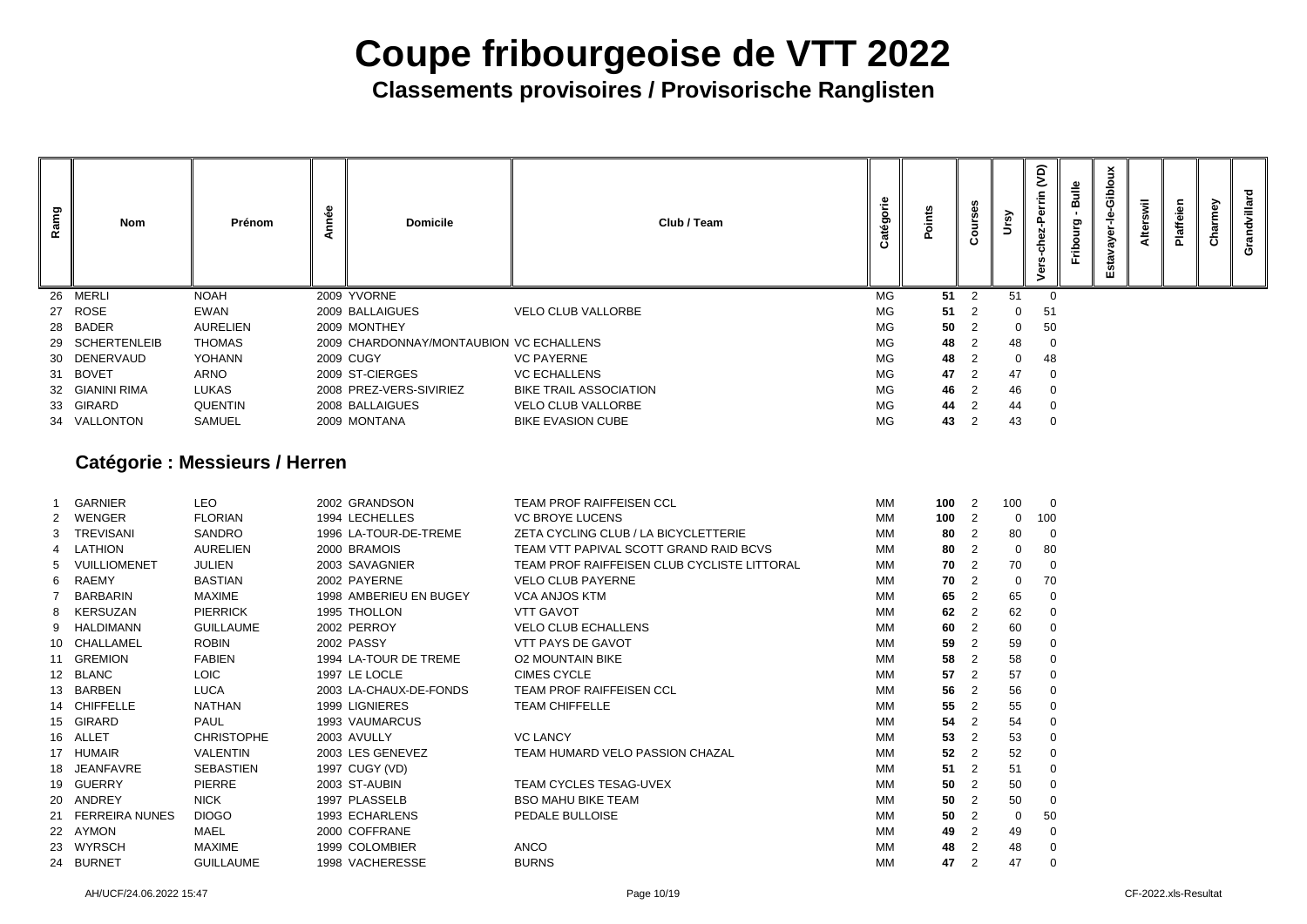**Classements provisoires / Provisorische Ranglisten**

|                                                                   | Courses                                                                                                                                                                                       | Ursy                                                      | Vers-chez-Perrin (VD)                                             | Fribourg - Bulle | Estavayer-le-Gibloux | Alterswil | Plaffeien | Charmey | Grandvillard |
|-------------------------------------------------------------------|-----------------------------------------------------------------------------------------------------------------------------------------------------------------------------------------------|-----------------------------------------------------------|-------------------------------------------------------------------|------------------|----------------------|-----------|-----------|---------|--------------|
| 46                                                                | $\overline{\mathbf{c}}$                                                                                                                                                                       | 46                                                        | $\mathbf{0}$                                                      |                  |                      |           |           |         |              |
| 45                                                                | $\overline{\mathbf{c}}$                                                                                                                                                                       | 45                                                        | $\mathbf{0}$                                                      |                  |                      |           |           |         |              |
| 44                                                                | $\frac{2}{2}$                                                                                                                                                                                 | 44                                                        | $\mathbf{0}$                                                      |                  |                      |           |           |         |              |
| 43                                                                |                                                                                                                                                                                               | 43                                                        | $\mathbf{0}$                                                      |                  |                      |           |           |         |              |
| 42                                                                | $\frac{2}{2}$                                                                                                                                                                                 | 42                                                        | $\mathbf{0}$                                                      |                  |                      |           |           |         |              |
| 41                                                                |                                                                                                                                                                                               | 41                                                        | $\mathbf{0}$                                                      |                  |                      |           |           |         |              |
| 40                                                                | $\frac{2}{2}$                                                                                                                                                                                 | 40                                                        | $\mathbf{0}$                                                      |                  |                      |           |           |         |              |
| 40                                                                |                                                                                                                                                                                               | 40                                                        | $\mathbf{0}$                                                      |                  |                      |           |           |         |              |
| 39                                                                | $\overline{c}$                                                                                                                                                                                | 39                                                        | $\mathbf{0}$                                                      |                  |                      |           |           |         |              |
| 38                                                                | $\overline{\mathbf{c}}$                                                                                                                                                                       | 38                                                        | $\mathbf{0}$                                                      |                  |                      |           |           |         |              |
| 180<br>142<br>123<br>121<br>115<br>115<br>114<br>109<br>100<br>70 | $\overline{\mathbf{c}}$<br>$\overline{\mathbf{c}}$<br>$\overline{c}$<br>$\frac{2}{2}$<br>$\overline{\mathbf{c}}$<br>$\overline{\mathbf{c}}$<br>2<br>$\overline{c}$<br>$\overline{\mathbf{c}}$ | 80<br>62<br>58<br>59<br>57<br>56<br>54<br>52<br>100<br>70 | 100<br>80<br>65<br>62<br>58<br>59<br>60<br>57<br>$\mathbf 0$<br>0 |                  |                      |           |           |         |              |
| 70                                                                | $\overline{c}$                                                                                                                                                                                | $\pmb{0}$                                                 | 70                                                                |                  |                      |           |           |         |              |
| 65                                                                | $\overline{\mathbf{c}}$                                                                                                                                                                       | 65                                                        | 0                                                                 |                  |                      |           |           |         |              |
| 60                                                                | $\overline{\mathbf{c}}$                                                                                                                                                                       | 60                                                        | 0                                                                 |                  |                      |           |           |         |              |
| 56                                                                | $\overline{\mathbf{c}}$                                                                                                                                                                       | $\mathsf{O}\xspace$                                       | 56                                                                |                  |                      |           |           |         |              |
| 55                                                                | $\overline{\mathbf{c}}$                                                                                                                                                                       | 55                                                        | 0                                                                 |                  |                      |           |           |         |              |
| 53                                                                | $\overline{\mathbf{c}}$                                                                                                                                                                       | 53                                                        | 0                                                                 |                  |                      |           |           |         |              |
| 51                                                                | $\overline{\mathbf{c}}$                                                                                                                                                                       | 51                                                        | 0                                                                 |                  |                      |           |           |         |              |
| 50                                                                | $\overline{c}$                                                                                                                                                                                | 50                                                        | 0                                                                 |                  |                      |           |           |         |              |
| 49                                                                | $\overline{c}$                                                                                                                                                                                | 49                                                        | 0                                                                 |                  |                      |           |           |         |              |

| Ramg | Nom           | Prénom           | nnée<br>⋖ | <b>Domicile</b>       | Club / Team               | Catégorie | Points | <b>Ses</b><br>O<br>ပ | ິ  | (40)<br>59<br>৳ |
|------|---------------|------------------|-----------|-----------------------|---------------------------|-----------|--------|----------------------|----|-----------------|
| 25   | SAVARY        | <b>TOM</b>       |           | 2003 VERS-CHEZ-PERRIN |                           | <b>MM</b> | 46     | 2                    | 46 |                 |
| 26   | PERRENOUD     | <b>FABIEN</b>    |           | 1999 LE CRET          | LA PB                     | МM        | 45     | 2                    | 45 |                 |
| 27   | ZANETTI       | <b>LOIC</b>      |           | 1994 FARVAGNY         | <b>TEAM CHIFFELLE</b>     | МM        | 44     | 2                    | 44 |                 |
|      | 28 ROSSIER    | <b>MARC</b>      |           | 1993 CUGY (FR)        |                           | МM        | 43     | 2                    | 43 |                 |
|      | 29 PRELAZ     | <b>FLORIAN</b>   | 1994 RUE  |                       | <b>TEAM TESAG UVEX</b>    | МM        | 42     | 2                    | 42 |                 |
|      | 30 ROLLE      | <b>JEROME</b>    |           | <b>1997 URSY</b>      |                           | МM        | 41     | -2                   | 41 |                 |
|      | 31 ROLLE      | <b>SEBASTIEN</b> |           | <b>1994 URSY</b>      |                           | МM        | 40     | $\overline{2}$       | 40 |                 |
| 32   | <b>GUERRY</b> | <b>EMILIEN</b>   |           | 2000 ST-AUBIN         | <b>TRICLUB ESTA BROYE</b> | MM        | 40     | $\overline{2}$       | 40 |                 |
|      | 33 KOEHLI     | <b>DAN</b>       |           | 2002 SAINT-PREX       |                           | MM        | 39     | 2                    | 39 |                 |
|      | 34 ESPAÑOL    | <b>ANTONIO</b>   |           | 1993 BERN             |                           | <b>MM</b> | 38     | 2                    | 38 |                 |

### **Catégorie : Rock (Filles/Mädchen)**

|    | LOVEY           | <b>KELIA</b>   | 2010 VALLORBE          | <b>VELO CLUB ECHALLENS</b>     | <b>RF</b> | 180 | $\overline{\phantom{0}}^2$ | 80          | 10 <sub>C</sub> |
|----|-----------------|----------------|------------------------|--------------------------------|-----------|-----|----------------------------|-------------|-----------------|
|    | <b>MULLER</b>   | <b>MARIE</b>   | 2010 CHARMEY           | PEDALE BULLOISE                | <b>RF</b> | 142 | $\overline{\phantom{0}}^2$ | 62          | 80              |
|    | 3 SCHUBERT      | <b>ELLA</b>    | 2010 SCHWARZSEE        | <b>BIKECLUB SENSE OBERLAND</b> | <b>RF</b> | 123 | $\overline{2}$             | 58          | 65              |
|    | 4 NGUYEN        | <b>SARAH</b>   | 2010 LA-CHAUX-DE-FONDS | <b>CIMES CYCLE</b>             | <b>RF</b> | 121 | $\overline{2}$             | 59          | 62              |
|    | 5 CHARRIERE     | <b>MELINE</b>  | 2010 CHARMEY           | PEDALE BULLOISE                | <b>RF</b> | 115 | $\overline{2}$             | 57          | 58              |
| 6  | <b>BRUGGER</b>  | <b>LOISE</b>   | 2011 ALTERSWIL         | <b>BSO</b>                     | <b>RF</b> | 115 | $\overline{2}$             | 56          | 59              |
|    | <b>MULLER</b>   | <b>FANNY</b>   | 2011 CHARMEY           | PEDALE BULLOISE                | <b>RF</b> | 114 | $\overline{2}$             | 54          | <b>60</b>       |
|    | 8 TRUAN         | <b>TIMEA</b>   | 2011 VALLORBE          | <b>VELO CLUB ECHALLENS</b>     | <b>RF</b> | 109 | $\overline{2}$             | 52          | 57              |
| 9  | <b>BREITLER</b> | <b>LENA</b>    | 2011 L'AUBERSON        | <b>VTT BALCON DU JURA</b>      | <b>RF</b> | 100 | $\overline{2}$             | 100         |                 |
| 10 | MARTHE          | <b>LEONIE</b>  | 2010 LE MOURET         | <b>VELO CLUB FRIBOURG</b>      | <b>RF</b> | 70  | $\overline{2}$             | 70          |                 |
| 11 | <b>MICHAUD</b>  | <b>ELOISE</b>  | 2011 VAL-DE-RUZ        |                                | <b>RF</b> | 70  | $\overline{2}$             | $\mathbf 0$ | 70              |
|    | 12 LAMBERCIER   | <b>CHLOE</b>   | 2011 CHEZARD-ST-MARTIN |                                | <b>RF</b> | 65  | $\overline{2}$             | 65          |                 |
|    | 13 SAHLI        | <b>ELSA</b>    | 2010 VILLARS BURQUIN   | <b>BALCON DU JURA</b><br>VTT   | <b>RF</b> | 60  | $\overline{2}$             | 60          |                 |
|    | 14 SIMONIN      | <b>TIA</b>     | 2010 CHAVORNAY         |                                | <b>RF</b> | 56  | $\overline{2}$             | 0           | 56              |
|    | 15 OBERSON      | <b>AMELIE</b>  | 2010 HEITENRIED        | THOEMUS FACTORY TEAM           | <b>RF</b> | 55  | 2                          | 55          |                 |
|    | 16 GUISOLAN     | <b>DELINDA</b> | 2010 NOREAZ            |                                | <b>RF</b> | 53  | $\overline{2}$             | 53          |                 |
|    | 17 JAQUES       | <b>LEONIE</b>  | 2010 BALLAIGUES        | <b>VELO CLUB VALLORBE</b>      | <b>RF</b> | 51  | $\overline{2}$             | 51          |                 |
|    | 18 RUFFIEUX     | <b>JADE</b>    | 2011 ROMONT (FR)       | <b>TEAM CHIFFELLE</b>          | <b>RF</b> | 50  | $\overline{2}$             | 50          |                 |
|    | 19 CASTELLA     | <b>ELISE</b>   | 2010 SOMMENTIER        | KIDS BIKE HORIZON              | <b>RF</b> | 49  | $\overline{2}$             | 49          |                 |

### **Catégorie : Rock (Garçons/Knaben)**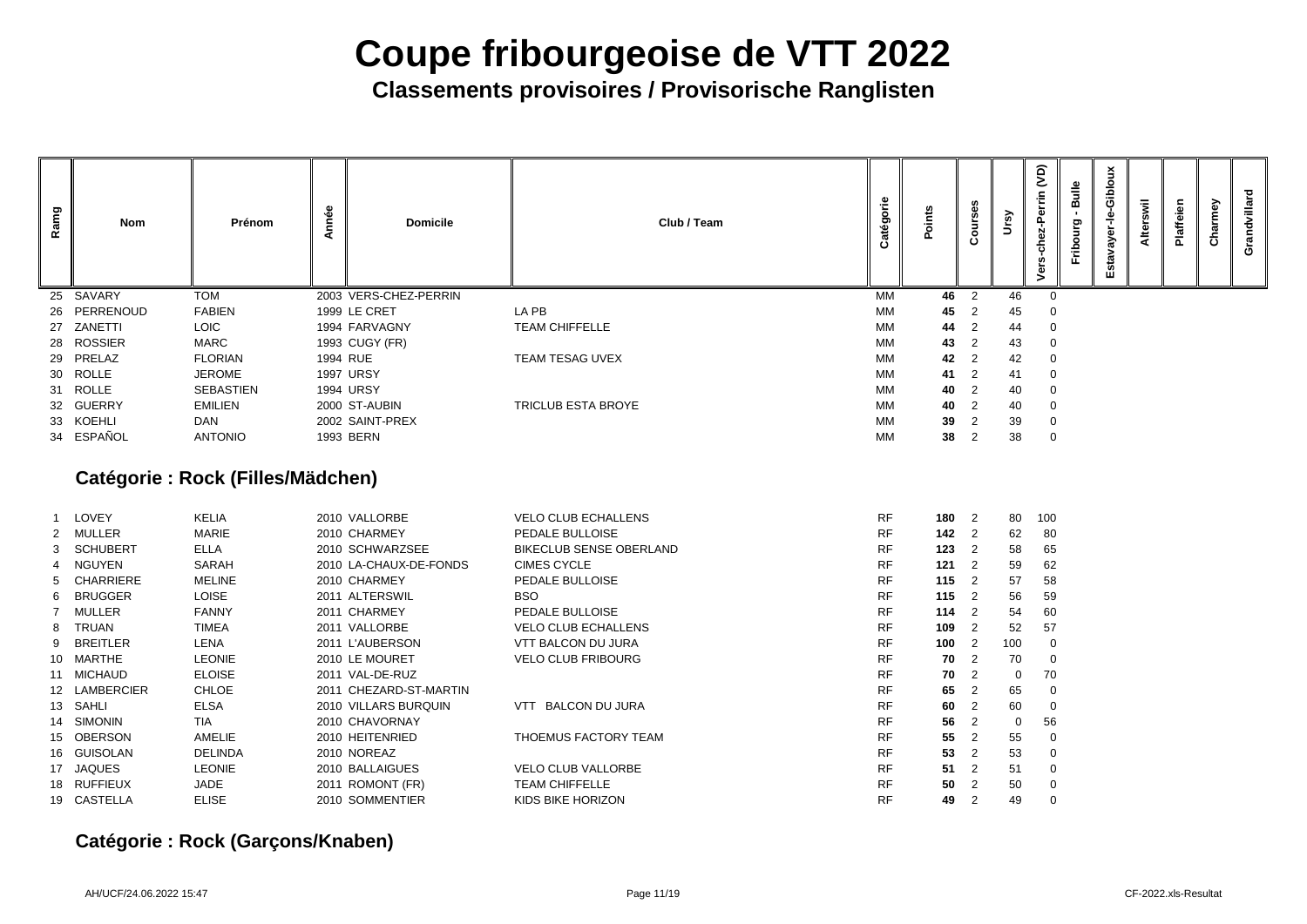| Ramg | <b>Nom</b>                | Prénom                        | Année | <b>Domicile</b>                   | Club / Team                                 | atégorie<br>Ω          | Points             | ses<br>$\circ$<br>Õ | <u>ရွ</u>   | $\widetilde{S}$<br>ω | Bulle<br>ourg | <b>Gibloux</b><br>ayer<br>Estav | swil | Plaffeien | Charmey | Grandvillard |
|------|---------------------------|-------------------------------|-------|-----------------------------------|---------------------------------------------|------------------------|--------------------|---------------------|-------------|----------------------|---------------|---------------------------------|------|-----------|---------|--------------|
|      |                           |                               |       |                                   |                                             |                        |                    |                     |             |                      |               |                                 |      |           |         |              |
|      | <b>ZOBEL</b>              | <b>RAFAEL</b>                 |       | <b>2010 BULLE</b>                 | PEDALE BULLOISE                             | <b>RG</b>              | $165 \t2$          |                     | 65          | 100                  |               |                                 |      |           |         |              |
| 2    | PERRINJAQUET              | <b>SHAYAN</b>                 |       | 2010 FONTAINEMELON                | <b>ZETA CYCLING CLUB</b>                    | <b>RG</b>              | 139 2              |                     | 59          | 80                   |               |                                 |      |           |         |              |
| 3    | REYNAUD<br><b>BERSIER</b> | <b>SAMUEL</b><br><b>JULES</b> |       | 2010 FRIBOURG<br><b>2010 CUGY</b> | PEDALE BULLOISE<br><b>VELO-CLUB PAYERNE</b> | <b>RG</b><br><b>RG</b> | $128$ 2<br>$119$ 2 |                     | 58          | 70                   |               |                                 |      |           |         |              |
| 5    | <b>GALLEY</b>             | <b>CYRIL</b>                  |       | 2010 MARNAND                      | <b>VELO-CLUB PAYERNE</b>                    | <b>RG</b>              | $114$ 2            |                     | 57<br>54    | 62<br>60             |               |                                 |      |           |         |              |
| 6.   | <b>COURTIN</b>            | <b>ERWAN</b>                  |       | 2010 GRANDVILLARD                 |                                             | <b>RG</b>              | 1102               |                     | 51          | 59                   |               |                                 |      |           |         |              |
|      | 7 FREY                    | SEVAN                         |       | 2011 MONTAGNY-LES-MONTS           | <b>VELO-CLUB PAYERNE</b>                    | <b>RG</b>              | 109                | $\overline{2}$      | 52          | 57                   |               |                                 |      |           |         |              |
| 8    | <b>BRODARD</b>            | <b>THEO</b>                   |       | 2010 NEYRUZ FR                    | <b>VELO CLUB PAYERNE</b>                    | <b>RG</b>              | 108                | $\overline{2}$      | 50          | 58                   |               |                                 |      |           |         |              |
|      | 9 JUNGO                   | <b>NILS</b>                   |       | 2011 SCHMITTEN                    | <b>BIKECLUB SENSE OBERLAND</b>              | <b>RG</b>              | 100                | $\overline{2}$      | 48          | 52                   |               |                                 |      |           |         |              |
|      | 10 FAVRE                  | <b>AUBIN</b>                  |       | 2010 PRINGY                       | O <sub>2</sub> MTB                          | <b>RG</b>              | 100                | $\overline{2}$      | 100         | $\mathbf 0$          |               |                                 |      |           |         |              |
|      | 11 FRAINIER               | <b>AXEL</b>                   |       | 2010 LA-CHAUX-DE-FONDS            | <b>CIMES CYCLE</b>                          | <b>RG</b>              | 98                 | 2                   | 43          | 55                   |               |                                 |      |           |         |              |
|      | 12 MAGNIN                 | <b>ELIOT</b>                  |       | 2011 LA-ROCHE FR                  | <b>O2 MOUNTAIN BIKE</b>                     | <b>RG</b>              | 97                 | 2                   | 44          | 53                   |               |                                 |      |           |         |              |
|      | 13 SAHLI                  | <b>HUGO</b>                   |       | 2011 VILLARS BURQUIN              | <b>VTT BALCON DU JURA</b>                   | <b>RG</b>              | 94                 | $\overline{2}$      | 46          | 48                   |               |                                 |      |           |         |              |
|      | 14 NGUYEN                 | <b>MARIUS</b>                 |       | 2011 LA-CHAUX-DE-FONDS            | <b>CIMES CYCLES</b>                         | <b>RG</b>              | 91                 | $\overline{2}$      | 47          | 44                   |               |                                 |      |           |         |              |
|      | 15 TRUAN                  | <b>SAMUEL</b>                 |       | 2011 VALLORBE                     | <b>VELO CLUB ECHALLENS</b>                  | <b>RG</b>              | 84                 | 2                   | 38          | 46                   |               |                                 |      |           |         |              |
|      | 16 PASQUIER               | <b>ROBIN</b>                  |       | 2011 VUADENS                      | <b>O2MOUNTAINBIKE</b>                       | <b>RG</b>              | 82                 | 2                   | 41          | 41                   |               |                                 |      |           |         |              |
|      | 17 NAPPIOT                | <b>THEO</b>                   |       | 2010 COLOMBIER                    | <b>CCL PROF</b>                             | <b>RG</b>              | 80                 | $\overline{2}$      | 80          | $\mathbf 0$          |               |                                 |      |           |         |              |
|      | 18 VEZ                    | <b>BENJAMIN</b>               |       | 2010 DELLEY-PORTALBAN             | <b>VELO CLUB ESTAVAYER</b>                  | <b>RG</b>              | 74                 | 2                   | 36          | 38                   |               |                                 |      |           |         |              |
|      | 19 MULLER                 | <b>ANTOINE</b>                |       | 2011 CHARMEY                      | PEDALE BULLOISE                             | <b>RG</b>              | 73                 | $\overline{2}$      | 31          | 42                   |               |                                 |      |           |         |              |
|      | 20 LAMBERCIER             | <b>BASTIEN</b>                |       | 2010 CHEZARD-ST-MARTIN            |                                             | <b>RG</b>              |                    | $70 \quad 2$        | 70          | $\overline{0}$       |               |                                 |      |           |         |              |
|      | 21 PETER                  | <b>NATHAEL</b>                |       | 2011 MISSY                        | <b>VELO CLUB ESTAVAYER</b>                  | <b>RG</b>              | 65                 | 2                   | $\mathbf 0$ | 65                   |               |                                 |      |           |         |              |
|      | 22 KALLIN                 | <b>CHARLES</b>                |       | 2010 LA-CHAUX-DE-FONDS            | <b>CIMES CYCLE</b>                          | <b>RG</b>              | 62                 | $\overline{2}$      | 62          | $\mathbf 0$          |               |                                 |      |           |         |              |
|      | 23 FRAGNIERE              | ZIAN                          |       | 2011 VEYSONNAZ                    | <b>CYCLOPHILE SEDUNOIS</b>                  | <b>RG</b>              | 60                 | 2                   | 60          | 0                    |               |                                 |      |           |         |              |
|      | 24 DI NINO                | MAEL                          |       | 2010 VAL-D'ILLIEZ                 | <b>ILLIEZ BIKE</b>                          | <b>RG</b>              | 56                 | 2                   | 56          | $\mathbf 0$          |               |                                 |      |           |         |              |
|      | 25 RUDAZ                  | <b>TEO</b>                    |       | 2011 HEITENRIED                   | <b>MTB HEITENRIED</b>                       | <b>RG</b>              | 56                 | 2                   | 0           | 56                   |               |                                 |      |           |         |              |
|      | 26 MOLLIET                | <b>ROMAIN</b>                 |       | 2011 CHESSEL                      | MONTERUX-RENNAZ CYCLISME                    | <b>RG</b>              | 55                 | $\overline{2}$      | 55          | $\mathbf 0$          |               |                                 |      |           |         |              |
|      | 27 LE GOFF                | <b>NOAH</b>                   |       | 2010 LA-CHAUX                     | <b>VELOSPRINT COSSONAY</b>                  | <b>RG</b>              | 54                 | $\overline{2}$      | 0           | 54                   |               |                                 |      |           |         |              |
|      | 28 DERVEY                 | <b>THEO</b>                   |       | 2011 HAUTEVILLE                   | PEDALE BULLOISE                             | <b>RG</b>              | 53                 | 2                   | 53          | $\mathbf 0$          |               |                                 |      |           |         |              |
|      | 29 DESARZENS              | <b>MATHIAS</b>                |       | 2010 LES BIOUX                    | <b>VELO CLUB VALLORBE</b>                   | <b>RG</b>              | 51                 | $\overline{2}$      | 0           | 51                   |               |                                 |      |           |         |              |
|      | 30 MOULLET                | <b>LEON</b>                   |       | 2010 COUSSET                      | <b>VELO CLUB PAYERNE</b>                    | <b>RG</b>              | 50                 | $\overline{2}$      | 0           | 50                   |               |                                 |      |           |         |              |
| 31   | <b>HENNINGER</b>          | <b>MATHIA</b>                 |       | 2010 FORMANGUEIRES                |                                             | <b>RG</b>              | 49                 | $\overline{2}$      | 49          | $\mathbf 0$          |               |                                 |      |           |         |              |
|      | 32 GROSSRIEDER            | <b>YANN</b>                   |       | 2010 HEITENRIED                   | MTB HEITENRIED                              | <b>RG</b>              | 49                 | $\overline{2}$      | 0           | 49                   |               |                                 |      |           |         |              |
|      | 33 RANDIN                 | <b>HUGO</b>                   |       | 2011 VUARRENS                     | <b>VC ECHALLENS</b>                         | <b>RG</b>              | 47                 | $\overline{2}$      | 0           | 47                   |               |                                 |      |           |         |              |
| 34   | <b>RION</b>               | <b>JEREMY</b>                 |       | 2011 VUISTERNENS-D-ROMONT         |                                             | <b>RG</b>              | 45                 | $\overline{2}$      | 45          | $\mathbf 0$          |               |                                 |      |           |         |              |
|      | 35 BUSSARD                | <b>FERDINAND</b>              |       | 2011 CHARMEY                      | PEDALE BULLOISE                             | <b>RG</b>              |                    | 45 2                | $\mathbf 0$ | 45                   |               |                                 |      |           |         |              |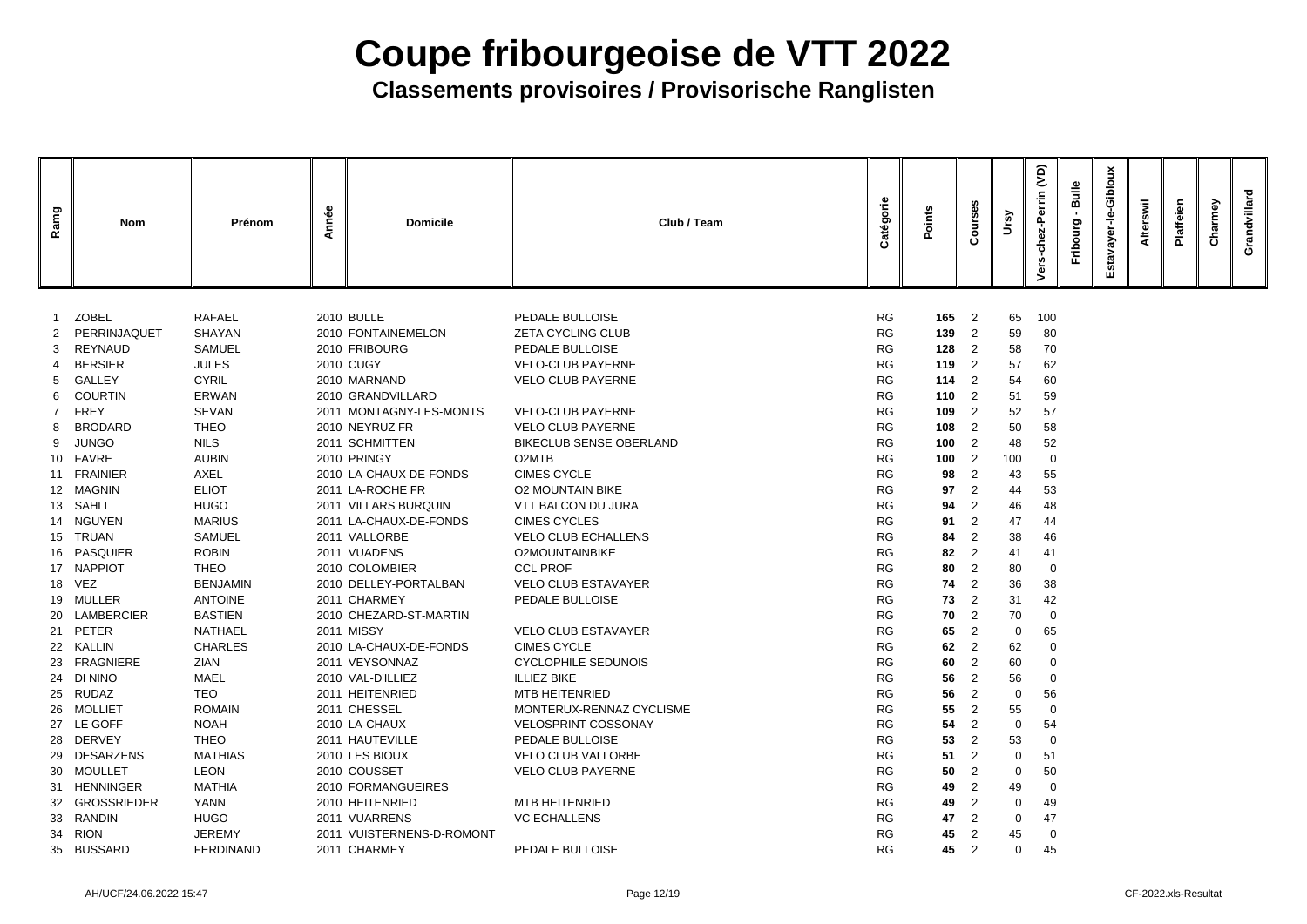| Ramg            | <b>Nom</b>              | Prénom                                | Année | <b>Domicile</b>                          | Club / Team                                          | Catégorie              | Points          | ours<br>Ω                        | Ursy              | <b>JO</b><br>errin<br>ہ<br>19<br>င်<br>৳ | <b>Bulle</b><br>Fribourg | Gibloux<br>$\frac{\mathsf{d}}{\mathsf{d}}$<br>ayer-<br>stav<br>ш | swil<br>Alter: | Plaffeien | Charmey | Grandvillard |
|-----------------|-------------------------|---------------------------------------|-------|------------------------------------------|------------------------------------------------------|------------------------|-----------------|----------------------------------|-------------------|------------------------------------------|--------------------------|------------------------------------------------------------------|----------------|-----------|---------|--------------|
| 36              | <b>COTTET</b>           | <b>SAMI</b>                           |       | <b>2011 LUINS</b>                        |                                                      | <b>RG</b>              | 43              | 2                                | $\mathbf 0$       | 43                                       |                          |                                                                  |                |           |         |              |
| 37              | <b>DROUX</b>            | <b>MANUEL</b>                         |       | 2011 CHARMEY (GRUYERE)                   |                                                      | <b>RG</b>              | 42              | $\overline{2}$                   | 42                |                                          |                          |                                                                  |                |           |         |              |
| 38              | <b>MOREL</b>            | <b>LUCA</b>                           |       | 2011 BULLE 1                             |                                                      | <b>RG</b>              | 40              |                                  | 40                | $\overline{0}$                           |                          |                                                                  |                |           |         |              |
| 39              | <b>OPPLIGER</b>         | <b>JORDAN</b>                         |       | 2010 LA-CHAUX DE FONDS                   | <b>CIMES CYCLE</b>                                   | <b>RG</b>              | 40              | $\overline{2}$                   | $\mathbf 0$       | 40                                       |                          |                                                                  |                |           |         |              |
|                 | 40 JOLIAT               | <b>REMY</b>                           |       | <b>2010 BULLE</b>                        | PEDALE BULLOISE                                      | <b>RG</b>              | 39              | 2                                | 39                | $\Omega$                                 |                          |                                                                  |                |           |         |              |
|                 | 41 ROBERTO              | <b>MATHIAS</b>                        |       | 2010 COSSONAY                            | <b>VELOSPRINT COSSONAY</b>                           | <b>RG</b>              | 39              | $\overline{2}$                   | $\mathbf 0$       | 39                                       |                          |                                                                  |                |           |         |              |
| 42              | <b>BONGARD</b>          | <b>MIKAEL</b>                         |       | 2010 RIAZ                                | PEDALE BULLOISE                                      | <b>RG</b>              | 37              | $\overline{2}$                   | 37                | 0                                        |                          |                                                                  |                |           |         |              |
| 43              | PAGNANI                 | <b>FABIO</b>                          |       | 2011 LA-SARRAZ                           |                                                      | <b>RG</b>              | 37              | $\overline{2}$                   | 0                 | 37                                       |                          |                                                                  |                |           |         |              |
|                 | 44 THEVOZ               | <b>ELIE</b>                           |       | 2010 MARNAND                             |                                                      | <b>RG</b>              | 36              | $\overline{2}$                   | $\mathbf 0$       | 36                                       |                          |                                                                  |                |           |         |              |
|                 | 45 DOUGOUD              | <b>JASON</b>                          |       | 2010 URSY                                |                                                      | <b>RG</b>              | $35\phantom{a}$ | $\overline{2}$                   | 35                | -0                                       |                          |                                                                  |                |           |         |              |
| 46              | PARASOCHKA              | <b>MIKHAIL</b>                        |       | 2010 HENNIEZ                             |                                                      | <b>RG</b>              | 35 <sub>5</sub> | $\overline{2}$                   | $\mathbf 0$       | 35                                       |                          |                                                                  |                |           |         |              |
|                 | 47 DEMIERRE<br>48 PINTO | <b>ETIENNE</b><br><b>RUBEN</b>        |       | 2011 LA-TOUR-DE-TREME<br>2011 LE SENTIER | <b>O2 MOUNTAIN BIKE</b><br><b>VELO CLUB VALLORBE</b> | <b>RG</b><br><b>RG</b> | 34              | $\overline{2}$<br>$\overline{2}$ | 34                | $\Omega$                                 |                          |                                                                  |                |           |         |              |
|                 | 49 BOSSON               | <b>STIUE</b>                          |       | 2010 VUARMARENS                          |                                                      | <b>RG</b>              | 34<br>33        | $\overline{2}$                   | $\mathbf 0$<br>33 | 34<br>-0                                 |                          |                                                                  |                |           |         |              |
| 50              | <b>CROISIER</b>         | ALANN                                 |       | 2010 VALLORBE                            | <b>VELO CLUB VALLORBE</b>                            | <b>RG</b>              | 33 <sub>°</sub> | $\overline{2}$                   | $\mathbf 0$       | 33                                       |                          |                                                                  |                |           |         |              |
| 51              | <b>BOSSON</b>           | <b>ARNAUD</b>                         |       | 2011 MORLENS                             | <b>AUCUN</b>                                         | <b>RG</b>              | 32              | $\overline{2}$                   | 32                | $\Omega$                                 |                          |                                                                  |                |           |         |              |
| 52 <sub>2</sub> | <b>MAGNIN</b>           | <b>FLORENT</b>                        |       | 2011 URSY                                |                                                      | <b>RG</b>              | 30 <sup>°</sup> | 2                                | 30                | 0                                        |                          |                                                                  |                |           |         |              |
|                 | 53 VAUCHER              | <b>GUILLAUME</b>                      |       | <b>2011 URSY</b>                         |                                                      | <b>RG</b>              | 29              | 2                                | 29                | -0                                       |                          |                                                                  |                |           |         |              |
| 54              | <b>BORCARD</b>          | <b>ELIO</b>                           |       | 2011 BETTENS                             |                                                      | <b>RG</b>              | 28              | $\overline{2}$                   | 28                | -0                                       |                          |                                                                  |                |           |         |              |
|                 | 55 JEANMAIRE            | <b>MAEL</b>                           |       | 2010 LA-CHAUX-DE-FONDS                   | <b>CIMES-CYCLE</b>                                   | <b>RG</b>              | 27              | 2                                | 27                | $\overline{0}$                           |                          |                                                                  |                |           |         |              |
|                 |                         | <b>Catégorie : Seniors / Senioren</b> |       |                                          |                                                      |                        |                 |                                  |                   |                                          |                          |                                                                  |                |           |         |              |
| -1              | <b>PERRIN</b>           | <b>DAMIAN</b>                         |       | 1981 BERN                                | RC STEFFISBURG/FREE MOUNTAIN-SCOTT                   | SE                     | $150 \t2$       |                                  | 50                | 100                                      |                          |                                                                  |                |           |         |              |
|                 | 2 JAGGI                 | <b>JOHANN</b>                         |       | 1979 MONTAGNY-LA-VILLE                   |                                                      | <b>SE</b>              | 113             | $\overline{2}$                   | 54                | 59                                       |                          |                                                                  |                |           |         |              |
| 3               | <b>JACCARD</b>          | <b>LILIAN</b>                         |       | 1976 EPAUTHEYRES                         | <b>VC ECHALLENS</b>                                  | <b>SE</b>              | 106             | $\overline{2}$                   | 51                | 55                                       |                          |                                                                  |                |           |         |              |
|                 | SAVARY                  | <b>SEBASTIEN</b>                      |       | 1975 VERS-CHEZ-PERRIN                    | <b>DANI VTT CANYON</b>                               | <b>SE</b>              | 101             | $\overline{2}$                   | 48                | 53                                       |                          |                                                                  |                |           |         |              |
| 5               | <b>DANIEL</b>           | <b>CHRISTOPHE</b>                     |       | 1973 MARSENS                             | <b>TEAM CHIFFELLE</b>                                | <b>SE</b>              | 100             | $\overline{2}$                   | 100               | 0                                        |                          |                                                                  |                |           |         |              |
| 6               | <b>PASTORIS</b>         | <b>FABIEN</b>                         |       | 1982 STE-CROIX                           | <b>VTT BALCON DU JURA</b>                            | <b>SE</b>              | 82              | $\overline{2}$                   | 28                | 54                                       |                          |                                                                  |                |           |         |              |
|                 | <b>ANDRES</b>           | <b>PETER</b>                          |       | 1977 UTTIGEN                             |                                                      | <b>SE</b>              | 80              | 2                                | 80                | $\overline{0}$                           |                          |                                                                  |                |           |         |              |
| 8               | <b>GRELIER</b>          | <b>BENOIT</b>                         |       | 1977 GUMEFENS                            | PEDALE BULLOISE                                      | <b>SE</b>              | 80              | $\overline{2}$                   | $\mathbf 0$       | 80                                       |                          |                                                                  |                |           |         |              |
| 9               | <b>ZUFFEREY</b>         | <b>ERIC</b>                           |       | 1976 FLANTHEY                            | <b>CYCLOPHILE SEDUNOIS</b>                           | <b>SE</b>              | 77              | $\overline{2}$                   | 25                | 52                                       |                          |                                                                  |                |           |         |              |
|                 | 10 SCHMUTZ              | <b>JEROME</b>                         |       | <b>1978 URSY</b>                         | <b>TEAM CHIFFELLE</b>                                | <b>SE</b>              | 70              | 2                                | 70                | 0                                        |                          |                                                                  |                |           |         |              |
|                 | 11 GACHET               | <b>NICOLAS</b>                        |       | 1982 PRINGY                              | PEDALE BULLOISE                                      | <b>SE</b>              | 70              | 2                                | $\mathbf 0$       | 70                                       |                          |                                                                  |                |           |         |              |
|                 | 12 FLURY                | <b>MATTHIAS</b>                       |       | 1978 ARCH                                | TEAM FLURYTOOLS-VELOART.CH                           | <b>SE</b>              | 65              | $\overline{2}$                   | 65                | 0                                        |                          |                                                                  |                |           |         |              |
|                 | 13 LORIMIER             | <b>VINCENT</b>                        |       | 1978 VOUVRY                              | TEAM PAPIVAL SCOTT GRAND RAID BCVS                   | <b>SE</b>              | 65              | 2                                | $\mathbf 0$       | 65                                       |                          |                                                                  |                |           |         |              |

| 1 PERRIN      | <b>DAMIAN</b>     | 1981 BERN              | RC STEFFISBURG/FREE MOUNTAIN-SCOTT | <b>SE</b> |
|---------------|-------------------|------------------------|------------------------------------|-----------|
| 2 JAGGI       | <b>JOHANN</b>     | 1979 MONTAGNY-LA-VILLE |                                    | <b>SE</b> |
| 3 JACCARD     | LILIAN            | 1976 EPAUTHEYRES       | <b>VC ECHALLENS</b>                | <b>SE</b> |
| 4 SAVARY      | <b>SEBASTIEN</b>  | 1975 VERS-CHEZ-PERRIN  | DANI VTT CANYON                    | <b>SE</b> |
| 5 DANIEL      | <b>CHRISTOPHE</b> | 1973 MARSENS           | <b>TEAM CHIFFELLE</b>              | <b>SE</b> |
| 6 PASTORIS    | <b>FABIEN</b>     | 1982 STE-CROIX         | VTT BALCON DU JURA                 | <b>SE</b> |
| <b>ANDRES</b> | <b>PETER</b>      | 1977 UTTIGEN           |                                    | <b>SE</b> |
| 8 GRELIER     | <b>BENOIT</b>     | 1977 GUMEFENS          | PEDALE BULLOISE                    | <b>SE</b> |
| 9 ZUFFEREY    | <b>ERIC</b>       | 1976 FLANTHEY          | CYCLOPHILE SEDUNOIS                | <b>SE</b> |
| 10 SCHMUTZ    | <b>JEROME</b>     | <b>1978 URSY</b>       | TEAM CHIFFELLE                     | <b>SE</b> |
| 11 GACHET     | <b>NICOLAS</b>    | 1982 PRINGY            | <b>PEDALE BULLOISE</b>             | <b>SE</b> |
| 12 FLURY      | <b>MATTHIAS</b>   | <b>1978 ARCH</b>       | <b>TEAM FLURYTOOLS-VELOART.CH</b>  | <b>SE</b> |
| 13 LORIMIER   | <b>VINCENT</b>    | 1978 VOUVRY            | TEAM PAPIVAL SCOTT GRAND RAID BCVS | <b>SE</b> |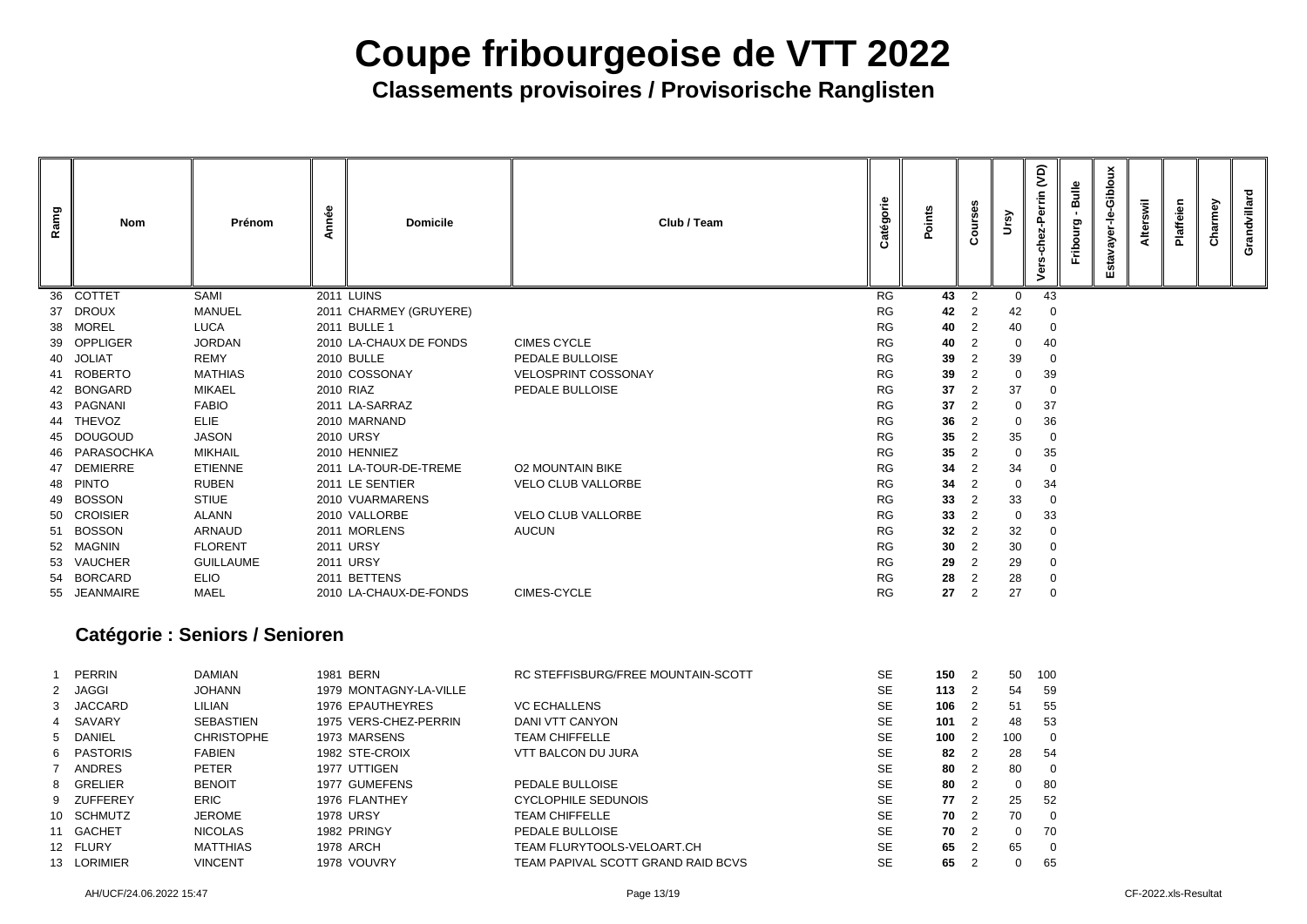| Ramg | <b>Nom</b>                    | Prénom           | Année | <b>Domicile</b>           | Club / Team                                | atégorie  | Points | m.<br>$\epsilon$ | Ursy           | <b>G</b><br>errin<br>ō | <b>Bulle</b><br>Fribourg | Giblor<br>ត<br>ш | swil<br><b>Alter</b> | Plaffeien | Charmey | villard<br>Grand |
|------|-------------------------------|------------------|-------|---------------------------|--------------------------------------------|-----------|--------|------------------|----------------|------------------------|--------------------------|------------------|----------------------|-----------|---------|------------------|
| 14   | <b>OCHSNER</b>                | <b>ANDREAS</b>   |       | 1975 BASEL                | <b>TEAM-LEWA</b>                           | <b>SE</b> | 62     | $\overline{2}$   | 62             | $\overline{0}$         |                          |                  |                      |           |         |                  |
|      | 15 BREITLER                   | <b>MICHAEL</b>   |       | 1979 SULLENS              | <b>VTT BALCON DU JURA</b>                  | <b>SE</b> | 62     | $\overline{2}$   | $\Omega$       | 62                     |                          |                  |                      |           |         |                  |
|      | 16 DA CUNHA                   | <b>LUIS</b>      |       | 1980 GLAND                | <b>LEMAN RACING CLUB</b>                   | <b>SE</b> | 60     | 2                | 60             | -0                     |                          |                  |                      |           |         |                  |
|      | 17 KUNZE                      | <b>MARC</b>      |       | 1980 CHAVORNAY            | <b>TEAM SUCHET - NORD'SPORT</b>            | <b>SE</b> | 60     | 2                | 0              | 60                     |                          |                  |                      |           |         |                  |
| 18   | <b>LEISER</b>                 | <b>JURG</b>      |       | 1978 FROIDEVILLE          | <b>C'T'EQUIPE</b>                          | <b>SE</b> | 59     | 2                | 59             | 0                      |                          |                  |                      |           |         |                  |
|      | 19 MAGNIN                     | <b>ERIC</b>      |       | 1980 LA-ROCHE             | <b>O2 MOUNTAIN BIKE</b>                    | <b>SE</b> | 58     |                  | 58             | - 0                    |                          |                  |                      |           |         |                  |
| 20   | <b>VOEGELI</b>                | JEAN-CLAUDE      |       | <b>1976 PERY</b>          | <b>SPORTWAY</b>                            | <b>SE</b> | 58     | 2                | 0              | 58                     |                          |                  |                      |           |         |                  |
| 21   | <b>BRANDENBERGER</b>          | <b>FREDERIC</b>  |       | 1977 CORBIERES            | CYCLES PACHE/VCCMORTEAU-MONTBENOIT         | <b>SE</b> | 57     | 2                | 57             | -0                     |                          |                  |                      |           |         |                  |
|      | 22 MATTHEY-CLAUDET SEBASTIEN  |                  |       | 1975 BIEL/BIENNE          |                                            | <b>SE</b> | 57     | 2                | 0              | 57                     |                          |                  |                      |           |         |                  |
|      | 23 DONATUCCI                  | <b>VALENTINO</b> |       | 1975 BIEL/BIENNE          |                                            | <b>SE</b> | 56     | 2                | 56             | - റ                    |                          |                  |                      |           |         |                  |
| 24   | <b>SEYDOUX</b>                | <b>LIONEL</b>    |       | 1982 MONTAGNY-LES-MONTS   |                                            | <b>SE</b> | 56     | $\overline{2}$   | $\Omega$       | 56                     |                          |                  |                      |           |         |                  |
| 25   | <b>AMSTUTZ</b>                | <b>YVES</b>      |       | 1974 NEUCHATEL            |                                            | <b>SE</b> | 55     | 2                | 55             | -0                     |                          |                  |                      |           |         |                  |
| 26   | <b>TRUAN</b>                  | <b>STEPHANE</b>  |       | 1974 VALLORBE             | <b>VAL'BIKES</b>                           | <b>SE</b> | 53     | 2                | 53             | -0                     |                          |                  |                      |           |         |                  |
|      | 27 PICOTO                     | <b>SERGIO</b>    |       | 1977 LAUSANNE             | <b>BIKE FRINDS TEAM</b>                    | <b>SE</b> | 52     | 2                | 52             | - റ                    |                          |                  |                      |           |         |                  |
|      | 28 MERCIER                    | <b>JEAN-MARC</b> |       | 1973 LE MONT/LAUSANNE     | PRO BIKE SERVICE / VCPCV                   | <b>SE</b> | 51     | 2                | 0              | 51                     |                          |                  |                      |           |         |                  |
|      | 29 CHAVAILLAZ                 | <b>HONORE</b>    |       | 1978 SOMMENTIER           | <b>TEAM CHIFFELLE</b>                      | <b>SE</b> | 50     | 2                | 50             | -0                     |                          |                  |                      |           |         |                  |
| 30   | <b>JUNGO</b>                  | <b>ROGER</b>     |       | 1977 SCHMITTEN FR         |                                            | <b>SE</b> | 50     | 2                | 0              | 50                     |                          |                  |                      |           |         |                  |
|      | 31 RAPIN                      | <b>STEVE</b>     |       | 1977 CUDREFIN             | <b>FOLLOW ME CUDREFIN</b>                  | <b>SE</b> | 50     | 2                | $\Omega$       | 50                     |                          |                  |                      |           |         |                  |
| 32   | <b>JEANMAIRE</b>              | <b>DAVID</b>     |       | 1981 LA-CHAUX DE FONDS    |                                            | <b>SE</b> | 49     | $\overline{2}$   | 49             | -0                     |                          |                  |                      |           |         |                  |
|      | 33 INGOLD                     | <b>ADRIAN</b>    |       | 1974 MONTBRELLOZ          |                                            | <b>SE</b> | 49     | 2                | 0              | 49                     |                          |                  |                      |           |         |                  |
| 34   | <b>GERBER</b>                 | <b>JONATHAN</b>  |       | 1981 MALLERAY             | <b>BCM BIKERS' DAYS - NEXT RIDE</b>        | <b>SE</b> | 48     | $\overline{2}$   | 0              | 48                     |                          |                  |                      |           |         |                  |
| 35.  | <b>ULDRY</b>                  | <b>MARC</b>      |       | 1975 CHATEL-ST-DENIS      | <b>TRIVIERA</b>                            | <b>SE</b> | 47     | $\mathbf{2}$     | 47             | - 0                    |                          |                  |                      |           |         |                  |
| 36   | <b>BYRDE</b>                  | <b>CLAUDE</b>    |       | 1975 CHAILLY-MONTREUX     | LE GANG                                    | <b>SE</b> | 47     | 2                | 0              | 47                     |                          |                  |                      |           |         |                  |
|      | 37 RION                       | <b>JULIEN</b>    |       | 1981 VUISTERNENS-D-ROMONT |                                            | <b>SE</b> | 46     | 2                | 46             | -0                     |                          |                  |                      |           |         |                  |
| 38   | <b>DELUCHE</b>                | <b>GERARD</b>    |       | 1975 BOULENS              |                                            | <b>SE</b> | 46     | 2                | $\overline{0}$ | 46                     |                          |                  |                      |           |         |                  |
| 39   | <b>FONTAN</b>                 | <b>MANUEL</b>    |       | 1974 MOUDON               | <b>VC BROYE</b>                            | <b>SE</b> | 45     | 2                | 45             | -0                     |                          |                  |                      |           |         |                  |
|      | 40 THOMET                     | <b>MARC</b>      |       | 1982 BEVAIX               |                                            | <b>SE</b> | 45     | -2               | 0              | 45                     |                          |                  |                      |           |         |                  |
| 41.  | <b>JOLIQUIN</b>               | <b>FABRICE</b>   |       | 1973 COMBREMONT-GRAND     |                                            | <b>SE</b> | 44     | 2                | 44             | -0                     |                          |                  |                      |           |         |                  |
|      | 42 GARCIA-VILLARRUBI/ ALBERTO |                  |       | 1981 LAUSANNE             | NIWADO ASDO TEAM                           | <b>SE</b> | 44     | $\overline{2}$   | 0              | 44                     |                          |                  |                      |           |         |                  |
|      | 43 BURKHARDT                  | <b>PHILIPPE</b>  |       | 1974 VALEYRES-RANCES      | <b>PRO BIKE SERVICES</b>                   | <b>SE</b> | 43     | 2                | 43             | -0                     |                          |                  |                      |           |         |                  |
| 44   | <b>RODRIGUES</b>              | ANDRE            |       | <b>1978 FONT</b>          | FREE SPIRIT CYCLING / VC PAYERNE PROCYCLES | <b>SE</b> | 43     | -2               | 0              | 43                     |                          |                  |                      |           |         |                  |
|      | 45 DELMATTI                   | <b>JOEL</b>      |       | 1979 VEYTAUX              |                                            | <b>SE</b> | 42     | 2                | 42             | -0                     |                          |                  |                      |           |         |                  |
|      | 46 MARTINEZ                   | <b>VICTOR</b>    |       | 1976 GENEVE               |                                            | <b>SE</b> | 41     | $\overline{2}$   | 41             | -0                     |                          |                  |                      |           |         |                  |
|      | 47 SUDAN                      | <b>OLIVIER</b>   |       | 1980 VILLAZ-ST-PIERRE     |                                            | <b>SE</b> | 40     | 2                | 40             | 0                      |                          |                  |                      |           |         |                  |
|      | 48 FASEL                      | <b>CYRILLE</b>   |       | 1981 VILLARS/GLANE        | <b>VC FRIBOURG</b>                         | <b>SE</b> | 40     | 2                | 40             |                        |                          |                  |                      |           |         |                  |
|      | 49 THEVOZ                     | <b>LUDOVIC</b>   |       | <b>1981 MISSY</b>         |                                            | <b>SE</b> | 39     |                  | 39             | 0                      |                          |                  |                      |           |         |                  |
|      | 50 BAUMANN                    | <b>DAMIEN</b>    |       | 1979 GRANGES-PACCOT       |                                            | <b>SE</b> | 38     | $\overline{2}$   | 38             | -0                     |                          |                  |                      |           |         |                  |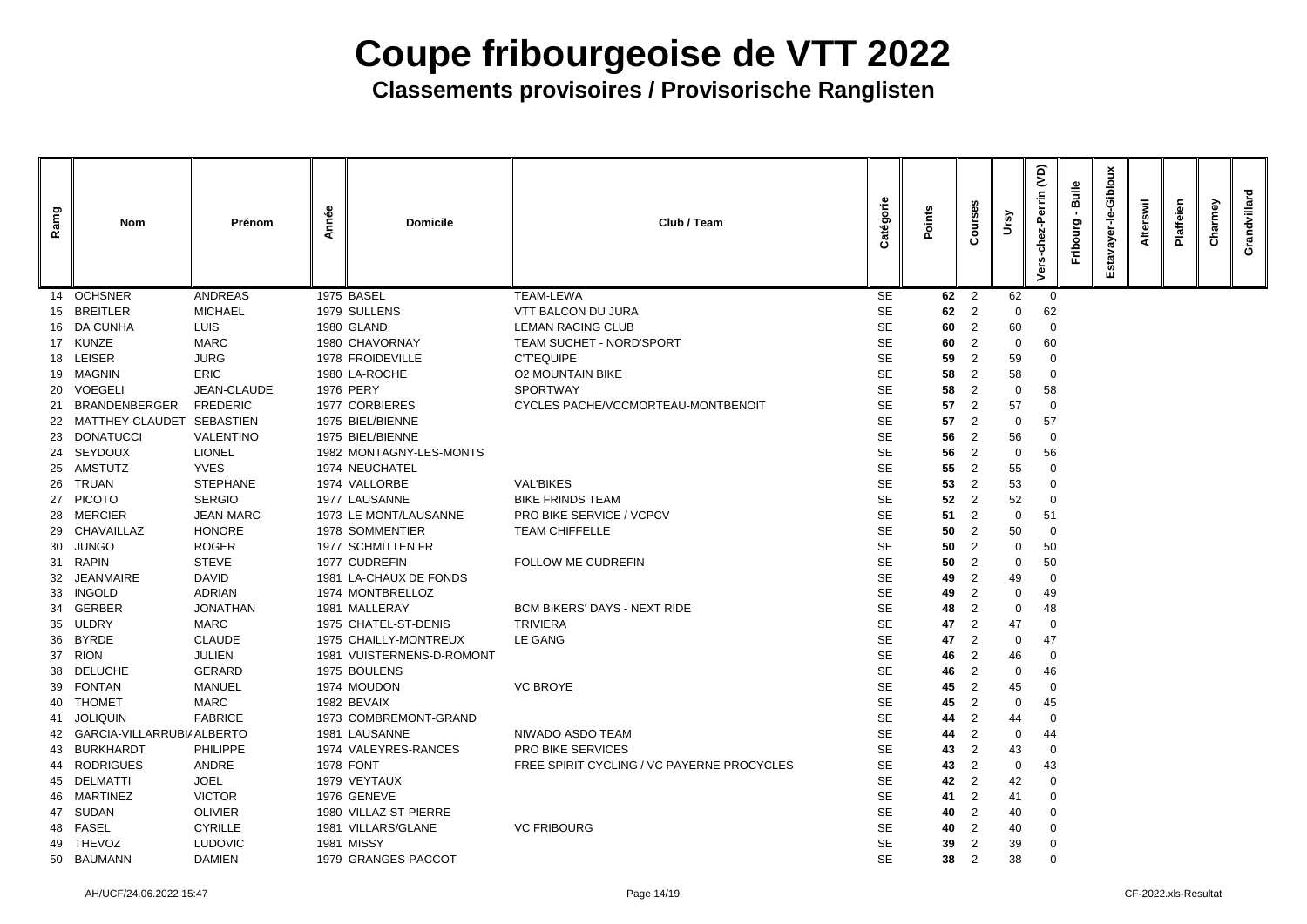| Ramg | <b>Nom</b>         | Prénom           | Année | <b>Domicile</b>           | Club / Team                   | atégorie  | Points          | $\circ$<br>$\tilde{\Omega}$ | Vrsy | <b>G</b><br>Perrin | <b>Bulle</b><br><u>පා</u> | Giblo<br>ە<br>ш | laffeien | Charmey | villard<br>Grand |
|------|--------------------|------------------|-------|---------------------------|-------------------------------|-----------|-----------------|-----------------------------|------|--------------------|---------------------------|-----------------|----------|---------|------------------|
| 51   | <b>CHARPILLOZ</b>  | <b>SEBASTIEN</b> |       | 1975 BASSECOURT           | <b>VTT CLUB JURA</b>          | <b>SE</b> | 37              | $\overline{2}$              | 37   | $\overline{0}$     |                           |                 |          |         |                  |
| 52   | <b>RICHOZ</b>      | <b>SIMON</b>     |       | 1979 GIVISIEZ             |                               | <b>SE</b> | 36              | 2                           | 36   |                    |                           |                 |          |         |                  |
| -53  | <b>BIERI</b>       | <b>FREDERIC</b>  |       | 1981 VILLARBENEY          |                               | <b>SE</b> | 35              | $\overline{2}$              | 35   | 0                  |                           |                 |          |         |                  |
| 54   | <b>DUBOIS</b>      | <b>GAEL</b>      |       | 1978 COUSSET              | <b>LES MARDIS DECHAINES</b>   | <b>SE</b> | 35              | 2                           | 35   | 0                  |                           |                 |          |         |                  |
| 55   | <b>BUSSARD</b>     | JEAN-CLAUDE      |       | 1977 ROMONT               |                               | <b>SE</b> | 34              | 2                           | 34   |                    |                           |                 |          |         |                  |
| -56  | PAGANI             | <b>VALENTIN</b>  |       | 1978 GRANGES-MARNAND      |                               | <b>SE</b> | 33              | 2                           | 33   |                    |                           |                 |          |         |                  |
| 57   | <b>OGUEY</b>       | <b>ALAIN</b>     |       | 1976 VILLARS-LE-TERROIR   |                               | <b>SE</b> | 32 <sub>2</sub> |                             | 32   |                    |                           |                 |          |         |                  |
| -58  | DELACOMBAZ         | <b>OLIVIER</b>   |       | 1974 SORENS               |                               | <b>SE</b> | 32              | 2                           | 32   | 0                  |                           |                 |          |         |                  |
| 59   | <b>MORARD</b>      | <b>SEBASTIEN</b> |       | 1980 VILLARS/GLANE        |                               | <b>SE</b> | 31              | 2                           | 31   |                    |                           |                 |          |         |                  |
| -60  | <b>BLANCHY</b>     | <b>MATHIEU</b>   |       | 1976 STE CROIX            | <b>VTT BALCON DU JURA</b>     | <b>SE</b> | 31              |                             | 31   |                    |                           |                 |          |         |                  |
|      | 61 MIVELAZ         | ALEXANDRE        |       | 1978 1040                 | <b>VC ECHALLENS</b>           | <b>SE</b> | 30              | 2                           | 30   | 0                  |                           |                 |          |         |                  |
|      | 62 UBALDI          | <b>GIANLUCA</b>  |       | 1981 TERRITET             | MONTREUX RENNAZ CYCLISME      | <b>SE</b> | 30              |                             | 30   |                    |                           |                 |          |         |                  |
| 63   | <b>JUNOD</b>       | <b>CEDRIC</b>    |       | <b>1974 BULLE</b>         |                               | <b>SE</b> | 29              | 2                           | 29   |                    |                           |                 |          |         |                  |
| 64   | <b>RIME</b>        | <b>BRUNO</b>     |       | 1978 VUADENS              | TEAM LES COUATSES ET TEYSALPI | <b>SE</b> | 29              |                             | 29   |                    |                           |                 |          |         |                  |
| 65   | <b>RUTISHAUSER</b> | <b>CEDRIC</b>    |       | 1975 VUISTERNENS-D-ROMONT |                               | <b>SE</b> | 28              | 2                           | 28   | 0                  |                           |                 |          |         |                  |
| 66   | <b>KELLER</b>      | <b>BRIAN</b>     |       | 1980 MISERIEZ             |                               | <b>SE</b> | 27              | 2                           | 27   | $\Omega$           |                           |                 |          |         |                  |
| 67   | <b>BLANC</b>       | <b>SEVERIN</b>   |       | 1977 PROMASENS            | JORATCYCLE872                 | <b>SE</b> | 26              | 2                           | 26   |                    |                           |                 |          |         |                  |
| 68   | <b>CHASSOT</b>     | <b>EMMANUEL</b>  |       | 1975 VUISTERNENS-D-ROMONT | R-BIKE                        | <b>SE</b> | 24              | 2                           | 24   | -0                 |                           |                 |          |         |                  |
|      | 69 ELIE            | <b>NICOLAS</b>   |       | 1981 PRAZ/ARLY            | <b>MB RACE</b>                | <b>SE</b> | 23              | 2                           | 23   |                    |                           |                 |          |         |                  |
|      | 70 POLO            | <b>CHARLES</b>   |       | 1974 ROMANEL/LAUSANNE     | <b>ROMANEL BASKET</b>         | <b>SE</b> | 22              | 2                           | 22   |                    |                           |                 |          |         |                  |
|      | 71 POLO            | <b>FRANCOIS</b>  |       | 1976 ROMANEL/LAUSANNE     | <b>ROMANEL BASKET</b>         | <b>SE</b> | 21              | $\overline{2}$              | 21   |                    |                           |                 |          |         |                  |
|      | 72 GENDRE          | <b>GREGORY</b>   |       | 1977 CUGY FR              | TEAM VC PAYERNE - PRO CYCLES  | <b>SE</b> | 20              | $\overline{2}$              | 20   | $\overline{0}$     |                           |                 |          |         |                  |
|      | 73 RUFFIEUX        | <b>MEHDI</b>     |       | 1978 ROMONT               | <b>TEAM CHIFFELLE</b>         | <b>SE</b> | 19              | $\overline{2}$              | 19   | 0                  |                           |                 |          |         |                  |
|      | 74 LOZANO          | <b>DANIEL</b>    |       | 1976 CRESSIER             | <b>TEAM BIKE-SPIRIT</b>       | <b>SE</b> | 18              | 2                           | 18   | 0                  |                           |                 |          |         |                  |
|      | 75 GEIGER          | <b>GASTON</b>    |       | 1981 SION                 |                               | <b>SE</b> | 17              | 2                           | 17   | 0                  |                           |                 |          |         |                  |
|      | 76 ROSSIER         | <b>BENOIT</b>    |       | 1974 CUGY (FR)            | <b>CUGY BIKE</b>              | <b>SE</b> | 16              | 2                           | 16   | 0                  |                           |                 |          |         |                  |
|      | 77 BURGENER        | <b>STEPHANE</b>  |       | 1979 CHOEX                | <b>GX RACING</b>              | <b>SE</b> | 15              | 2                           | 15   | 0                  |                           |                 |          |         |                  |
|      | 78 VUILLE          | <b>STEPHANE</b>  |       | 1974 LA-COTE-AUX-FEES     | <b>VTT BALCON DU JURA</b>     | <b>SE</b> | 14              | 2                           | 14   | 0                  |                           |                 |          |         |                  |
|      | 79 VIGNY           | <b>LILIAN</b>    |       | 1975 COLLOMBEY-MURAZ      | <b>TTT</b>                    | <b>SE</b> | 13              | 2                           | 13   | 0                  |                           |                 |          |         |                  |
|      | 80 MILLER          | <b>ANDREW</b>    |       | <b>1982 NYON</b>          | <b>VC NYON</b>                | <b>SE</b> | 12              | 2                           | 12   | 0                  |                           |                 |          |         |                  |
|      | 81 BIFRARE         | <b>PHILIPPE</b>  |       | 1982 LA-MAGNE             |                               | <b>SE</b> | 11              | 2                           | 11   | 0                  |                           |                 |          |         |                  |
|      | 82 NICOLAS         | <b>GILBERT</b>   |       | 1976 RIAZ                 |                               | <b>SE</b> | 10              | 2                           | 10   | 0                  |                           |                 |          |         |                  |
| 83   | QUERRY             | <b>YANNICK</b>   |       | 1974 BALLAIGUES           | ADRENALINES MOTO              | <b>SE</b> | 9               | $\overline{2}$              | 9    | -0                 |                           |                 |          |         |                  |
|      | 84 MERLI           | <b>RAPHAEL</b>   |       | 1974 YVORNE               | MONTREUX-RENNAZ CYCLISME      | <b>SE</b> | 8               | $\overline{2}$              | 8    | -0                 |                           |                 |          |         |                  |
|      | 85 MAILLARD        | <b>OLIVIER</b>   |       | 1975 VILLARSEL-LE-GIBLOUX | TEAM MENOUD BIKE              | <b>SE</b> |                 | $\overline{2}$              |      | -0                 |                           |                 |          |         |                  |
|      | 86 BAUDOIS         | <b>MARC</b>      |       | <b>1980 URSY</b>          |                               | <b>SE</b> | 6               | 2                           | 6    | $\overline{0}$     |                           |                 |          |         |                  |
|      | 87 KUHNI           | <b>UGO</b>       |       | 1973 LE LANDERON          |                               | <b>SE</b> | 5               | $\overline{2}$              | 5    | $\overline{0}$     |                           |                 |          |         |                  |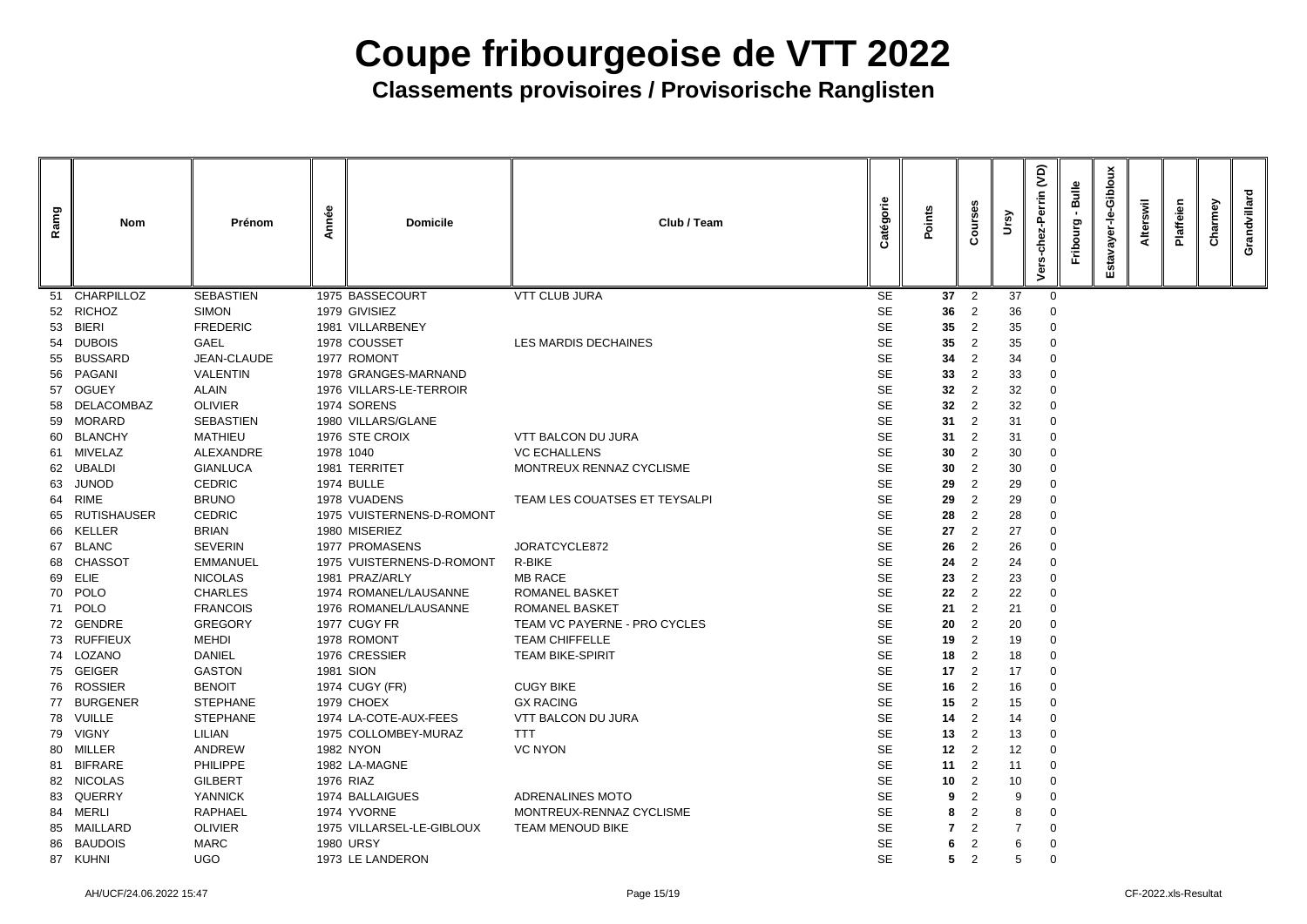**Classements provisoires / Provisorische Ranglisten**

| פַ<br>Rāi | Nom         | Prénom         | မိ | <b>Domicile</b>       | Club / Team          | Φ<br>.-<br>ත<br>$\sigma$ |                |   | こ<br>٠Ē<br>Φ<br>ທ<br>Φ | Bulle<br>ರಾ<br><u>م</u><br>щ. | <u>으</u><br>⋗<br>ത | 震<br>Alte | ብነ<br>ω<br><b>Pla</b> | ි<br>نَ | ပ |
|-----------|-------------|----------------|----|-----------------------|----------------------|--------------------------|----------------|---|------------------------|-------------------------------|--------------------|-----------|-----------------------|---------|---|
|           | 88 VESY     | <b>OLIVIER</b> |    | 1974 ECHARLENS        | <b>TEAM HERISSON</b> | <b>SE</b>                | 4 2            |   | - 0                    |                               |                    |           |                       |         |   |
|           | 89 NORDMANN | MANU           |    | 1975 CORBIERES        |                      | <b>SE</b>                | 3 <sup>2</sup> | 3 | $\overline{0}$         |                               |                    |           |                       |         |   |
|           | 90 JAQUES   | <b>NICOLAS</b> |    | 1977 CHAPELLE (GLANE) |                      | <b>SE</b>                | $2 \quad 2$    | 2 | $\overline{0}$         |                               |                    |           |                       |         |   |
|           | 91 SANTOS   | <b>ROBERTO</b> |    | 1977 CHAVANNES-FORTS  | LESUSPENDU.CH        | <b>SE</b>                | - 2            |   | $\Omega$               |                               |                    |           |                       |         |   |

### **Catégorie : Soft (Filles/Mädchen)**

|    | <b>FLACTION</b> | <b>NORA</b>    | 2014 JURIENS             |                           | <b>SF</b> | 200 | $\overline{2}$             | 100          | 10 <sub>C</sub> |
|----|-----------------|----------------|--------------------------|---------------------------|-----------|-----|----------------------------|--------------|-----------------|
|    | 2 PROGIN        | <b>THELMA</b>  | 2015 VUADENS             | <b>PROGIN'S TEAM</b>      | <b>SF</b> | 160 | $\overline{\phantom{0}}^2$ | 80           | 80              |
|    | 3 JUNGO         | <b>ANJA</b>    | 2015 SCHMITTEN (FR)      |                           | <b>SF</b> | 130 | $\overline{2}$             | 65           | 65              |
|    | 4 PROGIN        | <b>NOELIE</b>  | 2014 LA-TOUR-DE-TREME    | <b>O2 MOUTAIN BIKE</b>    | <b>SF</b> | 125 | $\overline{2}$             | 55           | 70              |
|    | 5 WICHT         | <b>ROBYN</b>   | 2015 ARCONCIEL (SCHWEIZ) | <b>VELO CLUB FRIBOURG</b> | <b>SF</b> | 117 | $\overline{2}$             | 57           | <b>60</b>       |
| 6  | <b>MINOGGIO</b> | <b>OLIVIA</b>  | 2014 GRANGES-PACCOT      | <b>VC FRIBOURG</b>        | <b>SF</b> | 115 | $\overline{\phantom{0}}^2$ | 53           | 62              |
|    | 7 SCHMUTZ       | <b>ELLA</b>    | <b>2014 URSY</b>         |                           | <b>SF</b> | 70  | $\overline{2}$             | 70           |                 |
|    | 8 REY           | <b>SOFIA</b>   | 2015 1454                | <b>VTT BALCON DU JURA</b> | <b>SF</b> | 62  | $\overline{2}$             | 62           |                 |
|    | 9 PANCHAUD      | <b>ROMANE</b>  | 2015 URSY                |                           | <b>SF</b> | 60  | 2                          | 60           |                 |
|    | 10 SUDAN        | <b>ALIZEE</b>  | 2014 VILLAZ              |                           | <b>SF</b> | 59  | 2                          | 59           |                 |
|    | 11 TORCHE       | <b>LENA</b>    | 2015 ESTAVAYER-LE-LAC    |                           | <b>SF</b> | 59  | 2                          | 0            | <b>59</b>       |
|    | 12 GIOVANNONI   | <b>EMILIE</b>  | <b>2014 URSY</b>         |                           | <b>SF</b> | 58  | 2                          | 58           |                 |
|    | 13 BRUGGER      | <b>ELYNE</b>   | 2015 YVONAND             |                           | <b>SF</b> | 58  | -2                         | $\mathbf 0$  | 58              |
|    | 14 STAUFFER     | <b>TESS</b>    | 2015 BUSSY FR            | ESTAVAYER-LE-LAC          | <b>SF</b> | 57  |                            | $\mathbf 0$  | 57              |
|    | 15 BONGARD      | <b>OLIVIA</b>  | 2014 RIAZ                |                           | <b>SF</b> | 56  | $\overline{2}$             | 56           |                 |
| 16 | BALMAT          | <b>LAURYNE</b> | 2014 COMBREMONT-LE-PETIT |                           | <b>SF</b> | 56  | 2                          | $\mathbf{0}$ | 56              |
|    | 17 GUDIT        | <b>TESS</b>    | 2015 ROVRAY              |                           | <b>SF</b> | 55  | $\overline{2}$             | 0            | 55              |
| 18 | <b>DEMIERRE</b> | <b>MANON</b>   | 2014 ORON-LA-VILLE       | <b>COBRA TEAM</b>         | <b>SF</b> | 54  | 2                          | 54           |                 |
| 19 | <b>VONNEZ</b>   | <b>ALEXIA</b>  | 2014 PONT (VEVEYSE)      |                           | <b>SF</b> | 52  | $\overline{2}$             | 52           |                 |
| 20 | <b>BORCARD</b>  | <b>MALIA</b>   | 2014 BETTENS             |                           | <b>SF</b> | 51  |                            | 51           |                 |
|    | 21 CARREL       | <b>MILA</b>    | 2015 VAUDERENS           |                           | <b>SF</b> | 50  |                            | 50           |                 |

### **Catégorie : Soft (Garçons/Knaben)**

|                    | <b>FAVRE</b> | CHARLY        | 2014 PRINGY     | <b>O2MOUNTAINBIKE</b> | SG | 200 | 100 | 10 <sup>C</sup> |
|--------------------|--------------|---------------|-----------------|-----------------------|----|-----|-----|-----------------|
| $\sim$<br><u>_</u> | RUMBELI      | <b>MATTEO</b> | 2014 L?AUBERSON | CHASSERON             | SG | 139 | 80  | 59              |
| ົດ                 | <b>ROH</b>   | <b>NOEM</b>   | 2014 ERDE       | KIDS BIKE HORIZON     | SG | 135 | 65  | <b>70</b>       |

| 200 | $\overline{c}$ | 100 | 100 |
|-----|----------------|-----|-----|
| 160 | $\overline{c}$ | 80  | 80  |
| 130 | $\overline{2}$ | 65  | 65  |
| 125 | $\overline{c}$ | 55  | 70  |
| 117 | $\overline{2}$ | 57  | 60  |
| 115 | $\overline{c}$ | 53  | 62  |
| 70  | $\overline{2}$ | 70  | 0   |
| 62  | $\overline{2}$ | 62  | 0   |
| 60  | $\overline{c}$ | 60  | 0   |
| 59  | $\overline{c}$ | 59  | 0   |
| 59  | $\overline{c}$ | 0   | 59  |
| 58  | $\overline{c}$ | 58  | 0   |
| 58  | $\overline{c}$ | 0   | 58  |
| 57  | $\overline{2}$ | 0   | 57  |
| 56  | $\overline{2}$ | 56  | 0   |
| 56  | $\overline{2}$ | 0   | 56  |
| 55  | $\overline{2}$ | 0   | 55  |
| 54  | $\overline{c}$ | 54  | 0   |
| 52  | $\overline{2}$ | 52  | 0   |
| 51  | $\overline{2}$ | 51  | 0   |
| 50  | $\overline{2}$ | 50  | 0   |
|     |                |     |     |

| 200 | 2 | 100 | 100 |
|-----|---|-----|-----|
| 139 | 2 | 80  | 59  |
| 135 | 2 | 65  | 70  |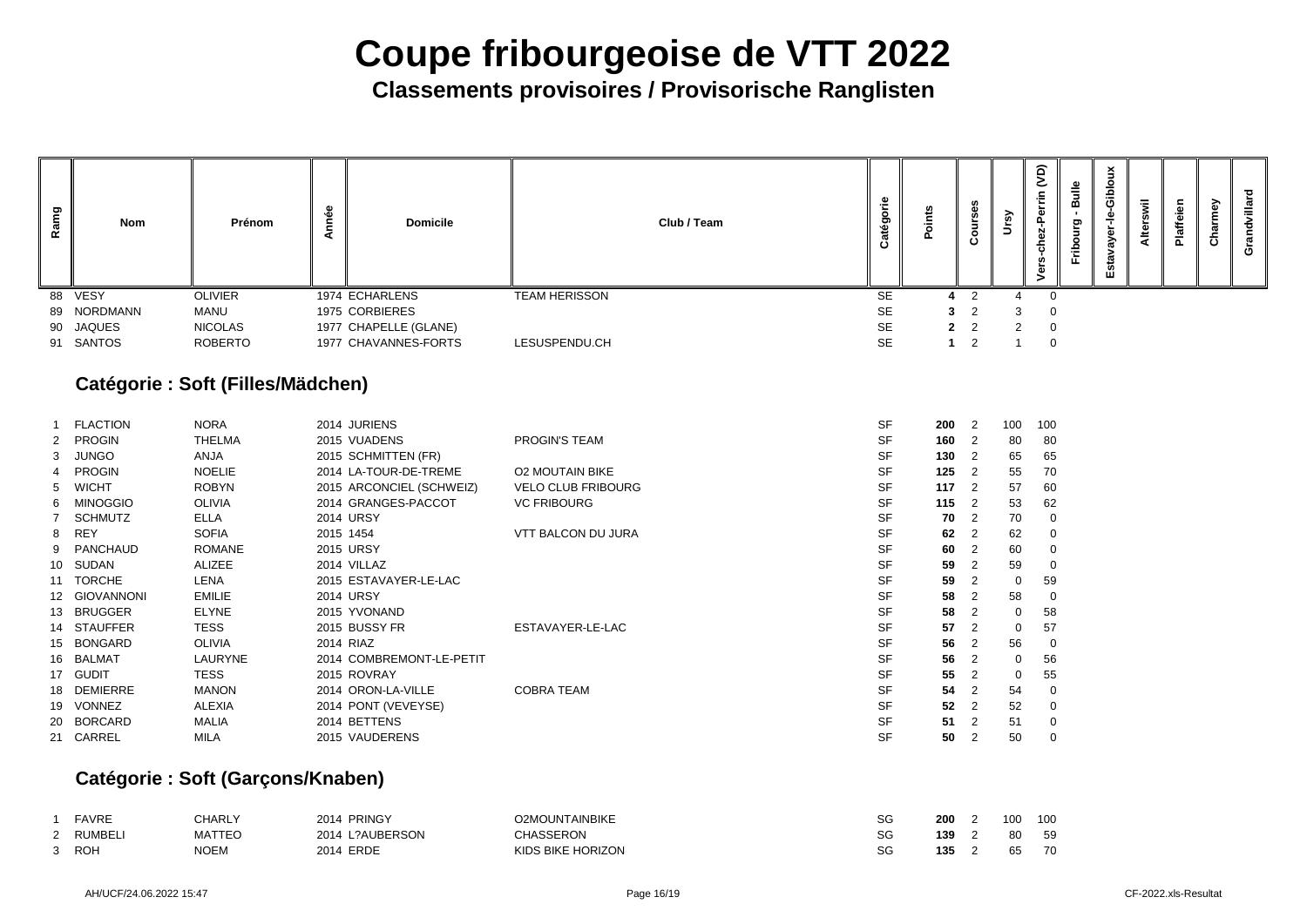| Ramg            | <b>Nom</b>       | Prénom          | Année | <b>Domicile</b>         | Club / Team                       | Catégorie | Points | ā<br>$\mathbf C$ | Ursy           | <b>JO</b><br>Perrin<br>62-<br>$\overline{5}$<br>Vers | <b>Bulle</b><br>Fribourg | Giblou<br>ف<br>ד<br>ayer<br>stav<br>ш | swil<br><b>Alter</b> | Plaffeien | Charmey | Grandvillard |
|-----------------|------------------|-----------------|-------|-------------------------|-----------------------------------|-----------|--------|------------------|----------------|------------------------------------------------------|--------------------------|---------------------------------------|----------------------|-----------|---------|--------------|
|                 | <b>PASQUIER</b>  | <b>JAY</b>      |       | 2014 CRESUZ             | PEDALE BULLOISE / DANI VTT        | SG        | 120    | $\overline{2}$   | 58             | 62                                                   |                          |                                       |                      |           |         |              |
| 5               | <b>PROGIN</b>    | <b>LENNY</b>    |       | 2015 VUADENS            | PROGIN'S TEAM                     | SG        | 119    | 2                | 59             | 60                                                   |                          |                                       |                      |           |         |              |
| 6               | <b>RATTI</b>     | <b>LEO</b>      |       | 2014 MOUDON             | <b>VC PAYERNE</b>                 | SG        | 113    | 2                | 57             | 56                                                   |                          |                                       |                      |           |         |              |
|                 | <b>BOVIGNY</b>   | <b>THOMAS</b>   |       | 2014 BELFAUX            | <b>VC FRIBOURG</b>                | SG        | 111    | 2                | 53             | 58                                                   |                          |                                       |                      |           |         |              |
| 8               | <b>ROMANENS</b>  | <b>LEON</b>     |       | 2015 ROSSENS FR (FR)    | <b>KIDS BIKE HORIZON</b>          | SG        | 109    | 2                | 52             | 57                                                   |                          |                                       |                      |           |         |              |
|                 | <b>ROTZETTER</b> | <b>ROMEO</b>    |       | 2014 MONTAGNY-LA-VILLE  | <b>KIDS BIKE HORIZON</b>          | SG        | 99     | 2                | 46             | 53                                                   |                          |                                       |                      |           |         |              |
| 10              | <b>CROISIER</b>  | <b>SVEN</b>     |       | 2015 BALLAIGUES         | <b>VELO CLUB VALLORBE</b>         | SG        | 99     | 2                | 45             | 54                                                   |                          |                                       |                      |           |         |              |
|                 | 11 TRACHSEL      | <b>LUCA</b>     |       | 2014 CRESUZ             | <b>KIDS BIKE HORIZON</b>          | SG        | 93     | 2                | 42             | 51                                                   |                          |                                       |                      |           |         |              |
| 12 <sup>°</sup> | <b>THIEMARD</b>  | <b>ROMAIN</b>   |       | 2014 MASSONNENS         |                                   | SG        | 86     | $\overline{2}$   | 36             | 50                                                   |                          |                                       |                      |           |         |              |
|                 | 13 RANDIN        | <b>TIMOTE</b>   |       | 2014 VUARRENS           | <b>VC ECHALLENS</b>               | SG        | 80     | 2                | $\mathbf 0$    | 80                                                   |                          |                                       |                      |           |         |              |
| 14              | <b>DEILLON</b>   | <b>FLAVIEN</b>  |       | 2014 LA-JOUX FR         | <b>TEAM CHIFFELLE</b>             | SG        | 70     | $\overline{2}$   | 70             | $\overline{0}$                                       |                          |                                       |                      |           |         |              |
|                 | 15 GACHET        | <b>CHARLES</b>  |       | 2014 CHARMEY            | PEDALE BULLOISE                   | SG        | 65     | 2                | $\mathbf 0$    | 65                                                   |                          |                                       |                      |           |         |              |
|                 | 16 MARGUERON     | <b>AURELIEN</b> |       | 2014 SORENS             | PEDALE BULLOISE                   | SG        | 62     | 2                | 62             | -0                                                   |                          |                                       |                      |           |         |              |
|                 | 17 LUTHI         | <b>NOA</b>      |       | 2015 HAUTERIVE          | <b>TEAM PROF</b>                  | SG        | 60     | $\overline{2}$   | 60             | $\overline{0}$                                       |                          |                                       |                      |           |         |              |
|                 | 18 ZURCHER       | <b>DARIO</b>    |       | 2014 VILLARS/GLANE      |                                   | SG        | 56     | 2                | 56             | $\overline{0}$                                       |                          |                                       |                      |           |         |              |
|                 | 19 OBERSON       | <b>SOAN</b>     |       | 2014 SORENS             | LA PEDALE BULLOISE                | SG        | 55     | 2                | 55             | -0                                                   |                          |                                       |                      |           |         |              |
|                 | 20 TACCOZ        | <b>NOA</b>      |       | 2014 CHEYRES-CHABLES    |                                   | SG        | 55     | 2                | $\overline{0}$ | 55                                                   |                          |                                       |                      |           |         |              |
|                 | 21 BOVET         | <b>MATTHIEU</b> |       | <b>2015 BULLE</b>       | PEDALE BULLOISE                   | SG        | 54     | 2                | 54             | -0                                                   |                          |                                       |                      |           |         |              |
| 22              | RAMOSAJ          | <b>LIAM</b>     |       | 2014 CHATEL-SAINT-DENIS | <b>LE GANG</b>                    | SG        | 52     | $\overline{2}$   | $\mathbf 0$    | 52                                                   |                          |                                       |                      |           |         |              |
|                 | 23 SAVARY        | <b>OLIVIER</b>  |       | 2014 VAUDERENS          |                                   | SG        | 51     | $\overline{2}$   | 51             | $\overline{0}$                                       |                          |                                       |                      |           |         |              |
|                 | 24 MOLLIET       | <b>EVAN</b>     |       | 2014 RENNAZ             | MONTREUX-RENNAZ CYCLISME          | SG        | 50     | 2                | 50             | -0                                                   |                          |                                       |                      |           |         |              |
| 25              | MAILLARD         | <b>ARTHUR</b>   |       | 2015 VAUDERENS          | <b>TEAM CHIFFELLE</b>             | SG        | 49     | 2                | 49             | $\overline{0}$                                       |                          |                                       |                      |           |         |              |
|                 | 26 GAIANI        | ALEXANDRE       |       | 2015 VERS-CHEZ-PERRIN   | <b>VELO-CLUB PAYERNE</b>          | SG        | 49     | 2                | 0              | 49                                                   |                          |                                       |                      |           |         |              |
|                 | 27 LATHION       | SAM             |       | 2015 ECUVILLENS         | <b>VC FRIBOURG</b>                | SG        | 48     | 2                | 48             | -0                                                   |                          |                                       |                      |           |         |              |
| 28              | <b>MOTTAZ</b>    | <b>NINO</b>     |       | 2015 CHENE-PAQUIER      |                                   | SG        | 48     | 2                | 0              | 48                                                   |                          |                                       |                      |           |         |              |
|                 | 29 OGUEY         | <b>TOMEO</b>    |       | 2014 VILLARS-LE-TERROIR |                                   | SG        | 47     | $\overline{2}$   | 47             | -0                                                   |                          |                                       |                      |           |         |              |
| 30              | SAUGY            | <b>LOAN</b>     |       | 2014 PENTHAZ            | <b>DAMIEN SAUGY</b>               | SG        | 47     | 2                |                | 47                                                   |                          |                                       |                      |           |         |              |
| 31              | POGET            | <b>MATHIS</b>   |       | 2014 COSSONAY           |                                   | SG        | 46     | 2                | 0              | 46                                                   |                          |                                       |                      |           |         |              |
| 32              | MAURON           | <b>MATTIA</b>   |       | 2013 COURGEVAUX         |                                   | SG        | 45     | 2                | 0              | 45                                                   |                          |                                       |                      |           |         |              |
| 33              | <b>MONNIN</b>    | <b>LUCIEN</b>   |       | 2014 MONTET (GLANE)     | <b>KIDS BIKE HORIZON</b>          | SG        | 44     | 2                | 44             | -0                                                   |                          |                                       |                      |           |         |              |
|                 | 34 DUCHEMIN      | <b>MARLON</b>   |       | 2015 LA-SAGNE           |                                   | SG        | 44     | 2                | 0              | 44                                                   |                          |                                       |                      |           |         |              |
| 35              | <b>ESSEIVA</b>   | <b>MAX</b>      |       | 2015 VAUDERENS          | <b>CLUB BIKE HORIZON</b>          | SG        | 43     | $\overline{2}$   | 43             | -0                                                   |                          |                                       |                      |           |         |              |
| 36              | DAFFLON          | <b>COLIN</b>    |       | 2015 BUSSY FR           |                                   | SG        | 43     | 2                | $\mathbf{0}$   | 43                                                   |                          |                                       |                      |           |         |              |
| 37              | <b>JOSS</b>      | <b>MATHIEU</b>  |       | 2014 MARTIGNY           | CROSSROAD KIDS BIKE CLUB MARTIGNY | SG        | 41     | $\overline{2}$   | 41             | -0                                                   |                          |                                       |                      |           |         |              |
|                 | 38 AYER          | <b>SIMON</b>    |       | 2014 ROMANENS           | KIDS BIKE HORIZON                 | SG        | 40     | 2                | 40             | 0                                                    |                          |                                       |                      |           |         |              |
|                 | 39 CORMINBOEUF   | <b>NOLAN</b>    |       | 2015 MARLY              | <b>VC FRIBOURG</b>                | SG        | 39     | 2                | 39             | 0                                                    |                          |                                       |                      |           |         |              |
|                 | 40 DESORMEAUX    | AARON           |       | 2015 ROMANENS           |                                   | SG        | 38     | $\overline{2}$   | 38             | $\overline{0}$                                       |                          |                                       |                      |           |         |              |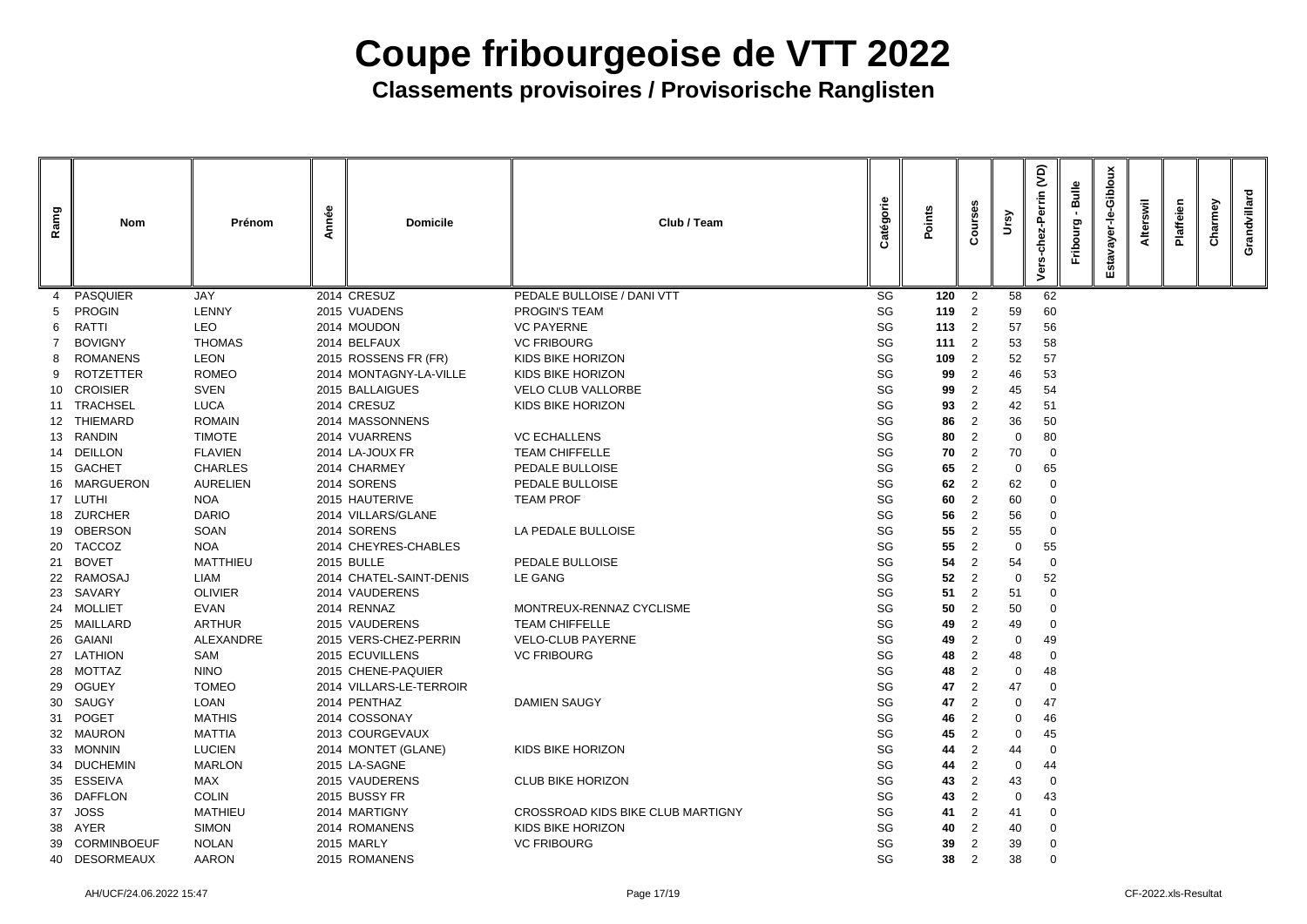**Classements provisoires / Provisorische Ranglisten**

| Ramg | <b>Nom</b>       | Prénom                                  | Année    | <b>Domicile</b>         | Club / Team                      | Catégorie | Points | Courses        | Ursy           | $\widetilde{S}$<br>ez-Perrin<br>$\frac{5}{9}$<br>Vers | Bulle<br>Fribourg | Estavayer-le-Gibloux | Alterswil | Plaffeien | Charmey | Grandvillard |
|------|------------------|-----------------------------------------|----------|-------------------------|----------------------------------|-----------|--------|----------------|----------------|-------------------------------------------------------|-------------------|----------------------|-----------|-----------|---------|--------------|
| 41   | <b>RIPPER</b>    | <b>BAPTISTE</b>                         |          | 2015 URSY               |                                  | SG        | 37     | $\overline{2}$ | 37             | $\overline{0}$                                        |                   |                      |           |           |         |              |
|      | 42 GUILLAUME     | <b>VICTOR</b>                           |          | 2015 BILLENS            |                                  | SG        | 35     | $\overline{2}$ | 35             | $\overline{0}$                                        |                   |                      |           |           |         |              |
|      |                  | <b>Catégorie : Vétérans / Veteranen</b> |          |                         |                                  |           |        |                |                |                                                       |                   |                      |           |           |         |              |
|      | <b>RIBOTEL</b>   | <b>DANIEL</b>                           |          | 1972 RUEYRES-ST-LAURENT | PEDALE BULLOISE                  | VE        | 200    | 2              | 100            | 100                                                   |                   |                      |           |           |         |              |
|      | <b>TUGLER</b>    | <b>DOMINIQUE</b>                        |          | 1963 SEVAZ              | <b>TEAM CHIFFELLE</b>            | <b>VE</b> | 150    | 2              | 70             | 80                                                    |                   |                      |           |           |         |              |
| 3    | <b>SIFFERT</b>   | <b>STEFAN</b>                           |          | 1971 SCHMITTEN          | THOEMUS FACTORY TEAM             | <b>VE</b> | 120    | $\overline{2}$ | 80             | 40                                                    |                   |                      |           |           |         |              |
|      | LANG             | <b>NILS</b>                             |          | 1965 LA-RIPPE           | <b>LEMAN RACING CLUB</b>         | <b>VE</b> | 101    | 2              | 45             | 56                                                    |                   |                      |           |           |         |              |
| 5.   | <b>NOEL</b>      | JEAN-LUC                                | 1967 FEY |                         | <b>VC ECHALLENS</b>              | <b>VE</b> | 101    | $\overline{2}$ | 44             | 57                                                    |                   |                      |           |           |         |              |
| 6    | MAILLARD         | <b>DIDIER</b>                           |          | 1972 VAUDERENS          | <b>TEAM CHIFFELLE</b>            | VE        | 100    | $\overline{2}$ | 50             | 50                                                    |                   |                      |           |           |         |              |
|      | <b>DALMAS</b>    | PIERRE-ALAIN                            |          | 1963 CHAVORNAY          | <b>VTT BALCON DU JURA</b>        | <b>VE</b> | 96     | $\overline{2}$ | 42             | 54                                                    |                   |                      |           |           |         |              |
| 8    | <b>FURRER</b>    | <b>PETER</b>                            |          | 1964 GISWIL             |                                  | <b>VE</b> | 70     | $\overline{2}$ | $\mathbf 0$    | 70                                                    |                   |                      |           |           |         |              |
| 9    | <b>FRAGNIERE</b> | JEAN-JACQUES                            |          | 1971 VEYSONNAZ          |                                  | VE        | 65     | $\overline{2}$ | 65             | $\overline{0}$                                        |                   |                      |           |           |         |              |
| 10   | <b>BIGLER</b>    | <b>YANICK</b>                           |          | 1971 COMBREMONT-GRAND   |                                  | <b>VE</b> | 65     | $\overline{2}$ | $\overline{0}$ | 65                                                    |                   |                      |           |           |         |              |
|      | 11 SCHMID        | <b>SEBASTIEN</b>                        |          | 1970 LE LOCLE           |                                  | <b>VE</b> | 62     | $\overline{2}$ | 62             | $\overline{0}$                                        |                   |                      |           |           |         |              |
|      | 12 THEVOZ        | <b>JEFF</b>                             |          | 1954 PULLY              |                                  | <b>VE</b> | 62     | $\overline{2}$ | $\mathbf 0$    | 62                                                    |                   |                      |           |           |         |              |
|      | 13 LAURENT       | <b>MANUEL</b>                           |          | 1967 MOUDON             |                                  | <b>VE</b> | 60     | $\overline{2}$ | 60             | $\overline{0}$                                        |                   |                      |           |           |         |              |
|      | 14 GOVI          | <b>JOHNNY</b>                           |          | 1970 CHAMPVENT          | PRO BIKE SERVICE                 | <b>VE</b> | 60     | $\overline{2}$ | $\overline{0}$ | 60                                                    |                   |                      |           |           |         |              |
|      | 15 MARENDAZ      | <b>JACKY</b>                            |          | 1964 MATHOD             |                                  | <b>VE</b> | 59     | $\overline{2}$ | 59             | 0                                                     |                   |                      |           |           |         |              |
| 16   | <b>BOVAY</b>     | <b>PATRICK</b>                          |          | 1965 PAYERNE            | <b>VTT DANI</b>                  | VE        | 59     | 2              | 0              | 59                                                    |                   |                      |           |           |         |              |
|      | 17 GILLER        | <b>DAVID</b>                            |          | 1972 CHATEL/MONTSALVENS | <b>CYCLES PASSION</b>            | VE        | 58     | $\overline{2}$ | 58             | -0                                                    |                   |                      |           |           |         |              |
|      | 18 RICHARD       | <b>PASCAL</b>                           |          | 1964 CHATEL ST DENIS    | LE GANG                          | <b>VE</b> | 58     | $\overline{2}$ | 0              | 58                                                    |                   |                      |           |           |         |              |
|      | 19 GAUDARD       | <b>NIC</b>                              |          | 1969 ETOY               |                                  | VE        | 57     | 2              | 57             | -0                                                    |                   |                      |           |           |         |              |
|      | 20 DORTHE        | <b>FABRICE</b>                          |          | 1968 NIERLET-LES-BOIS   | <b>TEAM MENOUD BIKE</b>          | VE        | 56     | $\overline{2}$ | 56             | -0                                                    |                   |                      |           |           |         |              |
|      | 21 GALLIMORE     | <b>ANDREW</b>                           |          | 1968 JEGENSTORF         | <b>VELOLADEN BERN</b>            | VE        | 55     | $\overline{2}$ | 55             | -0                                                    |                   |                      |           |           |         |              |
|      | 22 GABRIEL       | <b>OLIVIER</b>                          |          | 1971 COUSSET            | <b>LES MARDIS DECHAINES</b>      | VE        | 55     | $\overline{2}$ | 0              | 55                                                    |                   |                      |           |           |         |              |
|      | 23 MARCACCI      | <b>ALBERTO</b>                          |          | 1970 WOHLEN BEI BERN    | <b>TEAM MA</b>                   | VE        | 54     | 2              | 54             | -0                                                    |                   |                      |           |           |         |              |
| 24   | LAMBERT          | JEAN-CLAUDE                             |          | 1969 FETIGNY            | <b>DANI VTT</b>                  | VE        | 53     | 2              | 53             | -0                                                    |                   |                      |           |           |         |              |
|      | 25 DELUCHE       | <b>ALAIN</b>                            |          | 1972 BOULENS            | <b>TEAM SPECIALIZED THEVENAZ</b> | VE        | 52     | 2              | 52             | -0                                                    |                   |                      |           |           |         |              |
|      | 26 HAUSER        | <b>JOHNNY</b>                           |          | <b>1971 CUGY</b>        | <b>VELO CLUB PAYERNE</b>         | VE        | 51     | $\overline{2}$ | 51             | -0                                                    |                   |                      |           |           |         |              |
| 27   | AYMON            | <b>JACQUES</b>                          |          | 1961 COFFRANE           | <b>VC VIGNOBLE</b>               | VE        | 50     | 2              | 50             | -0                                                    |                   |                      |           |           |         |              |
|      | 28 CLEMENT       | <b>PATRICK</b>                          |          | 1972 PAQUIER-MONTBARRY  | O <sub>2</sub> MTB               | VE        | 49     |                | 49             | -0                                                    |                   |                      |           |           |         |              |
|      | 29 WICHT         | <b>PATRICK</b>                          |          | 1969 PAQUIER-MONTBARRY  |                                  | <b>VE</b> | 48     | 2              | 48             | -0                                                    |                   |                      |           |           |         |              |
|      | 30 HAVART        | <b>FREDERIC</b>                         |          | 1969 SAVIGNY            |                                  | <b>VE</b> | 47     | 2              | 47             | -0                                                    |                   |                      |           |           |         |              |
|      | 31 GROSSET       | <b>YANICK</b>                           |          | 1972 PAYERNE            | VC PAYERNE PRO CYCLES            | VE        | 46     | $\overline{2}$ | 46             | $\overline{0}$                                        |                   |                      |           |           |         |              |

AH/UCF/24.06.2022 15:47 Page 18/19 CF-2022.xls-Resultat